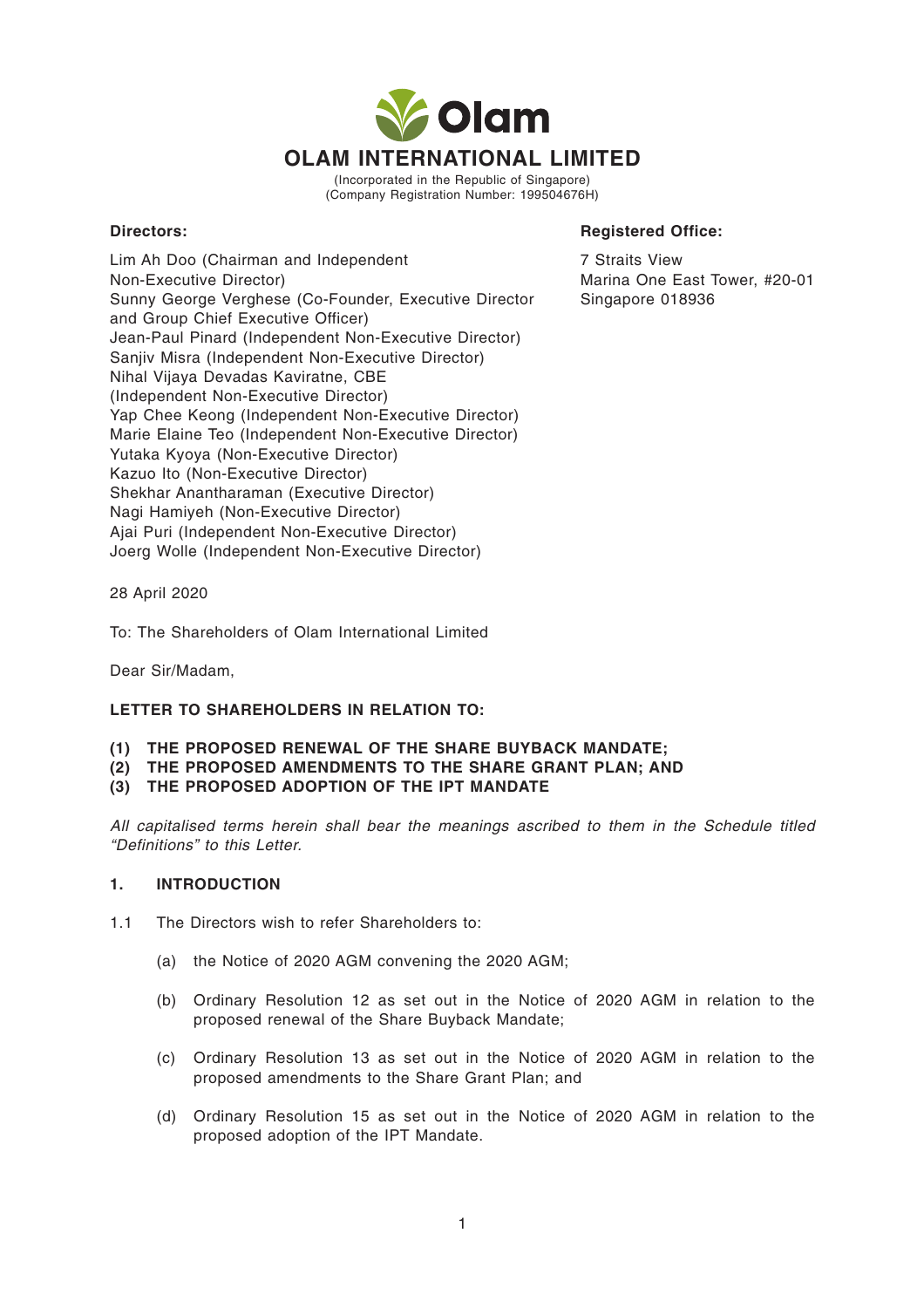1.2 The purpose of this Letter is to provide Shareholders with information relating to Ordinary Resolutions 12, 13 and 15 to be tabled at the 2020 AGM (collectively, the "**Proposals**"), and may not be relied upon by any persons (other than Shareholders) or for any other purpose.

#### **If you are in any doubt as to the contents herein or as to the course of action that you should take, you should consult your stockbroker, bank manager, solicitor, accountant or other professional adviser immediately.**

If you have sold or transferred all your Shares, you should immediately forward this Letter to the purchaser or the transferee or to the stockbroker or other agent through whom the sale or transfer was effected for onward transmission to the purchaser or transferee.

1.3 The SGX-ST assumes no responsibility for the correctness of any of the statements made, reports contained or opinions expressed in this Letter.

# **2. THE PROPOSED RENEWAL OF THE SHARE BUYBACK MANDATE**

#### **2.1 The Proposed Renewal of the Share Buyback Mandate**

It is a requirement under the Companies Act that a company which wishes to purchase or otherwise acquire its own shares has to obtain the approval of its shareholders to do so at a general meeting of its shareholders. At the extraordinary general meeting of the Company held on 29 October 2009, the Shareholders had approved a mandate to allow the Company to purchase or otherwise acquire Shares. The mandate was last renewed at the 2019 AGM, and will, unless renewed again, expire on the date of the 2020 AGM.

In this regard, approval is now being sought from Shareholders for the proposed renewal of the Share Buyback Mandate at the 2020 AGM. Ordinary Resolution 12 as set out in the Notice of 2020 AGM will be proposed, pursuant to which authority will be given to the Directors to exercise all powers of the Company to purchase or otherwise acquire its Shares on the terms of the Share Buyback Mandate.

#### **2.2 Rationale for the Proposed Renewal of the Share Buyback Mandate**

The approval of the proposed renewal of the Share Buyback Mandate authorising the Company to purchase or acquire its Shares will give the Company the flexibility to undertake Share purchases or acquisitions up to the 5% limit described in paragraph 2.3.1 below at any time, during the period when the Share Buyback Mandate is in force.

The rationale for the Company to undertake the purchase or acquisition of its Shares is as follows:

- (a) in managing the business of the Group, the management team strives to increase Shareholders' value by improving, *inter alia*, the return on equity of the Group. A Share purchase is one of the ways in which the return on equity of the Group may be enhanced;
- (b) the Company has at present a share incentive scheme for its employees, namely the Share Grant Plan as well as outstanding and unexercised share options issued under its former ESOS 2005. Under the rules of the Share Grant Plan and the ESOS 2005, and subject to prevailing legislation, the Constitution and the Listing Manual, the Company has the discretion to either issue new Shares, deemed fully paid upon issuance and allotment, or transfer existing Shares (whether held as treasury shares or otherwise) in satisfaction of the Awards or the ESOS 2005 Options (as the case may be). Shares bought back under the Share Buyback Mandate can therefore be held by the Company as treasury shares for this purpose, thus giving the Company greater flexibility in this regard. The Company may also utilise the Shares held in treasury to remunerate Directors, subject to compliance with the applicable laws and regulations;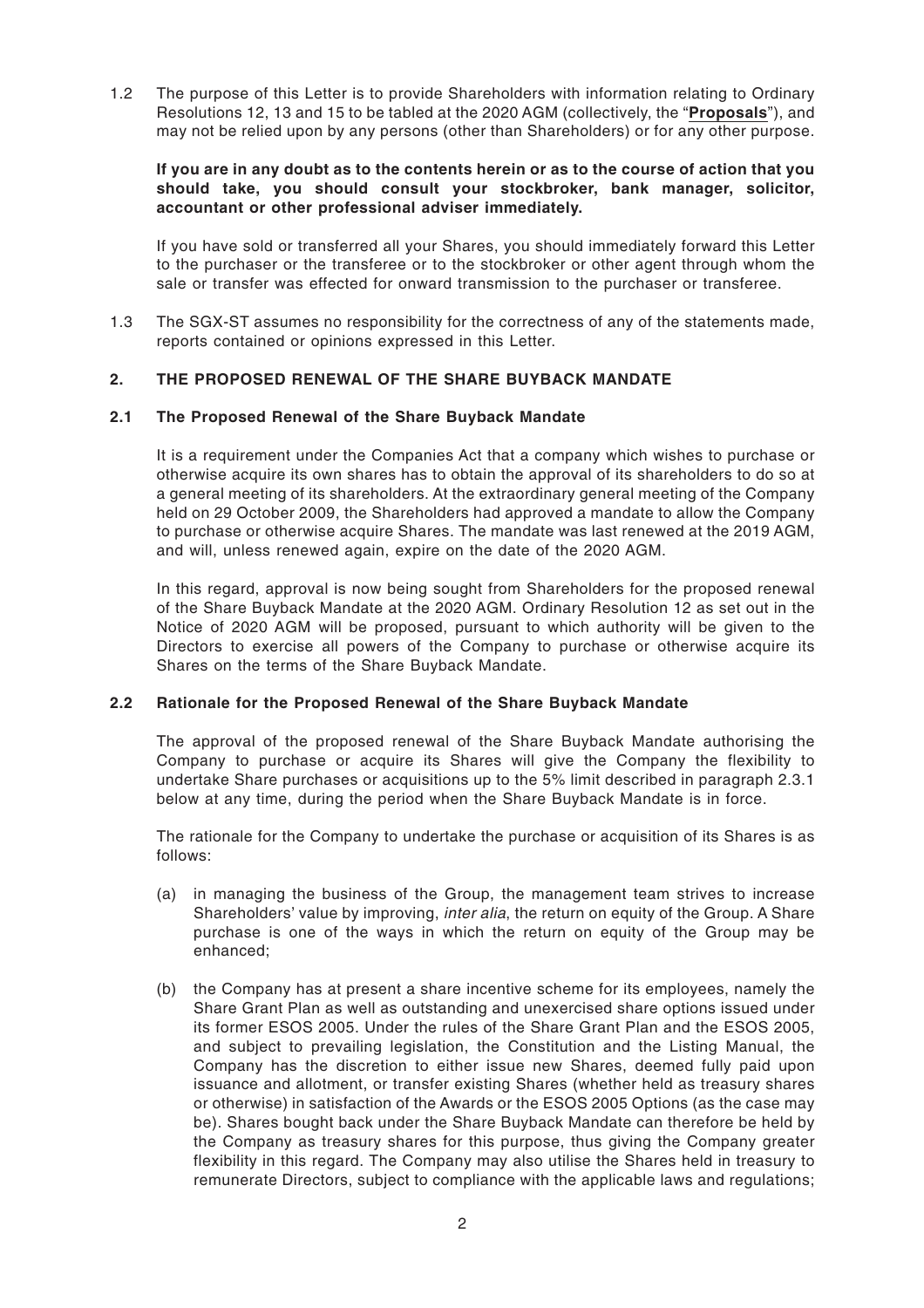- (c) the Share Buyback Mandate is an expedient, effective and cost-efficient way for the Company to return to Shareholders surplus cash/funds which is/are over and above its ordinary capital requirements and in excess of the financial and possible investment needs of the Group, if any. In addition, the Share Buyback Mandate will also allow the Company to have greater flexibility over, *inter alia*, the Company's share capital structure and its dividend policy; and/or
- (d) share buyback mandates help mitigate short-term market volatility, offset the effects of short-term speculation and bolster shareholder confidence.

While the Share Buyback Mandate would authorise a purchase or acquisition of Shares up to the said 5% limit during the duration referred to in paragraph 2.3.2 below, Shareholders should note that purchases or acquisitions of Shares pursuant to the Share Buyback Mandate may not be carried out to the full 5% limit as authorised, and the purchases or acquisitions of Shares pursuant to the Share Buyback Mandate will only be made as and when the Directors consider it to be in the best interests of the Company and/or Shareholders and in circumstances which they believe will not result in any material adverse effect on the financial condition of the Company or the Group, or result in the Company being delisted from the SGX-ST.

#### **2.3 Authority and Limits on the Share Buyback Mandate**

The authority and limitations placed on purchases or acquisitions of Shares by the Company under the Share Buyback Mandate are summarised below:

#### 2.3.1 **Maximum Number of Shares**

Only Shares which are issued and fully paid-up may be purchased or acquired by the Company. The total number of Shares which may be purchased or acquired pursuant to the Share Buyback Mandate is limited to that number of Shares representing not more than 5% of the total number of issued Shares as at the date of the 2020 AGM (excluding treasury shares and subsidiary holdings) at which the renewal of the Share Buyback Mandate is approved, unless the Company has, at any time during the Relevant Period, reduced its share capital by a special resolution under Section 78C of the Companies Act, or the court has, at any time during the Relevant Period, made an order under Section 78I of the Companies Act confirming the reduction of share capital of the Company, in which event the total number of issued Shares shall be taken to be the total number of issued Shares as altered by the special resolution of the Company or the order of the court, as the case may be. Any Shares which are held as treasury shares and subsidiary holdings will be disregarded for the purposes of computing the 5% limit.

For illustrative purposes only, based on the general rule in the foregoing paragraph, on the basis of 3,195,623,619 Shares in issue (this excludes 75,395,038 treasury shares and there are no subsidiary holdings) as at the Latest Practicable Date and assuming no further Shares are issued on or prior to the date of the 2020 AGM, not more than 159,781,180 Shares (representing 5% of the total number of issued Shares (excluding treasury shares and subsidiary holdings) as at that date) may be purchased or acquired by the Company pursuant to the proposed Share Buyback Mandate during the Relevant Period.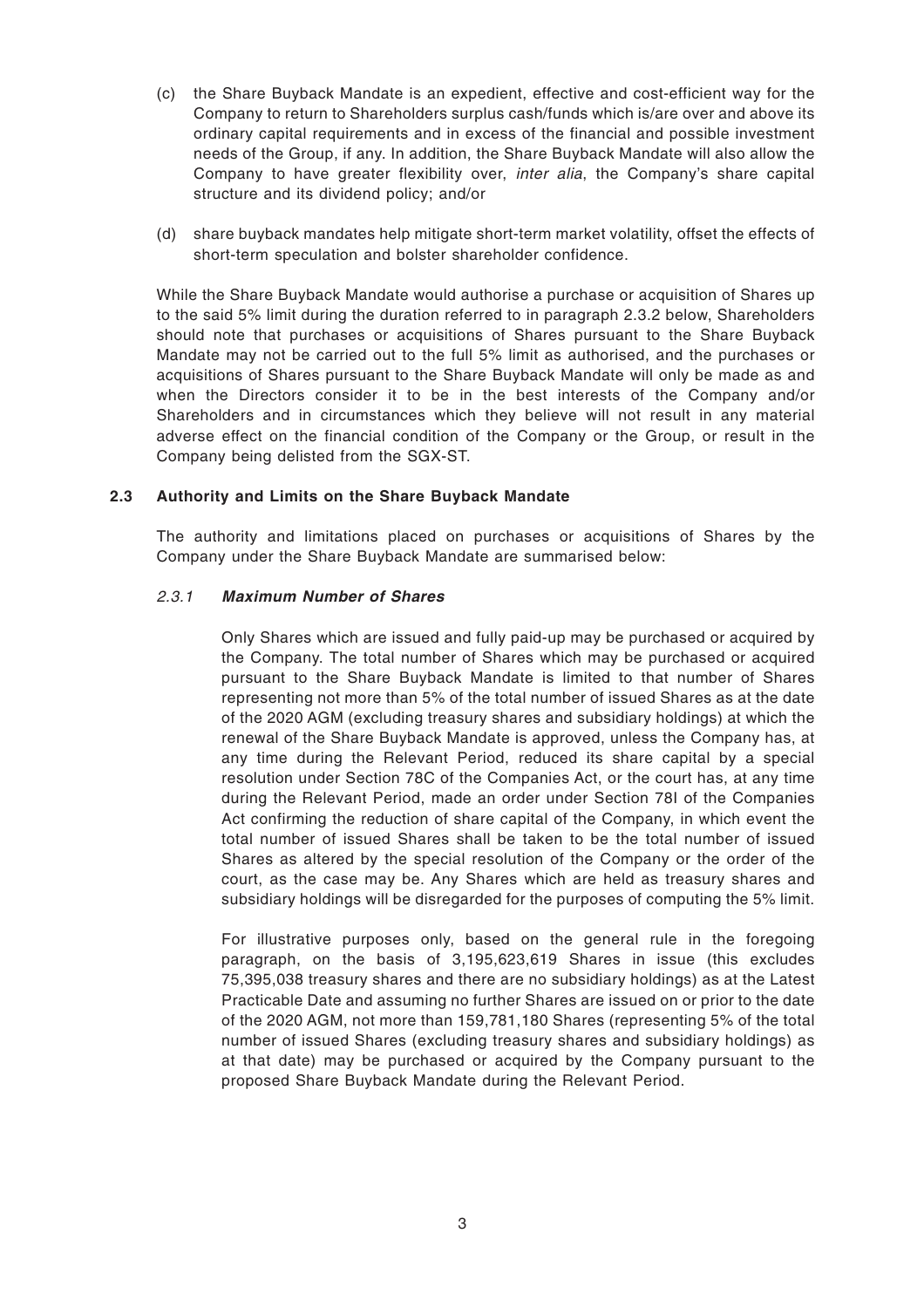#### 2.3.2 **Duration of Authority**

Purchases or acquisitions of Shares pursuant to the Share Buyback Mandate may be made, at any time and from time to time, on and from the date of the 2020 AGM at which the renewal of the Share Buyback Mandate is approved, up to:

- (a) the date on which the next AGM is held or is required by law to be held;
- (b) the date on which the authority conferred by the Share Buyback Mandate is revoked or varied by the Shareholders in a general meeting; or
- (c) the date on which the purchases or acquisitions of Shares pursuant to the Share Buyback Mandate are carried out to the full extent mandated,

whichever is the earliest.

The authority conferred on the Directors by the Share Buyback Mandate to purchase or acquire Shares may be renewed by the Shareholders in any general meeting of the Company, such as at the next AGM or at an extraordinary general meeting to be convened immediately after the conclusion or adjournment of the next AGM. When seeking the approval of the Shareholders for the renewal of the Share Buyback Mandate, the Company is required to disclose details pertaining to purchases or acquisitions of Shares pursuant to the proposed Share Buyback Mandate made during the previous 12 months, including the total number of Shares purchased or acquired, the purchase price per Share or the highest and lowest prices paid for such purchases or acquisitions of Shares, where relevant, and the total consideration paid for such purchases or acquisitions.

#### 2.3.3 **Manner of Purchase or Acquisition**

Purchases or acquisitions of Shares may be made by way of:

- (a) on-market purchases ("**Market Purchases**"), transacted on the SGX-ST through the ready market, and which may be transacted through one or more duly licensed stock brokers appointed by the Company for the purpose, in accordance with Section 76E of the Companies Act; and/or
- (b) off-market purchases ("**Off-Market Purchases**"), effected pursuant to an equal access scheme in accordance with Section 76C of the Companies Act.

The Directors may impose such terms and conditions which are not inconsistent with the Share Buyback Mandate, the Listing Manual, the Companies Act and the Constitution, as they consider fit in the interests of the Company in connection with or in relation to any equal access scheme or schemes. An Off-Market Purchase must, however, satisfy all of the following conditions:

- (i) offers for the purchase or acquisition of Shares shall be made to every person who holds Shares to purchase or acquire the same percentage of their Shares;
- (ii) all of the abovementioned persons shall be given a reasonable opportunity to accept the offers made to them; and
- (iii) the terms of all the offers shall be the same, except that there shall be disregarded differences in consideration attributable to the fact that offers may relate to Shares with different accrued dividend entitlements, differences in consideration attributable to the fact that offers relate to Shares with different amounts remaining unpaid and differences in the offers introduced solely to ensure that each person is left with a whole number of Shares.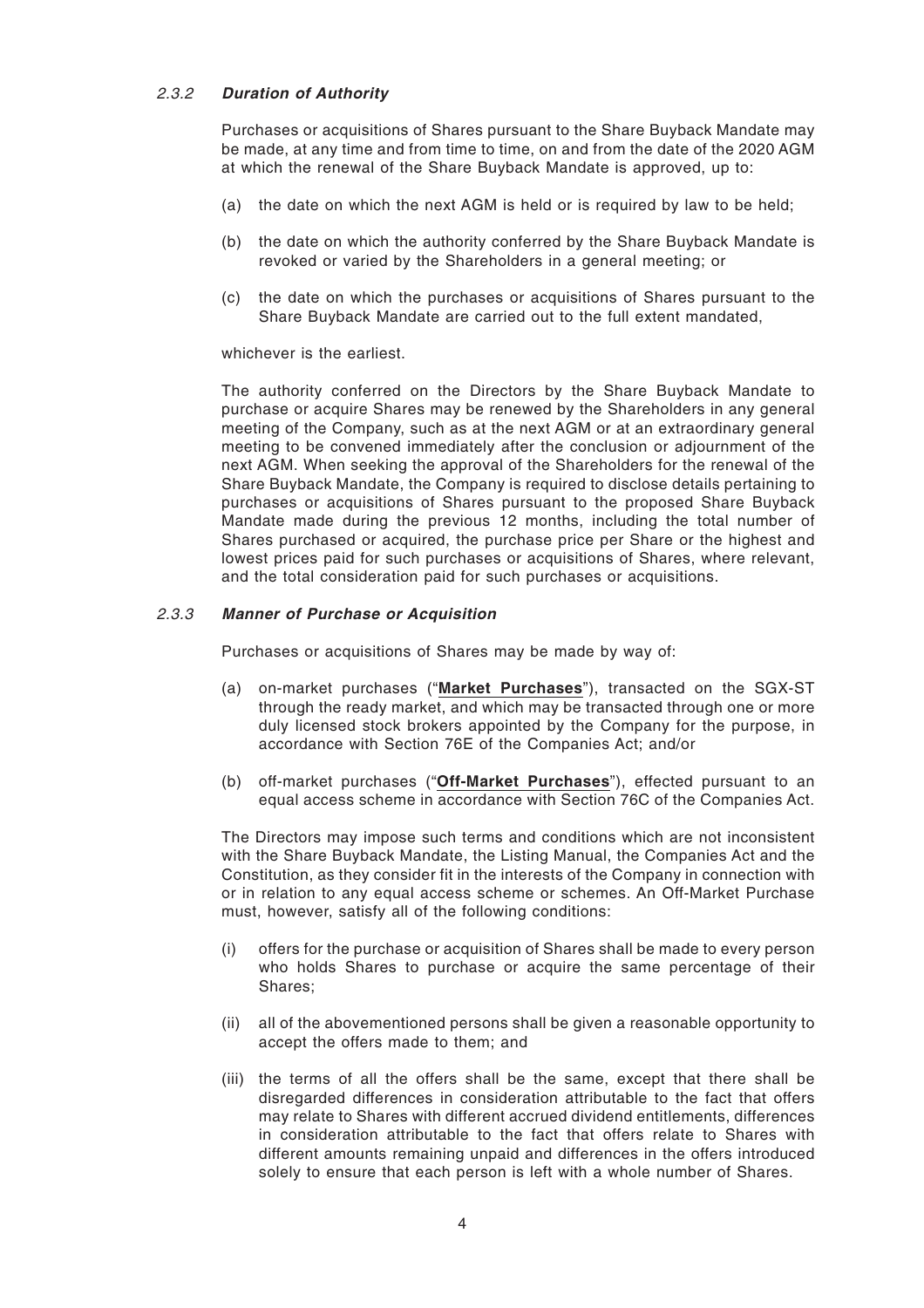Pursuant to the Listing Manual, if the Company wishes to make an Off-Market Purchase, it will issue an offer document to all Shareholders containing at least the following information:

- (1) the terms and conditions of the offer;
- (2) the period and procedures for acceptances;
- (3) the reasons for the proposed purchase or acquisition of Shares;
- (4) the consequences, if any, of the purchases or acquisitions of Shares by the Company that will arise under the Take-over Code or other applicable take-over rules;
- (5) whether the purchases or acquisitions of Shares, if made, could affect the listing of the Shares on the SGX-ST;
- (6) details of any purchases or acquisitions of Shares made by the Company in the previous 12 months (whether Market Purchases or Off-Market Purchases), giving the total number of Shares purchased or acquired, the purchase price per Share or the highest and lowest prices paid for the purchases or acquisitions of Shares, where relevant, and the total consideration paid for the purchases or acquisitions; and
- (7) whether the Shares purchased or acquired by the Company will be cancelled or kept as treasury shares.

#### 2.3.4 **Maximum Purchase Price**

The purchase price (excluding brokerage, stamp duties, commission, applicable goods and services tax and other related expenses ("**related expenses**")) to be paid for a Share will be determined by the Directors. However, the purchase price to be paid for the Shares pursuant to the purchases or acquisitions of the Shares must not exceed 105% of the Average Closing Price (the "**Maximum Price**").

For the above purposes:

"**Average Closing Price**" means the average of the closing market prices of the Shares over the last five (5) Market Days, on which transactions in the Shares were recorded, before the day on which the purchase or acquisition of Shares was made, or as the case may be, the day of the making of the offer pursuant to the Off-Market Purchase, and deemed to be adjusted for any corporate action that occurs during the relevant five (5) Market Days and the day on which the On-Market Purchase was made.<sup>1</sup>

"**day of the making of the offer**" means the day on which the Company announces its intention to make an offer for an Off-Market Purchase, stating therein the purchase price (which shall not be more than the Maximum Price) for each Share and the relevant terms of the equal access scheme for effecting the Off-Market Purchase.

<sup>1</sup> The definition of "Average Closing Price" has been amended to align with the amendments to Rule 884(2) of the Listing Manual, which came into effect on 7 February 2020.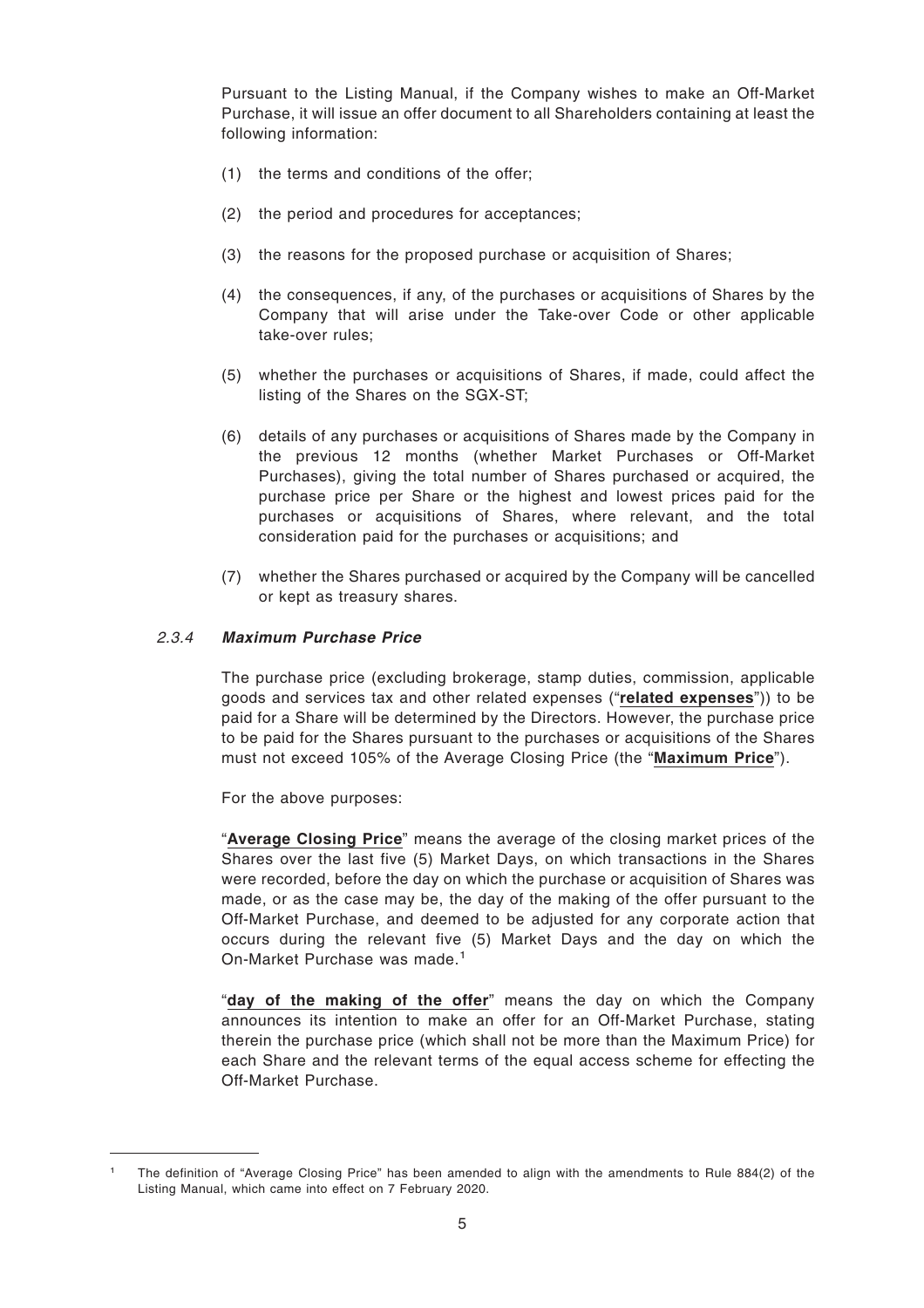#### 2.3.5 **Status of Purchased Shares**

A Share purchased or acquired by the Company is deemed cancelled immediately on purchase or acquisition (and all rights and privileges attached to the Share will expire on such cancellation) unless such Share is held by the Company as a treasury share. At the time of each purchase or acquisition of Shares by the Company, the Directors will decide whether the Shares purchased or acquired will be cancelled or kept as treasury shares, or partly cancelled and partly kept as treasury shares, depending on the needs of the Company at that time. The total number of issued Shares will be diminished by the number of issued Shares purchased or acquired by the Company which are not held as treasury shares. It is presently intended by the Company that all or most of the Shares which are purchased or acquired by the Company under the Share Buyback Mandate will be held as treasury shares, up to the maximum number of treasury shares permitted by law to be held by the Company.

All Shares purchased or acquired by the Company (unless held as treasury shares by the Company to the extent permitted under the Companies Act) will be automatically delisted by the SGX-ST, and certificates (if any) in respect thereof will be cancelled and destroyed by the Company as soon as reasonably practicable following the settlement of any such purchase or acquisition.

# **2.4 Treasury Shares**

Under the Companies Act, Shares purchased or acquired by the Company may be held or dealt with as treasury shares. Some of the provisions on treasury shares under the Companies Act are summarised below:

#### 2.4.1 **Maximum Holdings**

The number of Shares held as treasury shares cannot at any time exceed 10% of the total number of issued Shares.

#### 2.4.2 **Voting and Other Rights**

The Company cannot exercise any rights in respect of treasury shares. In particular, the Company cannot exercise any right to attend or vote at meetings, and for the purposes of the Companies Act, the Company shall be treated as having no right to vote and the treasury shares shall be treated as having no voting rights.

In addition, no dividend may be paid, and no other distribution of the Company's assets may be made, to the Company in respect of treasury shares. However, the allotment of Shares as fully-paid bonus shares in respect of treasury shares is allowed. Also, a subdivision or consolidation of any treasury share into treasury shares of a greater or smaller number is allowed so long as the total value of the treasury shares after the subdivision or consolidation is the same as before.

# 2.4.3 **Disposal and Cancellation**

Where Shares are held as treasury shares, the Company may at any time:

(a) sell the treasury shares for cash;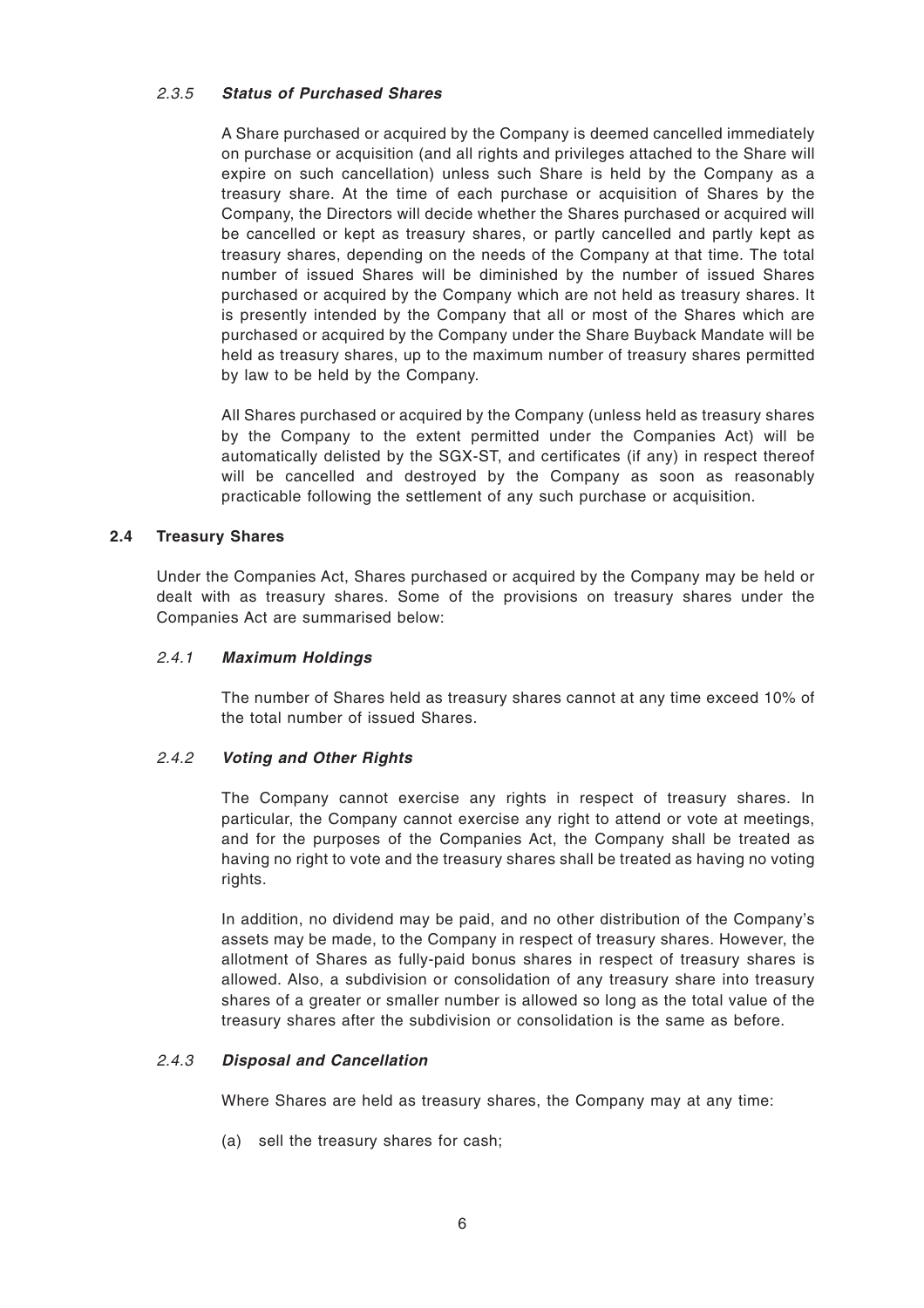- (b) transfer the treasury shares for the purposes of, or pursuant to, any share scheme, whether for employees, Directors or other persons;
- (c) transfer the treasury shares as consideration for the acquisition of shares in, or assets of, another company or assets of a person;
- (d) cancel the treasury shares; or
- (e) sell, transfer or otherwise use the treasury shares for such other purposes as may be prescribed by the Minister for Finance.

#### 2.4.4 **Reporting Requirements**

Within 30 days of the passing of a Shareholders' resolution to approve the purchases or acquisitions of Shares by the Company, the Directors shall lodge a copy of such resolution with the Registrar.

The Directors shall notify the Registrar within 30 days of a purchase or acquisition of Shares on the SGX-ST or otherwise. Such notification shall include details of the purchases or acquisitions including the date of the purchase or acquisition, the total number of Shares purchased or acquired by the Company, the number of Shares cancelled and the number of Shares held as treasury shares, the Company's issued share capital before and after the purchase or acquisition, the amount of consideration paid by the Company for the purchase or acquisition, and such other information as required by the Companies Act.

The Listing Manual specifies that a listed company shall notify the SGX-ST of all purchases or acquisitions of its Shares not later than 9.00 a.m.:

- (a) in the case of a Market Purchase, on the Market Day following the day on which the Market Purchase was made; and
- (b) in the case of an Off-Market Purchase, on the second Market Day after the close of acceptances of the offer for the Off-Market Purchase.

The notification of such purchases or acquisitions of Shares to the SGX-ST shall be in such form and shall include such details that the SGX-ST may prescribe. The Company shall make arrangements with its stockbrokers to ensure that they provide the Company in a timely fashion the necessary information which will enable the Company to make the notifications to the SGX-ST.

The Company, upon undertaking any sale, transfer, cancellation and/or use of treasury shares, will comply with Rule 704(28) of the Listing Manual, which provides that an issuer must make an immediate announcement thereof, stating the following:

- (i) date of the sale, transfer, cancellation and/or use;
- (ii) purpose of such sale, transfer, cancellation and/or use;
- (iii) number of treasury shares sold, transferred, cancelled and/or used;
- (iv) number of treasury shares before and after such sale, transfer, cancellation and/or use;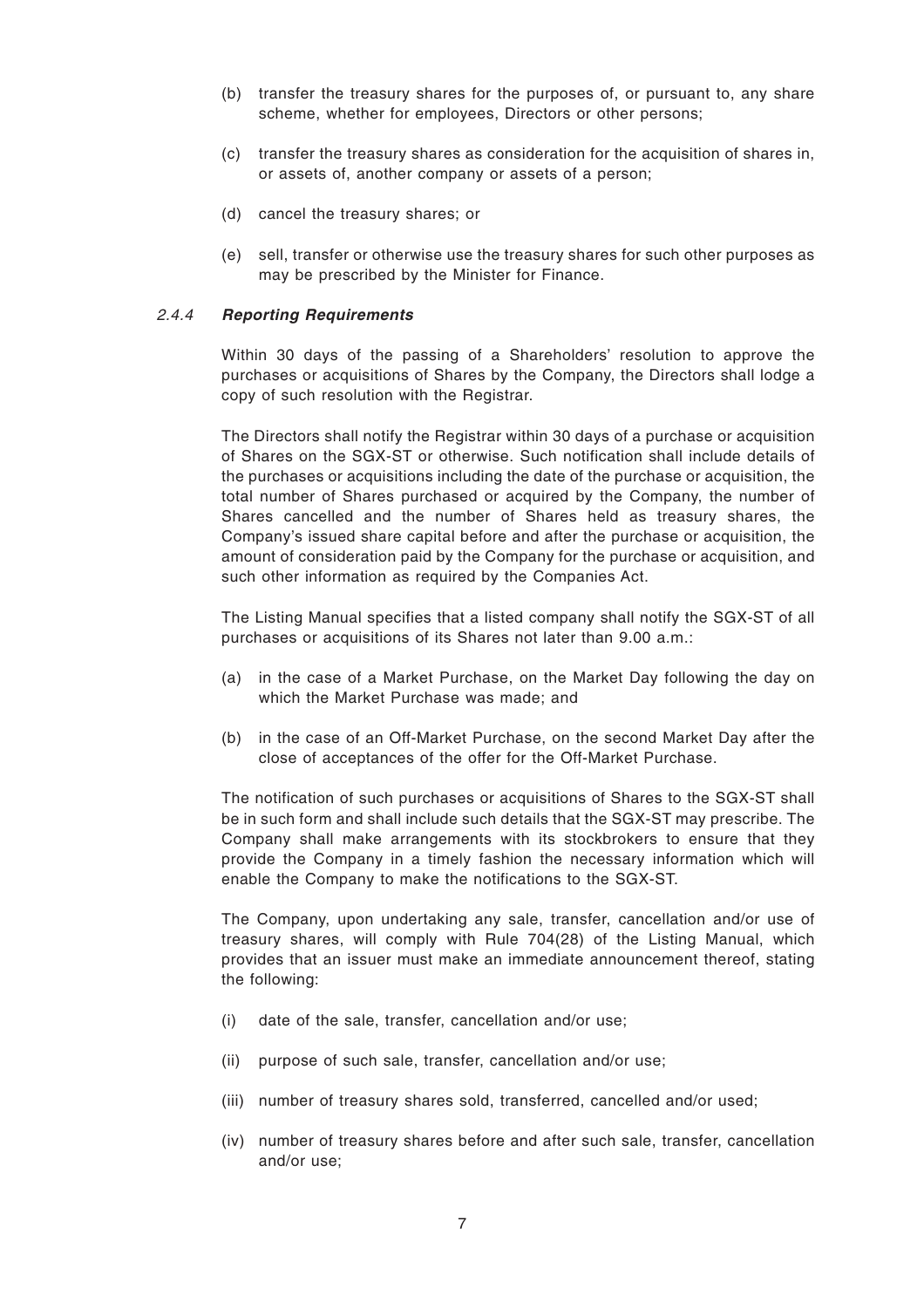- (v) percentage of the number of treasury shares against the total number of Shares outstanding in a class that is listed before and after such sale, transfer, cancellation and/or use; and
- (vi) value of the treasury shares if they are used for a sale or transfer, or cancelled.

# 2.4.5 **Source of Funds**

The Company may only apply funds for the purchase or acquisition of Shares as provided in the Constitution and in accordance with the applicable laws in Singapore. The Company may not purchase or acquire its Shares for a consideration other than in cash or, in the case of a Market Purchase, for settlement otherwise than in accordance with the trading rules of the SGX-ST.

The Company may use internal sources of funds or external borrowings or a combination of both to finance the Company's purchase or acquisition of Shares pursuant to the Share Buyback Mandate. The Directors do not propose to exercise the Share Buyback Mandate to such an extent that it would have a material adverse effect on the working capital requirements of the Group.

# 2.4.6 **Financial Effects**

It is not possible for the Company to realistically calculate or quantify the impact of purchases or acquisitions of Shares that may be made pursuant to the Share Buyback Mandate on the NTA per Share and EPS as the resultant effect would depend on, inter alia, the aggregate number of Shares purchased or acquired, whether the purchase or acquisition is made out of capital or profits, the purchase prices paid for such Shares, the amount (if any) borrowed by the Company to fund the purchases or acquisitions and whether the Shares purchased or acquired are cancelled or held as treasury shares.

The Company's total number of issued Shares and total issued share capital will be diminished by the total number of Shares purchased by the Company and which are not held as treasury shares. The NTA of the Group will be reduced by the aggregate purchase price (including any expenses such as brokerage and commission) paid by the Company for the Shares.

Under the Companies Act, purchases or acquisitions of Shares by the Company may be made out of the Company's capital or profits so long as the Company is solvent. Where the consideration paid by the Company for the purchase or acquisition of Shares is made out of profits, such consideration will correspondingly reduce the amount available for the distribution of cash dividends by the Company.

The purchase or acquisition of Shares will only be effected by the Company after the Directors have considered relevant factors such as the working capital requirements, the availability of financial resources and the expansion and investment plans of the Group, and the prevailing market conditions. The proposed Share Buyback Mandate will be exercised with a view to enhance the EPS and/or the NTA per Share.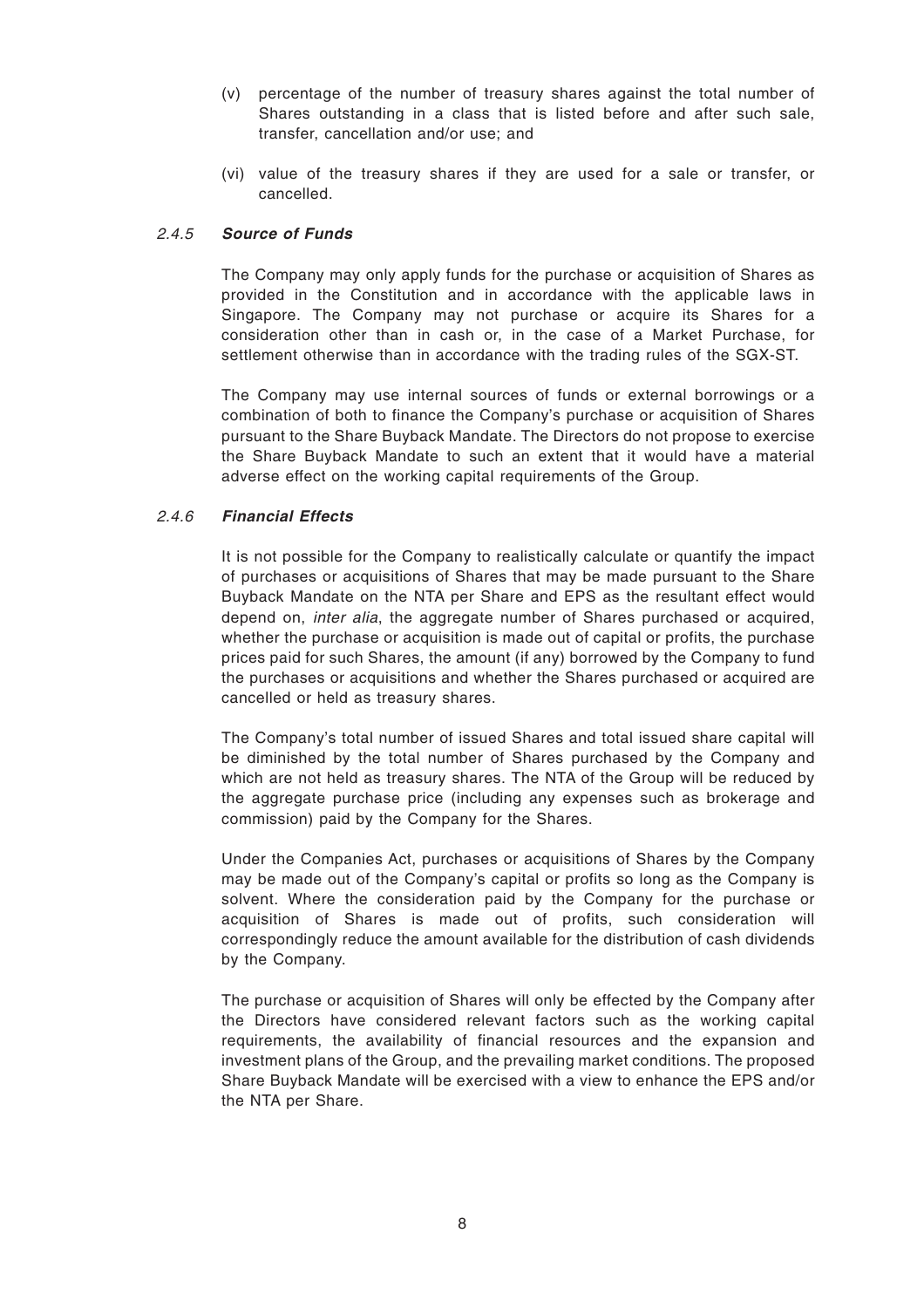For illustrative purposes only, the financial effects of the Share Buyback Mandate on the Company and the Group, based on the audited financial statements of the Group for the financial year ended 31 December 2019 are based on the assumptions set out below:

- (a) based on 3,195,623,619 Shares in issue (excluding treasury shares and subsidiary holdings) as at the Latest Practicable Date and assuming no further Shares are issued and no reduction of share capital of the Company takes place, not more than 159,781,180 Shares (representing 5% of the total number of issued Shares as at the date of the 2020 AGM (excluding treasury shares and subsidiary holdings)) may be purchased by the Company pursuant to the Share Buyback Mandate (if renewed); and
- (b) assuming that the Company purchases or acquires 159,781,180 Shares at the Maximum Price of S\$1.49 for one Share (being the price equivalent to 5% above the Average Closing Price of the Shares for the five (5) consecutive Market Days on which the Shares were traded on the SGX-ST immediately preceding the Latest Practicable Date), the maximum amount of funds required for the purchase or acquisition of the 159,781,180 Shares (excluding related expenses) is approximately S\$238,073,958.

For illustrative purposes only, and based on the assumptions set out in subparagraphs (a) and (b) above and assuming that:

- (i) such purchase or acquisition of Shares is financed solely by internal sources of funds;
- (ii) the Share Buyback Mandate had been effective on 1 January 2019;
- (iii) the Company had purchased or acquired 159,781,180 Shares; and
- (iv) expenses (including brokerage or commission) incurred directly in the purchases or acquisitions by the Company of the Shares at the relevant time are not taken into account, the financial effects of the purchase or acquisition of 159,781,180 Shares by the Company on the audited financial statements of the Group and the Company for the financial year ended 31 December 2019 pursuant to the Share Buyback Mandate:
	- (1) by way of purchases made entirely out of profits and held as treasury shares;
	- (2) by way of purchases made entirely out of capital and held as treasury shares;
	- (3) by way of purchases made entirely out of profits and cancelled; and
	- (4) by way of purchases made entirely out of capital and cancelled,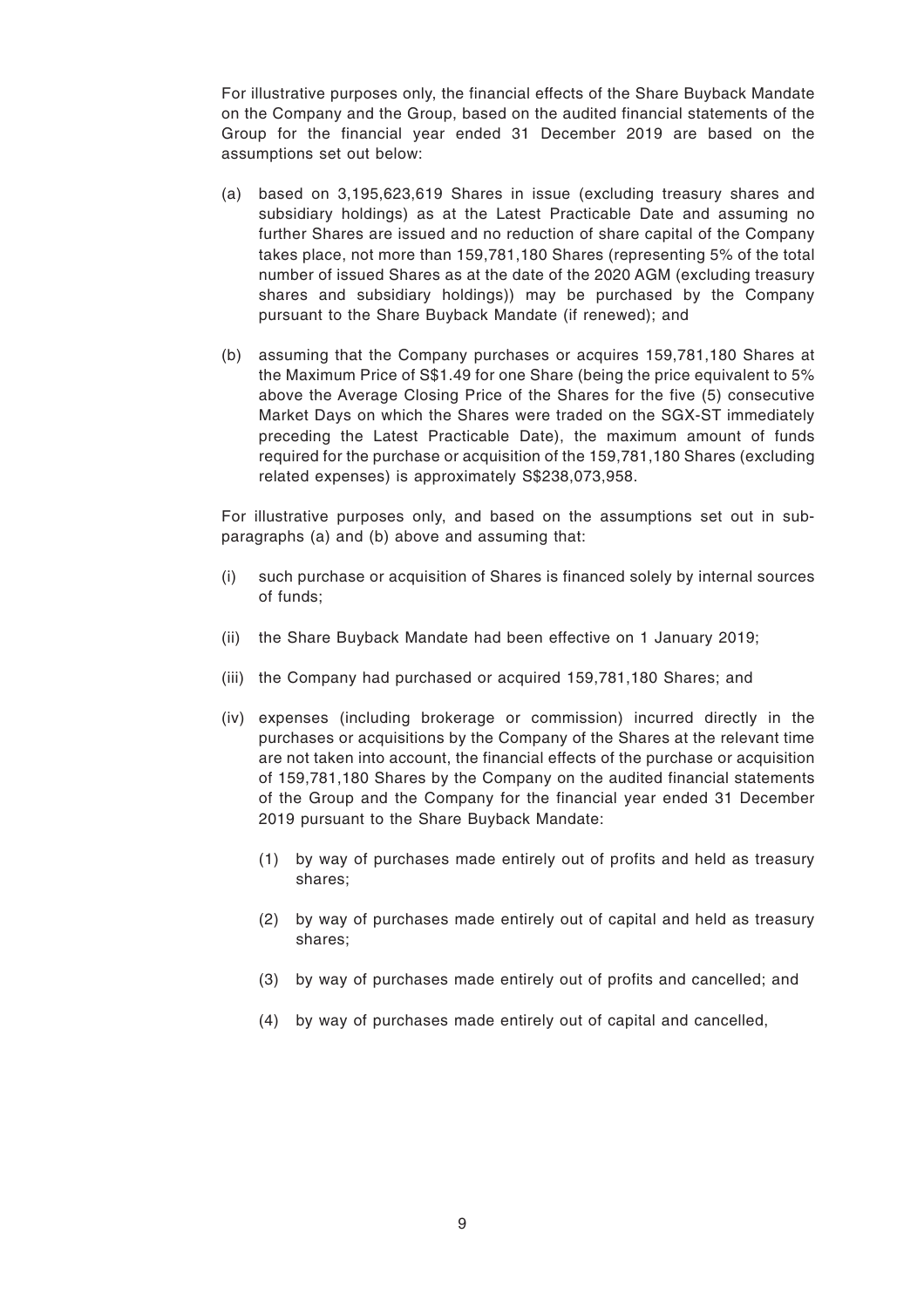are summarised for ease of reference in the following table:

| <b>Scenario</b> | <b>Purchased</b><br>out of | Held as<br>treasury shares<br>or cancelled | <b>Maximum price</b><br>per Share<br>(S\$) |
|-----------------|----------------------------|--------------------------------------------|--------------------------------------------|
|                 | Profits                    | Held as treasury<br>shares                 | 1.49                                       |
| 2               | Capital                    | Held as treasury<br>shares                 | 1.49                                       |
| 3               | Profits                    | Cancelled                                  | 1.49                                       |
|                 | Capital                    | Cancelled                                  | 1.49                                       |

the details of which are set out below:

# (1) **Purchases made entirely out of profits and held as treasury shares**

|                                      |                                                            | Group                                                  |                                                                   | Company                                                |  |  |
|--------------------------------------|------------------------------------------------------------|--------------------------------------------------------|-------------------------------------------------------------------|--------------------------------------------------------|--|--|
|                                      | <b>Before</b><br><b>Share</b><br><b>Buyback</b><br>S\$'000 | <b>After Share</b><br><b>Buyback</b><br><b>S\$'000</b> | <b>Before</b><br><b>Share</b><br><b>Buyback</b><br><b>S\$'000</b> | <b>After Share</b><br><b>Buyback</b><br><b>S\$'000</b> |  |  |
| As at 31 December<br>2019            |                                                            |                                                        |                                                                   |                                                        |  |  |
| Share capital                        | 3,748,994                                                  | 3,748,994                                              | 3,748,994                                                         | 3,748,994                                              |  |  |
| <b>Existing treasury</b><br>shares   | (158, 807)                                                 | (158, 807)                                             | (158, 807)                                                        | (158, 807)                                             |  |  |
| Capital securities                   | 1,045,867                                                  | 1,045,867                                              | 1,045,867                                                         | 1,045,867                                              |  |  |
| Capital and other<br>reserves        | (1, 145, 393)                                              | (1, 145, 393)                                          | (243, 111)                                                        | (243, 111)                                             |  |  |
| Retained earnings                    | 2,941,327                                                  | 2,703,253                                              | 4,100,258                                                         | 3,862,184                                              |  |  |
|                                      | 6,431,988                                                  | 6,193,914                                              | 8,493,201                                                         | 8,255,127                                              |  |  |
| Treasury shares                      |                                                            | 238,074                                                |                                                                   | 238,074                                                |  |  |
| Shareholders' funds                  | 6,431,988                                                  | 6,431,988                                              | 8,493,201                                                         | 8,493,201                                              |  |  |
| <b>NTA</b>                           | 5,266,757                                                  | 5,028,683                                              | 8,201,098                                                         | 7,963,024                                              |  |  |
| Minority interests                   | 108,072                                                    | 108,072                                                |                                                                   |                                                        |  |  |
| <b>Current assets</b>                | 16,248,563                                                 | 16,010,489                                             | 8,751,849                                                         | 8,513,775                                              |  |  |
| <b>Current liabilities</b>           | 12,772,084                                                 | 12,772,084                                             | 6,975,489                                                         | 6,975,489                                              |  |  |
| Working capital                      | 3,476,479                                                  | 3,238,405                                              | 1,776,360                                                         | 1,538,286                                              |  |  |
| Number of issued<br><b>Shares</b>    | 3,271,018,657                                              | 3,271,018,657                                          | 3,271,018,657                                                     | 3,271,018,657                                          |  |  |
| Weighted average<br>number of Shares | 3,186,355,548                                              | 3,186,355,548                                          | 3,186,355,548                                                     | 3,186,355,548                                          |  |  |
| <b>Financial ratios</b>              |                                                            |                                                        |                                                                   |                                                        |  |  |
| NTA per Share (cents)                | 161.01                                                     | 153.73                                                 | 250.72                                                            | 243.44                                                 |  |  |
| Current ratio (times)                | 1.27                                                       | 1.25                                                   | 1.25                                                              | 1.22                                                   |  |  |
| EPS (cents)                          | 14.75                                                      | 14.75                                                  |                                                                   |                                                        |  |  |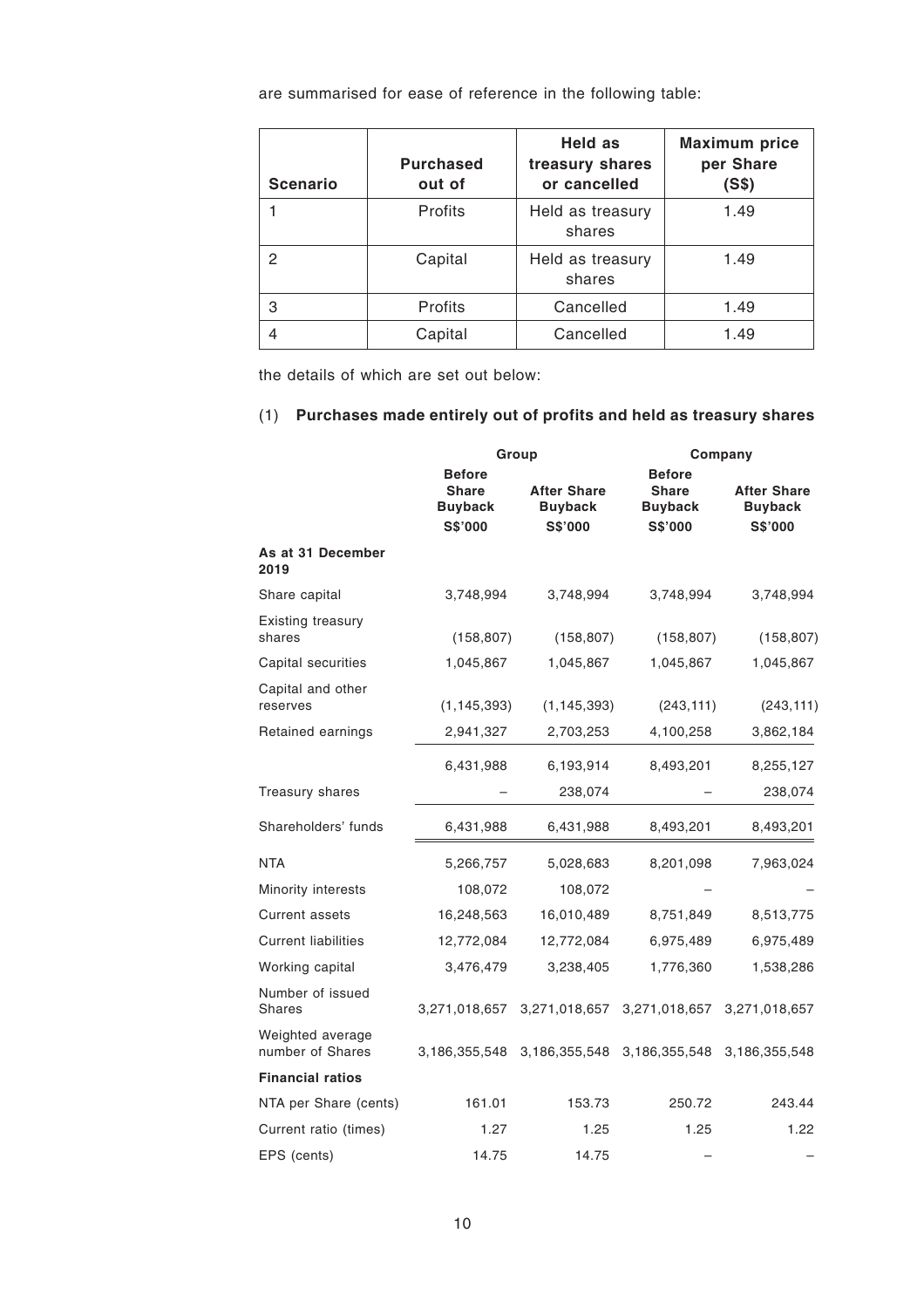# (2) **Purchases made entirely out of capital and held as treasury shares**

|                                      |                                                                   | Group                                                  |                                                                   | Company                                                |  |  |  |
|--------------------------------------|-------------------------------------------------------------------|--------------------------------------------------------|-------------------------------------------------------------------|--------------------------------------------------------|--|--|--|
|                                      | <b>Before</b><br><b>Share</b><br><b>Buyback</b><br><b>S\$'000</b> | <b>After Share</b><br><b>Buyback</b><br><b>S\$'000</b> | <b>Before</b><br><b>Share</b><br><b>Buyback</b><br><b>S\$'000</b> | <b>After Share</b><br><b>Buyback</b><br><b>S\$'000</b> |  |  |  |
| As at 31 December<br>2019            |                                                                   |                                                        |                                                                   |                                                        |  |  |  |
| Share capital                        | 3,748,994                                                         | 3,510,920                                              | 3,748,994                                                         | 3,510,920                                              |  |  |  |
| Existing treasury<br>shares          | (158, 807)                                                        | (158, 807)                                             | (158, 807)                                                        | (158, 807)                                             |  |  |  |
| Capital securities                   | 1,045,867                                                         | 1,045,867                                              | 1,045,867                                                         | 1,045,867                                              |  |  |  |
| Capital and other<br>reserves        | (1, 145, 393)                                                     | (1, 145, 393)                                          | (243, 111)                                                        | (243, 111)                                             |  |  |  |
| Retained earnings                    | 2,941,327                                                         | 2,941,327                                              | 4,100,258                                                         | 4,100,258                                              |  |  |  |
|                                      | 6,431,988                                                         | 6,193,914                                              | 8,493,201                                                         | 8,255,127                                              |  |  |  |
| Treasury shares                      |                                                                   | 238,074                                                |                                                                   | 238,074                                                |  |  |  |
| Shareholders' funds                  | 6,431,988                                                         | 6,431,988                                              | 8,493,201                                                         | 8,493,201                                              |  |  |  |
| <b>NTA</b>                           | 5,266,757                                                         | 5,028,683                                              | 8,201,098                                                         | 7,963,024                                              |  |  |  |
| Minority interests                   | 108,072                                                           | 108,072                                                |                                                                   |                                                        |  |  |  |
| <b>Current assets</b>                | 16,248,563                                                        | 16,010,489                                             | 8,751,849                                                         | 8,513,775                                              |  |  |  |
| <b>Current liabilities</b>           | 12,772,084                                                        | 12,772,084                                             | 6,975,489                                                         | 6,975,489                                              |  |  |  |
| Working capital                      | 3,476,479                                                         | 3,238,405                                              | 1,776,360                                                         | 1,538,286                                              |  |  |  |
| Number of issued<br><b>Shares</b>    | 3,271,018,657                                                     | 3,195,623,619                                          | 3,271,018,657                                                     | 3,195,623,619                                          |  |  |  |
| Weighted average<br>number of Shares | 3,186,355,548                                                     | 3,186,355,548                                          | 3,186,355,548                                                     | 3,186,355,548                                          |  |  |  |
| <b>Financial ratios</b>              |                                                                   |                                                        |                                                                   |                                                        |  |  |  |
| NTA per Share (cents)                | 161.01                                                            | 157.36                                                 | 250.72                                                            | 249.19                                                 |  |  |  |
| Current ratio (times)                | 1.27                                                              | 1.25                                                   | 1.25                                                              | 1.22                                                   |  |  |  |
| EPS (cents)                          | 14.75                                                             | 14.75                                                  |                                                                   |                                                        |  |  |  |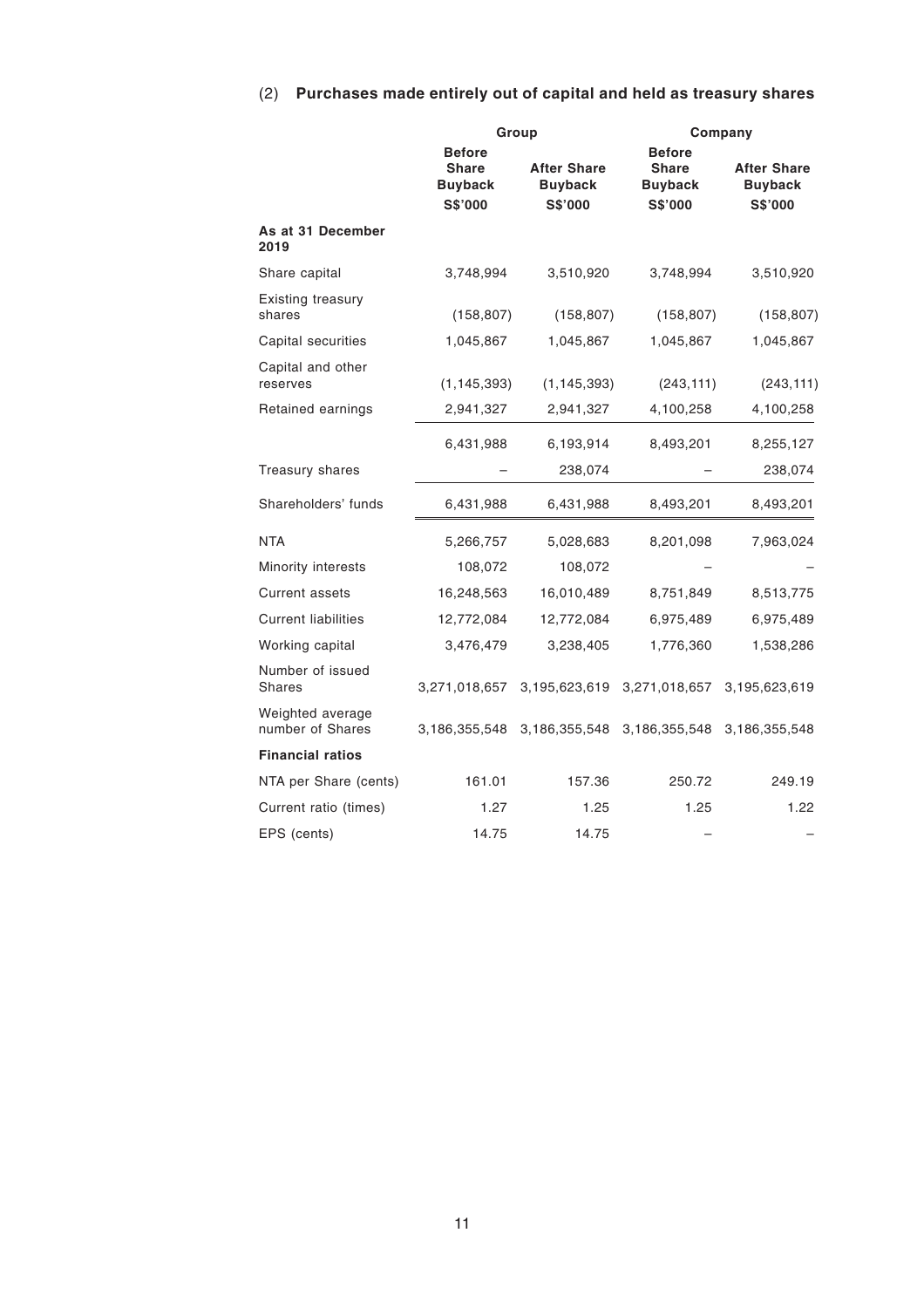# (3) **Purchases made entirely out of profits and cancelled**

|                                      |                                                            | Group                                           |                                                            | Company                                         |  |  |
|--------------------------------------|------------------------------------------------------------|-------------------------------------------------|------------------------------------------------------------|-------------------------------------------------|--|--|
|                                      | <b>Before</b><br><b>Share</b><br><b>Buyback</b><br>S\$'000 | <b>After Share</b><br><b>Buyback</b><br>S\$'000 | <b>Before</b><br><b>Share</b><br><b>Buyback</b><br>S\$'000 | <b>After Share</b><br><b>Buyback</b><br>S\$'000 |  |  |
| As at 31 December<br>2019            |                                                            |                                                 |                                                            |                                                 |  |  |
| Share capital                        | 3,748,994                                                  | 3,748,994                                       | 3,748,994                                                  | 3,748,994                                       |  |  |
| <b>Existing treasury</b><br>shares   | (158, 807)                                                 | (158, 807)                                      | (158, 807)                                                 | (158, 807)                                      |  |  |
| Capital securities                   | 1,045,867                                                  | 1,045,867                                       | 1,045,867                                                  | 1,045,867                                       |  |  |
| Capital and other<br>reserves        | (1, 145, 393)                                              | (1, 145, 393)                                   | (243, 111)                                                 | (243, 111)                                      |  |  |
| Retained earnings                    | 2,941,327                                                  | 2,703,253                                       | 4,100,258                                                  | 3,862,184                                       |  |  |
|                                      | 6,431,988                                                  | 6,193,914                                       | 8,493,201                                                  | 8,255,127                                       |  |  |
| Treasury shares                      |                                                            |                                                 |                                                            |                                                 |  |  |
| Shareholders' funds                  | 6,431,988                                                  | 6,193,914                                       | 8,493,201                                                  | 8,255,127                                       |  |  |
| <b>NTA</b>                           | 5,266,757                                                  | 5,028,683                                       | 8,201,098                                                  | 7,963,024                                       |  |  |
| Minority interests                   | 108,072                                                    | 108,072                                         |                                                            |                                                 |  |  |
| <b>Current assets</b>                | 16,248,563                                                 | 16,010,489                                      | 8,751,849                                                  | 8,513,775                                       |  |  |
| <b>Current liabilities</b>           | 12,772,084                                                 | 12,772,084                                      | 6,975,489                                                  | 6,975,489                                       |  |  |
| Working capital                      | 3,476,479                                                  | 3,238,405                                       | 1,776,360                                                  | 1,538,286                                       |  |  |
| Number of issued<br>Shares           | 3,271,018,657                                              | 3,035,842,439                                   | 3,271,018,657                                              | 3,035,842,439                                   |  |  |
| Weighted average<br>number of Shares | 3,186,355,548                                              | 3,027,037,770                                   | 3,186,355,548                                              | 3,027,037,770                                   |  |  |
| <b>Financial ratios</b>              |                                                            |                                                 |                                                            |                                                 |  |  |
| NTA per Share (cents)                | 161.01                                                     | 165.64                                          | 250.72                                                     | 262.30                                          |  |  |
| Current ratio (times)                | 1.27                                                       | 1.25                                            | 1.25                                                       | 1.22                                            |  |  |
| EPS (cents)                          | 14.75                                                      | 15.53                                           |                                                            |                                                 |  |  |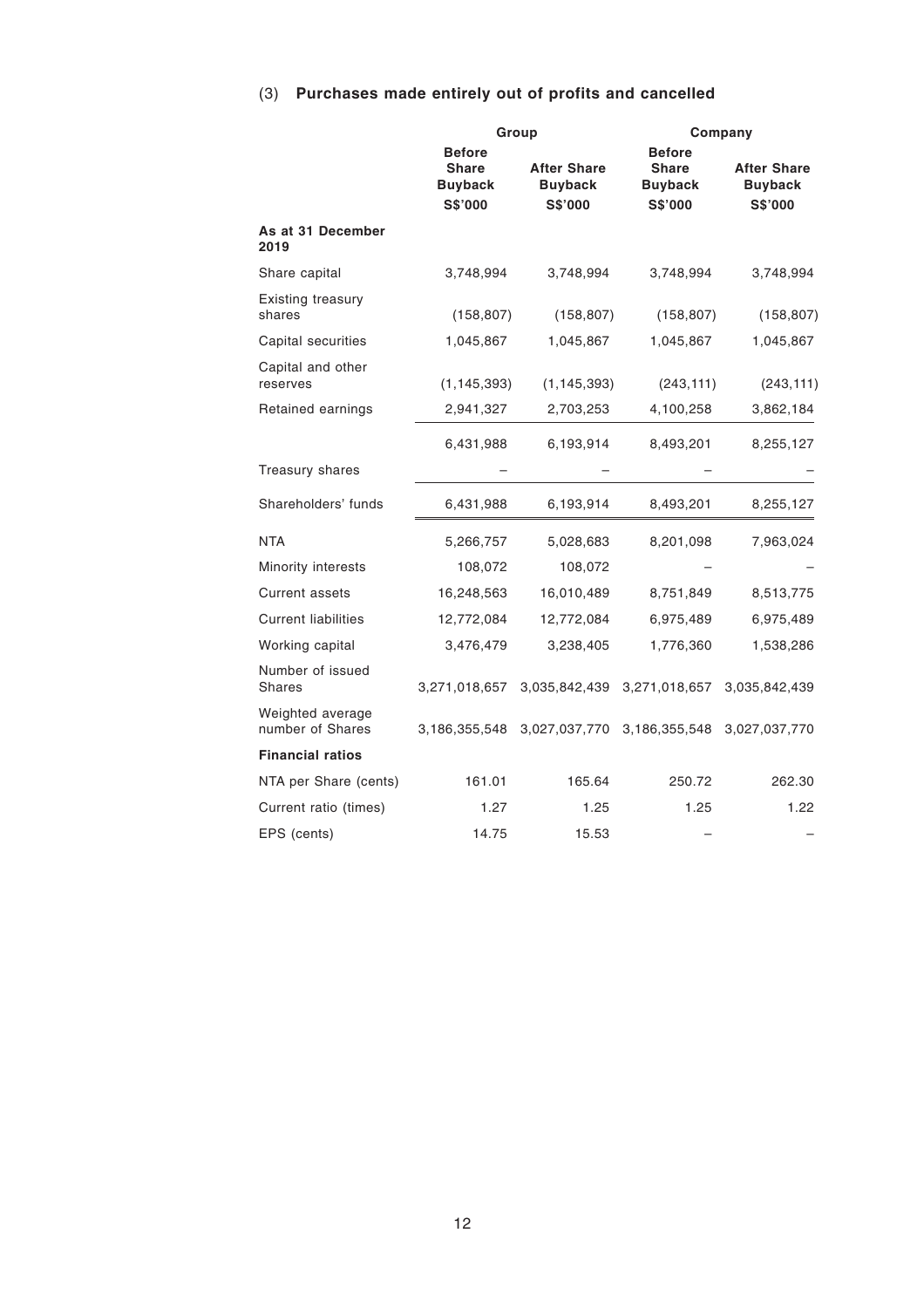#### (4) **Purchases made entirely out of capital and cancelled**

|                                      |                                                            | Group                                                  |                                                            | Company                                         |  |  |
|--------------------------------------|------------------------------------------------------------|--------------------------------------------------------|------------------------------------------------------------|-------------------------------------------------|--|--|
|                                      | <b>Before</b><br><b>Share</b><br><b>Buyback</b><br>S\$'000 | <b>After Share</b><br><b>Buyback</b><br><b>S\$'000</b> | <b>Before</b><br><b>Share</b><br><b>Buyback</b><br>S\$'000 | <b>After Share</b><br><b>Buyback</b><br>S\$'000 |  |  |
| As at 31 December<br>2019            |                                                            |                                                        |                                                            |                                                 |  |  |
| Share capital                        | 3,748,994                                                  | 3,510,920                                              | 3,748,994                                                  | 3,510,920                                       |  |  |
| Existing treasury<br>shares          | (158, 807)                                                 | (158, 807)                                             | (158, 807)                                                 | (158, 807)                                      |  |  |
| Capital securities                   | 1,045,867                                                  | 1,045,867                                              | 1,045,867                                                  | 1,045,867                                       |  |  |
| Capital and other<br>reserves        | (1, 145, 393)                                              | (1, 145, 393)                                          | (243, 111)                                                 | (243, 111)                                      |  |  |
| Retained earnings                    | 2,941,327                                                  | 2,941,327                                              | 4,100,258                                                  | 4,100,258                                       |  |  |
|                                      | 6,431,988                                                  | 6,193,914                                              | 8,493,201                                                  | 8,255,127                                       |  |  |
| Treasury shares                      |                                                            |                                                        |                                                            |                                                 |  |  |
| Shareholders' funds                  | 6,431,988                                                  | 6,193,914                                              | 8,493,201                                                  | 8,255,127                                       |  |  |
| <b>NTA</b>                           | 5,266,757                                                  | 5,028,683                                              | 8,201,098                                                  | 7,963,024                                       |  |  |
| Minority interests                   | 108,072                                                    | 108,072                                                |                                                            |                                                 |  |  |
| <b>Current assets</b>                | 16,248,563                                                 | 16,010,489                                             | 8,751,849                                                  | 8,513,775                                       |  |  |
| <b>Current liabilities</b>           | 12,772,084                                                 | 12,772,084                                             | 6,975,489                                                  | 6,975,489                                       |  |  |
| Working capital                      | 3,476,479                                                  | 3,238,405                                              | 1,776,360                                                  | 1,538,286                                       |  |  |
| Number of issued<br><b>Shares</b>    | 3,271,018,657                                              | 3,035,842,439                                          | 3,271,018,657                                              | 3,035,842,439                                   |  |  |
| Weighted average<br>number of Shares | 3,186,355,548                                              | 3,027,037,770                                          | 3,186,355,548                                              | 3,027,037,770                                   |  |  |
| <b>Financial ratios</b>              |                                                            |                                                        |                                                            |                                                 |  |  |
| NTA per Share (cents)                | 161.01                                                     | 165.64                                                 | 250.72                                                     | 262.30                                          |  |  |
| Current ratio (times)                | 1.27                                                       | 1.25                                                   | 1.25                                                       | 1.22                                            |  |  |
| EPS (cents)                          | 14.75                                                      | 15.53                                                  |                                                            |                                                 |  |  |

**Shareholders should note that the financial effects set out above are purely for illustrative purposes and based on the abovementioned assumptions. Although the Share Buyback Mandate, if renewed, would authorise the Company to purchase or acquire up to 5% of the total number of issued Shares (excluding treasury shares and subsidiary holdings), the Company may not necessarily purchase or acquire or be able to purchase or acquire the entire 5% of the total number of its issued Shares (excluding treasury shares and subsidiary holdings). The Company may, subject to the requirements of the Companies Act, cancel all or part of the Shares repurchased and/or hold all or part of the Shares repurchased in treasury, at its discretion.**

**Shareholders who are in doubt as to their tax positions or any tax implications in their respective jurisdictions should consult their own professional advisers.**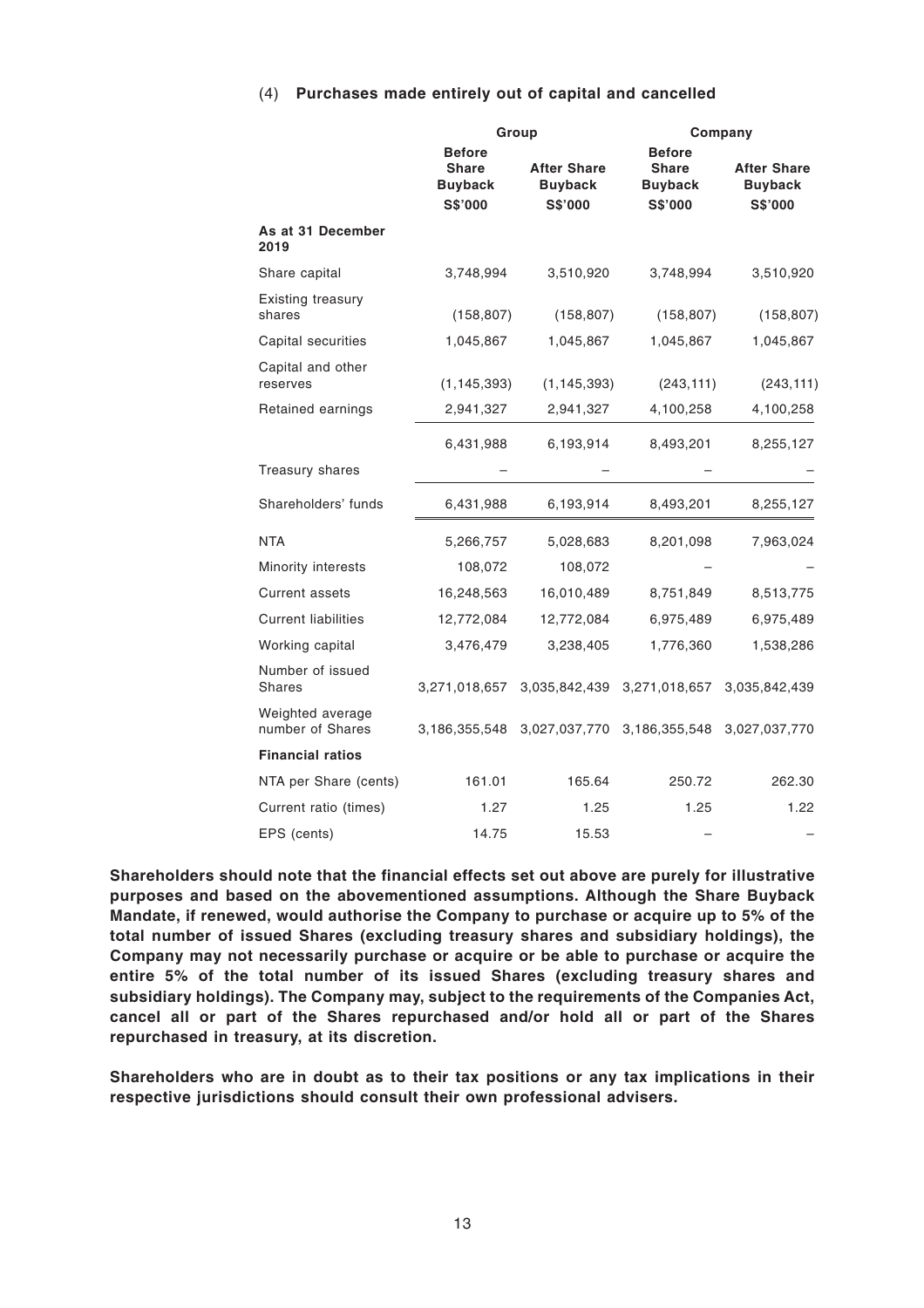#### **2.5 Take-over Implications**

Appendix 2 to the Take-over Code contains the Share Buy-Back Guidance Note applicable as at the Latest Practicable Date. The take-over implications arising from any purchase or acquisition by the Company of its Shares are set out below.

# 2.5.1 **Obligation to Make a Take-over Offer**

If, as a result of any purchase or acquisition by the Company of the Shares, the percentage of voting rights in the Company of a Shareholder and persons acting in concert with him increases, such increase will be treated as an acquisition for the purposes of Rule 14 of the Take-over Code. Consequently, a Shareholder or a group of Shareholders acting in concert with a Director could obtain or consolidate effective control of the Company and become obliged to make an offer under Rule 14 of the Take-over Code.

# 2.5.2 **Persons Acting in Concert**

Under the Take-over Code, persons acting in concert ("**concert parties**") comprise individuals or companies who, pursuant to an agreement or understanding (whether formal or informal), co-operate, through the acquisition by any of them of shares in a company, to obtain or consolidate effective control of the company.

Unless the contrary is established, the following persons, inter alia, will be presumed to be acting in concert:

- (a) a company with its parent company, its subsidiaries, its fellow subsidiaries, any associated companies of the foregoing companies, any company whose associated companies include any of the foregoing companies, and any person who has provided financial assistance (other than a bank in the ordinary course of business) to any of the foregoing for the purchase of voting rights;
- (b) a company with any of its directors, together with their close relatives, related trusts and any companies controlled by any of the directors, their close relatives and related trusts;
- (c) a company with any of its pension funds and employee share schemes;
- (d) a person with any investment company, unit trust or other fund whose investment such person manages on a discretionary basis, but only in respect of the investment account which such person manages;
- (e) a financial or other professional adviser, including a stockbroker, with its client in respect of the shareholdings of the adviser and the persons controlling, controlled by or under the same control as the adviser;
- (f) directors of a company, together with their close relatives, related trusts and companies controlled by any of them, which is subject to an offer or where they have reason to believe a bona fide offer for their company may be imminent;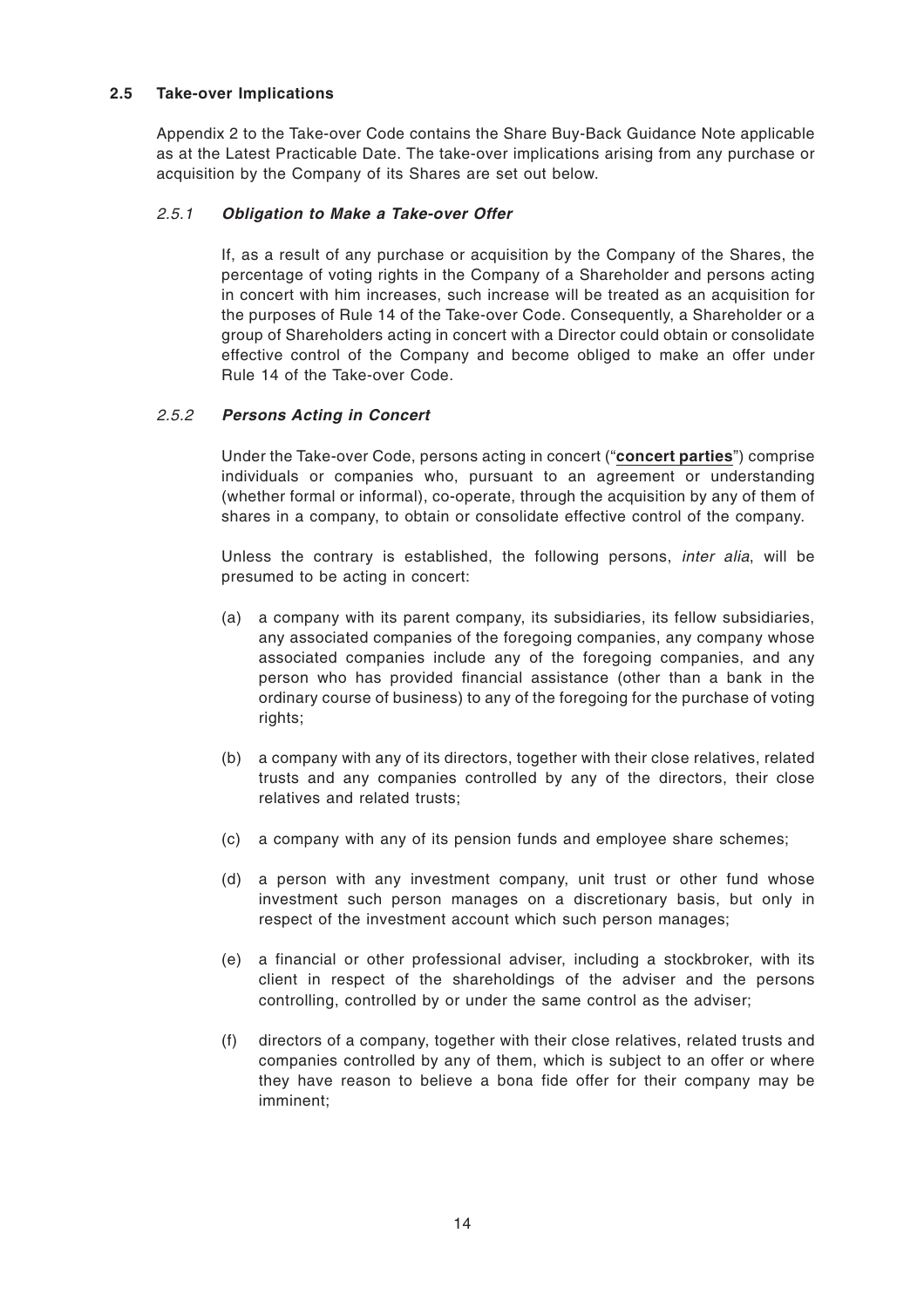- (g) partners; and
- (h) an individual, his close relatives, his related trusts, any person who is accustomed to act according to the instructions of the individual, companies controlled by any of the foregoing persons, and any person who has provided financial assistance (other than a bank in the ordinary course of business) to any of the foregoing persons and/or entities for the purchase of voting rights.

For this purpose, ownership or control of at least 20% but not more than 50% of the voting rights of a company will be regarded as the test of associated company status.

The circumstances under which Shareholders, including Directors and their concert parties respectively, will incur an obligation to make a take-over offer under Rule 14 of the Take-over Code after a purchase or acquisition of Shares by the Company are set out in Appendix 2 to the Take-over Code.

#### 2.5.3 **Effect of Rule 14 and Appendix 2 to the Take-over Code**

In general terms, the effect of Rule 14 and Appendix 2 to the Take-over Code is that, unless exempted, Directors and their concert parties will incur an obligation to make a take-over offer under Rule 14 of the Take-over Code if, as a result of the Company purchasing or acquiring Shares, the voting rights of such Directors and their concert parties would increase to 30% or more, or in the event that such Directors and their concert parties hold between 30% and 50% of the Company's voting rights, if the voting rights of such Directors and their concert parties would increase by more than 1% in any period of six (6) months.

Under Appendix 2 to the Take-over Code, a Shareholder not acting in concert with the Directors will not be required to make a take-over offer under Rule 14 of the Take-over Code if, as a result of the Company purchasing or acquiring its Shares, the voting rights of such Shareholder would increase to 30% or more, or, if such Shareholder holds between 30% and 50% of the Company's voting rights, the voting rights of such Shareholder would increase by more than 1% in any period of six (6) months. Such Shareholder need not abstain from voting in respect of the resolution authorising the Share Buyback Mandate.

Based on substantial shareholding notifications received by the Company under Part VII of the Securities and Futures Act as at the Latest Practicable Date, as set out in paragraph 5 below, none of the Substantial Shareholders would become obliged to make a mandatory offer for the Company under Rule 14 of the Take-over Code as a result of the purchase or acquisition by the Company of the maximum limit of 5% of its issued Shares (excluding treasury shares and subsidiary holdings) as at the Latest Practicable Date.

Shareholders who are in doubt as to their obligations, if any, to make a mandatory take-over offer under the Take-over Code as a result of any purchase or acquisition of Shares by the Company should consult the Securities Industry Council of Singapore and/or their professional advisers at the earliest opportunity.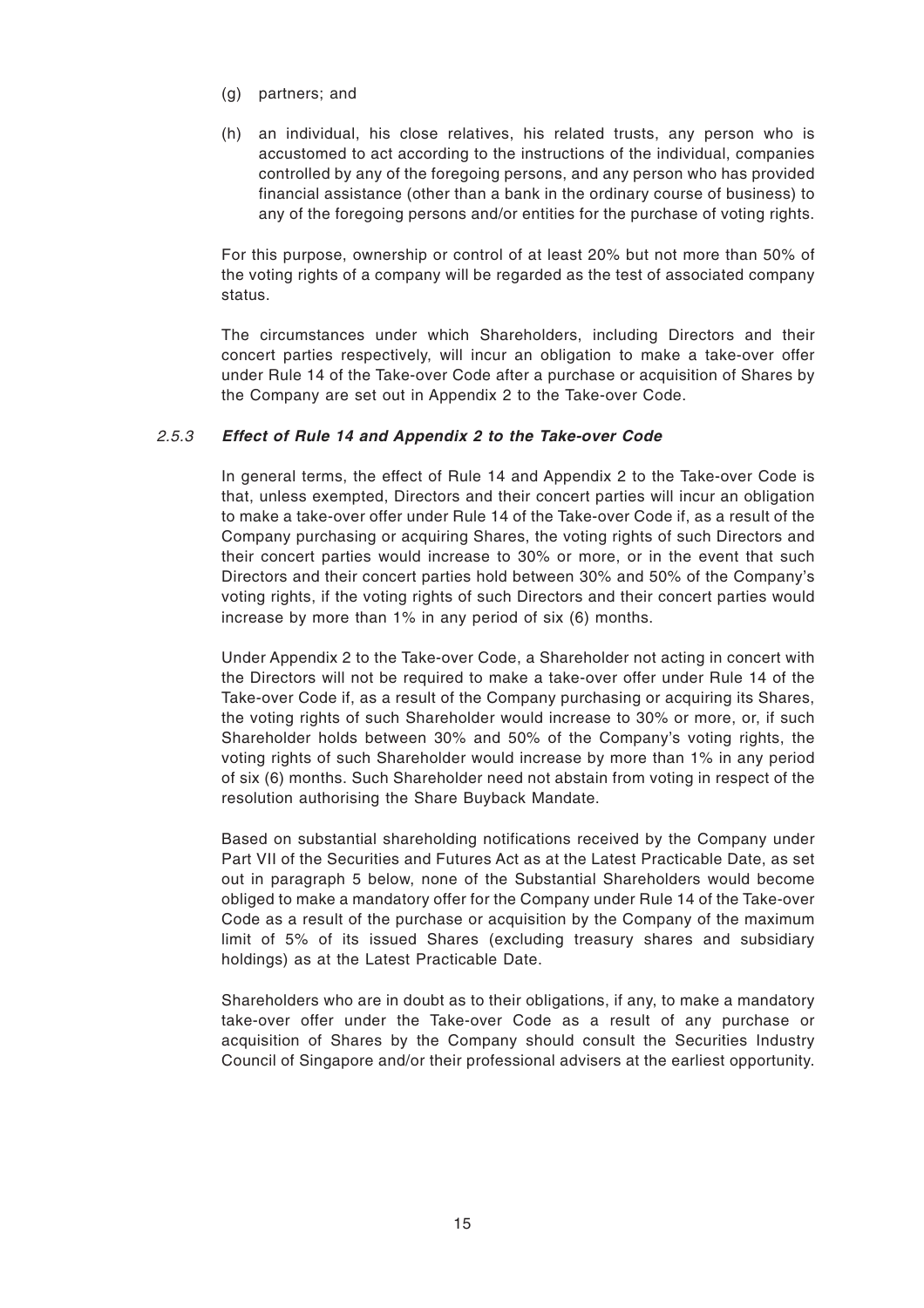#### **2.6 Listing Manual**

While the Listing Manual does not expressly prohibit purchases or acquisitions of shares by a listed company during any particular time or times, because a listed company would be considered an "insider" in relation to any proposed purchase or acquisition of its issued shares, the Company will not purchase or acquire any Shares pursuant to the Share Buyback Mandate after a development which could have a material effect on the price of the Shares has occurred or has been the subject of consideration and/or a decision of the Board of Directors until such time as such information has been publicly announced, where such purchase or acquisition will be in contravention of the insider trading laws and regulations contained in the Securities and Futures Act and its subsidiary legislation, as amended or modified from time to time. In particular, in line with Rule 1207(19)(c) of the Listing Manual, the Company will not purchase or acquire any Shares through Market Purchases during the period one (1) month before the announcement of the Company's half year and full year financial statements.

The Company is required under Rule 723 of the Listing Manual to ensure that at least 10% of its Shares are in the hands of the public ("**public float**").

Based on the Register of Directors' Shareholdings and the Register of Substantial Shareholders maintained by the Company as at the Latest Practicable Date, the public float was approximately 10.41%.

Notwithstanding the current level of the public float, the Company believes that having the flexibility to conduct more buybacks under appropriate circumstances will be beneficial to the Company. The Company will continue to closely monitor the public float prior to undertaking any purchases or acquisitions of Shares through Market Purchases pursuant to the Share Buyback Mandate. The Company will consider investor interests when maintaining a liquid market in its securities, and will ensure that there is sufficient public float so that the purchases or acquisitions of Shares will not adversely affect the listing status of the Shares on the SGX-ST, cause market illiquidity or adversely affect the orderly trading of the Shares. **In particular, the Company will not undertake any purchase or acquisition of Shares under the Share Buyback Mandate (if approved) if the public float is below 10%, or if any such purchase or acquisition of Shares will result in the public float falling below 10%.**

#### **2.7 Previous Share Buybacks**

For the period of 12 months immediately preceding the Latest Practicable Date, the Company had purchased or acquired an aggregate of 4,255,100 Shares pursuant to the Share Buyback Mandate approved at the 2019 AGM by way of Market Purchases only, all of which were kept as treasury Shares upon purchase. The highest and lowest prices paid were S\$2.00 and S\$1.75 per Share respectively, and the total consideration paid was S\$8,266,766.41 (including commission, clearing charges, brokerage and goods and services tax).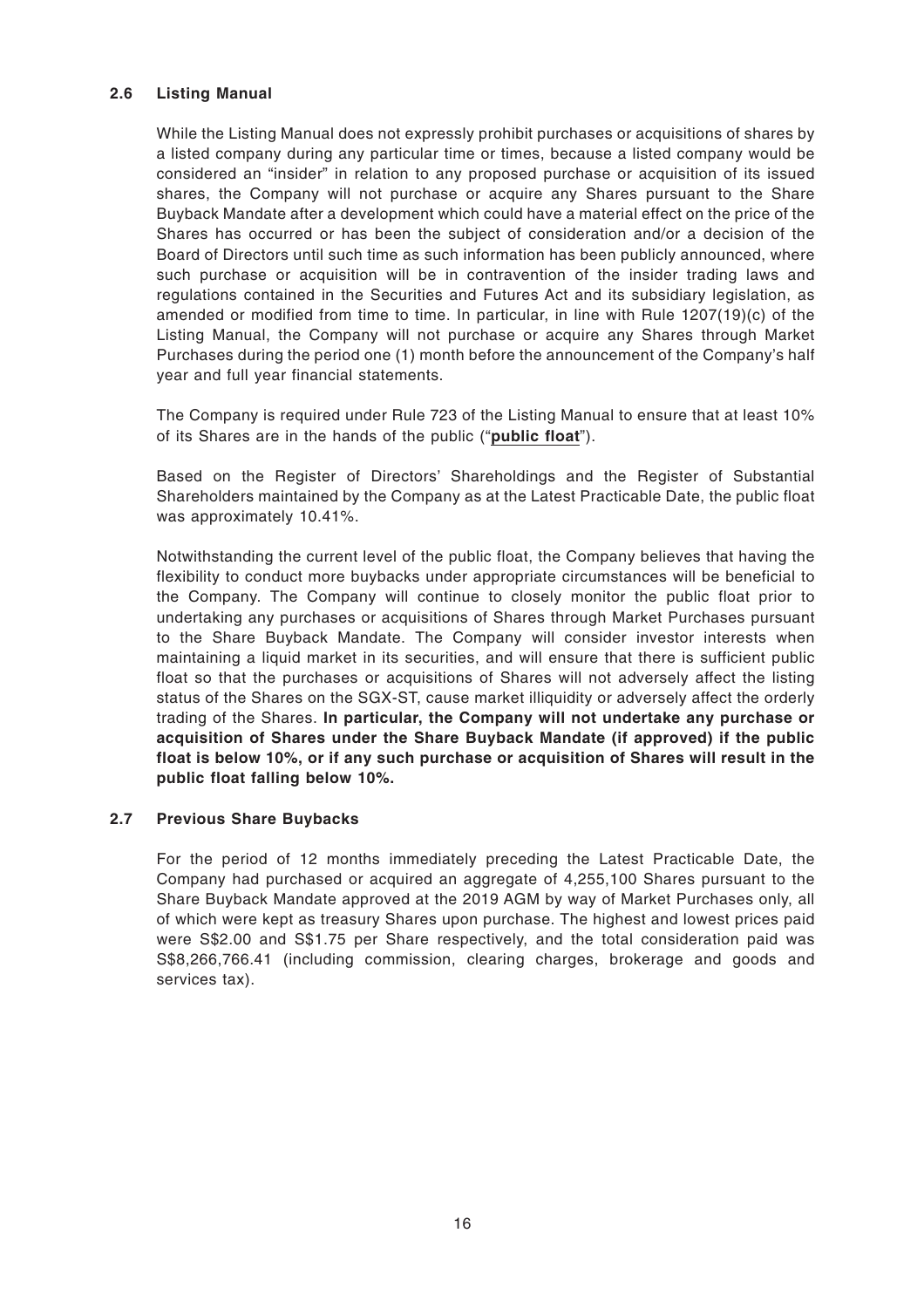# **3. THE PROPOSED AMENDMENTS TO THE SHARE GRANT PLAN**

# **3.1 Background**

The Share Grant Plan was adopted by Shareholders at the AGM held on 30 October 2014. Awards granted under the Share Grant Plan represent the right of a participant to receive fully paid Shares, their equivalent cash value or combinations thereof, free of charge, provided that certain prescribed target(s) (if any) (including performance targets in the case of a performance-related share grant) are met and upon the expiry of the prescribed vesting periods.

# **3.2 Proposed Amendments**

Eligibility to participate in the Share Grant Plan is currently limited to employees and executive directors of any member of the Group or Associated Company who (a) have attained the legal age of 21 years on or before the Award Date; and (b) are seconded to any other company outside the Group in which the Company and/or the Group has an equity interest, at the absolute discretion of the committee appointed to administer the Share Grant Plan (the "**Committee**"). The Share Grant Plan is proposed to be amended to enable non-executive directors of the Group (the "**Group Non-Executive Directors**") to participate in the Share Grant Plan. The Company is also taking this opportunity to update the Share Grant Plan to take into account the relevant changes to the Companies Act introduced since the Share Grant Plan was adopted to ensure consistency with the listing rules of the SGX-ST as at the Latest Practicable Date as well as to streamline and rationalise certain other provisions.

The text of the Rules of the Share Grant Plan which are proposed to be amended is set out in Appendix 1 to this Letter, with the proposed additions underlined and proposed deletions struck-through. The proposed amendments to the Share Grant Plan are subject to Shareholders' approval.

#### **3.3 Rationale**

The purpose of the proposed amendments to the Share Grant Plan is to permit grants of fully paid Shares to be made to the Group Non-Executive Directors as part of their remuneration in respect of their office. The incorporation of an equity component in the total remuneration of the Group Non-Executive Directors' fees will help to align the interests of such Group Non-Executive Directors with the interests of the Shareholders.

Where an award is to be made to a Group Non-Executive Director under the Share Grant Plan as part of his directors' remuneration in lieu of cash, the current intention is that approximately 30% (or such other percentage as may be determined for the relevant financial year) of his remuneration for a particular financial year will be paid out in the form of Shares comprised in such awards (with the balance being paid out in cash). The current intention is that these awards will consist of the grant of fully paid Shares outright, with no performance conditions attached and no vesting periods imposed. The Committee may however impose other conditions as it may determine in relation to such awards.

Where Shareholders' approval for directors' fees payable to the non-executive directors of the Company is sought at an AGM and where the intention is that such fees will comprise an equity component, the formula for converting the relevant amount from cash into Shares issued under the Share Grant Plan will be disclosed in the relevant notice of AGM.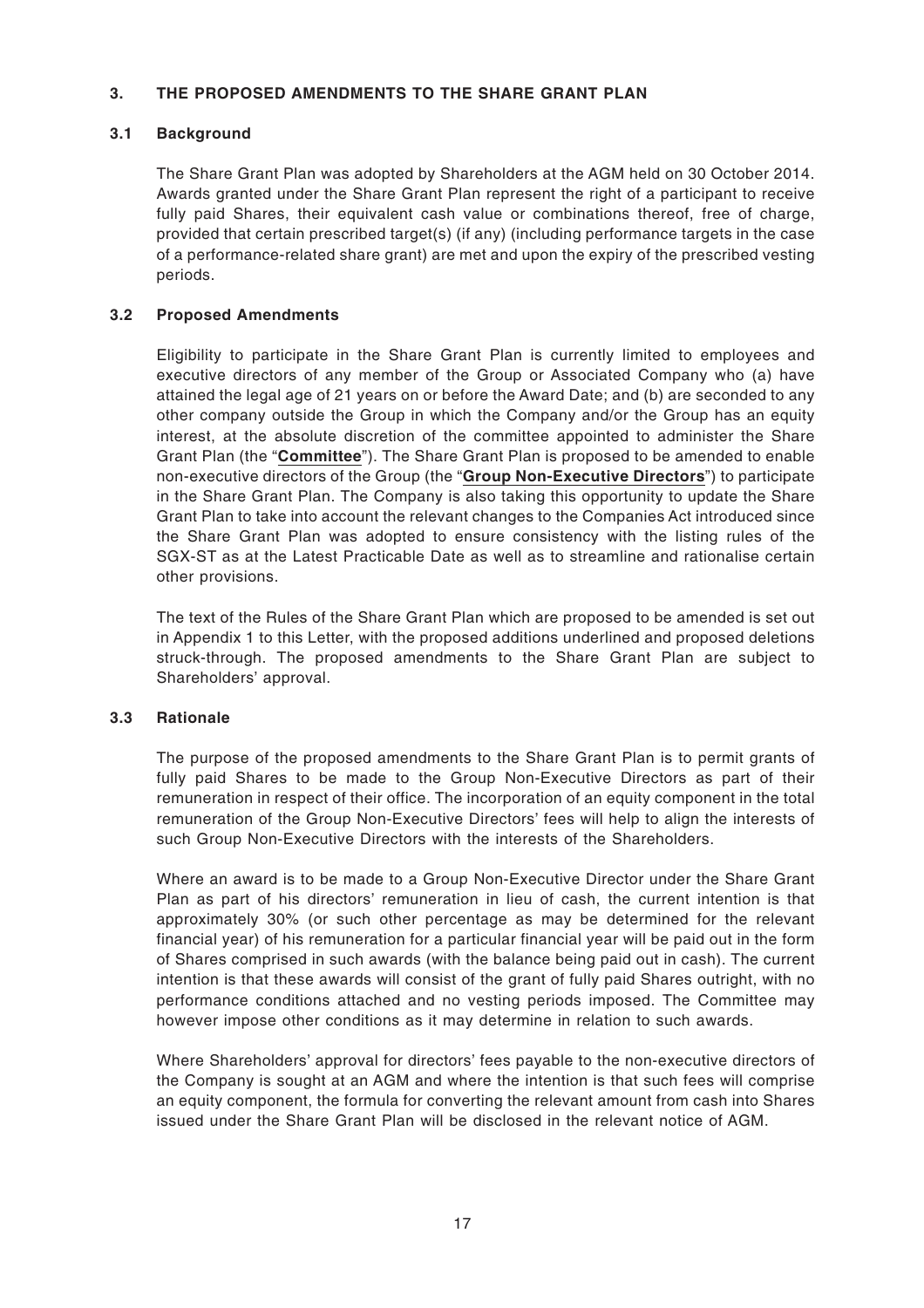# **3.4 Directors' Fees for FY2020**

For the directors' fees payable to the non-executive directors of the Company for the current financial year ending 31 December 2020, subject to the passing of Ordinary Resolution 13 at the 2020 AGM (and Ordinary Resolution 8 on directors' fees), the equity component (comprising approximately 30% of the directors' fees) is intended to be paid after the 2020 AGM with the actual number of Shares to be awarded to each such Group Non-Executive Director holding office at the time of the payment to be determined by reference to the volume weighted average price of a Share on SGX-ST over the 10 trading days after the date of the announcement by the Company of its unaudited full year financial statements for the financial year ending 31 December 2020. The number of Shares to be awarded will be rounded down to the nearest hundred and any residual balance will be settled in cash. In the event any Group Non-Executive Director leaves the Company prior to the acquisition of the Shares, the directors' fees due to him up to his date of cessation will be paid to him in cash. Each such Group Non-Executive Director is committed to holding, during his tenure, Shares awarded under the Share Grant Plan of a value pegged to approximately his annual directors' fees.

# **4. THE PROPOSED ADOPTION OF THE IPT MANDATE**

#### **4.1 Introduction**

Chapter 9 of the Listing Manual provides that an issuer may seek a general mandate from its shareholders to enable the Company, its subsidiaries and associated companies which are considered to be "entities at risk" (as that term is defined in Chapter 9 of the Listing Manual) to enter into recurrent transactions of a revenue or trading nature or those necessary for its day-to-day operations (the "**IPT Mandate**") with the interested persons named in such IPT Mandate.

The Group envisages that it will enter into Mandated IPTs with the Mandated Interested Persons from time to time and in the ordinary course of business. In view of the time-sensitive and recurrent nature of these commercial transactions and the need for efficient conduct of business, it would be advantageous for the Group to obtain the IPT Mandate for the Group as it will eliminate, among others, the need for the Company to convene separate general meetings on each occasion to seek Shareholders' approval as and when the Mandated IPTs arise, provided that such transactions are on normal commercial terms and will not be prejudicial to the interests of the Company and its minority Shareholders.

**4.2** Appendix 2 sets out greater details of the IPT Mandate, including the names of the Mandated Interested Persons, category of the Mandated IPTs, guidelines and review procedures for determining transaction prices with the Mandated Interested Persons and other general information relating to Chapter 9 of the Listing Manual.

#### **4.3 Statement of the Audit Committee**

The Audit Committee of the Company (other than Mr. Yutaka Kyoya who, being a nominee of Mitsubishi Corporation, has abstained from this review) has reviewed the terms of, rationale for and benefits of the IPT Mandate, and confirms that it concurs with the view of the Independent Financial Adviser that the methods or procedures for determining the transaction prices of Mandated IPTs, if adhered to, are sufficient to ensure that such transactions will be carried out on normal commercial terms and will not be prejudicial to the interests of the Company and its minority Shareholders.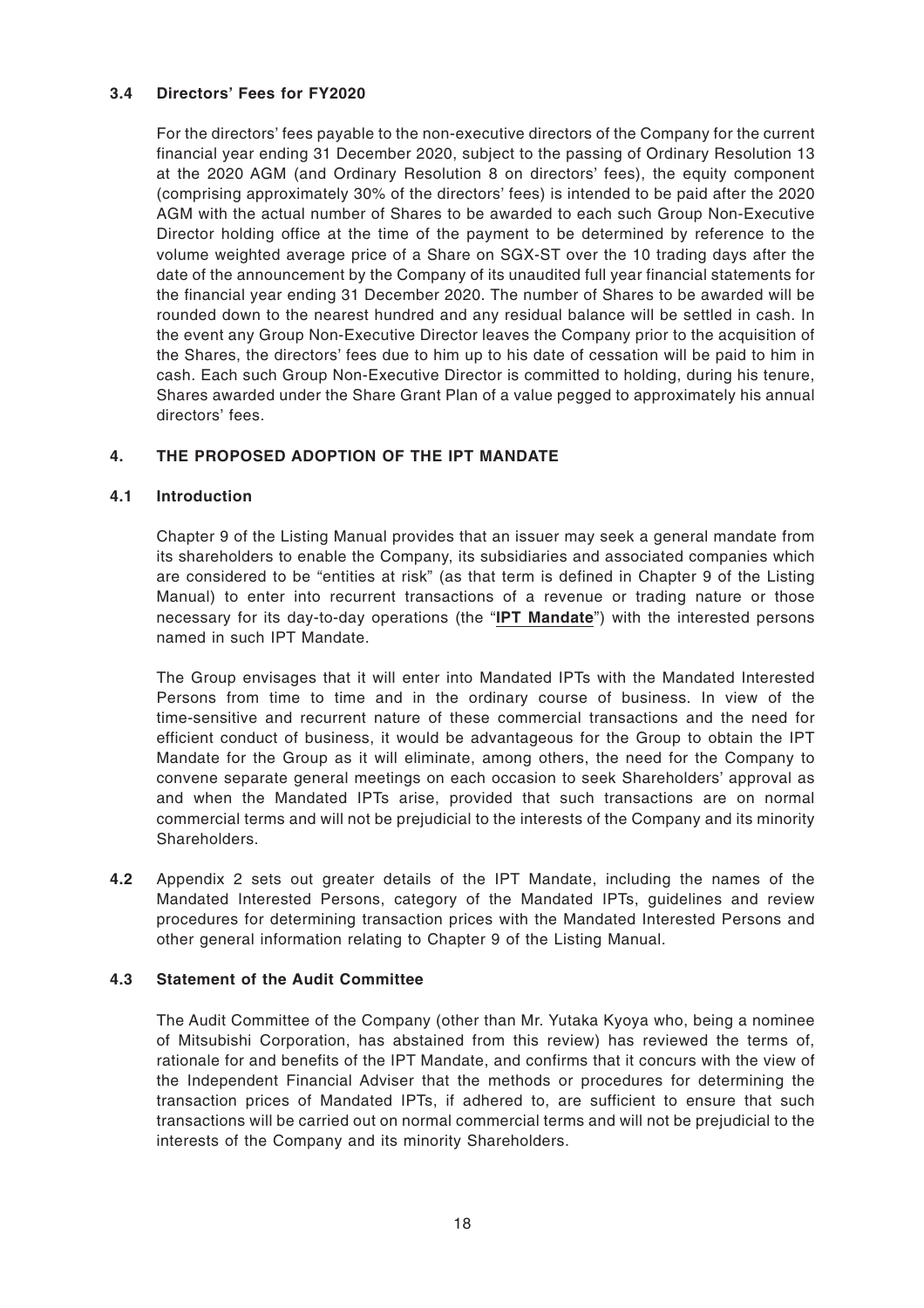# **5. DIRECTORS' AND SUBSTANTIAL SHAREHOLDERS' INTERESTS**

The interests of the Directors and the Substantial Shareholders in the Shares as at the Latest Practicable Date are set out below:

|                                                                                                       | <b>Direct</b>              |                          | <b>Deemed</b>              |                        |  |
|-------------------------------------------------------------------------------------------------------|----------------------------|--------------------------|----------------------------|------------------------|--|
|                                                                                                       |                            | % of total               | % of total                 |                        |  |
|                                                                                                       | Number of<br><b>Shares</b> | issued<br>$Shares^{(1)}$ | Number of<br><b>Shares</b> | issued<br>Shares $(1)$ |  |
| <b>Directors</b>                                                                                      |                            |                          |                            |                        |  |
| Lim Ah Doo                                                                                            | 139,300                    | 0.00436                  |                            |                        |  |
| Sunny George Verghese                                                                                 | 136,530,385                | 4.27242                  |                            |                        |  |
| Jean-Paul Pinard                                                                                      | 1,143,734                  | 0.03579                  |                            |                        |  |
| Sanjiv Misra                                                                                          | 45,799                     | 0.00143                  |                            |                        |  |
| Nihal Vijaya Devadas<br>Kaviratne, CBE                                                                | 23,842                     | 0.00075                  |                            |                        |  |
| Yap Chee Keong                                                                                        | 65,501                     | 0.00205                  |                            |                        |  |
| Marie Elaine Teo                                                                                      | 47,482                     | 0.00149                  |                            |                        |  |
| Yutaka Kyoya                                                                                          |                            |                          |                            |                        |  |
| Kazuo Ito                                                                                             |                            |                          |                            |                        |  |
| Shekhar Anantharaman                                                                                  | 16,769,702                 | 0.52477                  |                            |                        |  |
| Nagi Hamiyeh                                                                                          |                            |                          |                            |                        |  |
| Ajai Puri                                                                                             | 4,117                      | 0.00013                  |                            |                        |  |
| Joerg Wolle                                                                                           | 4,586                      | 0.00014                  |                            |                        |  |
| <b>Substantial Shareholders</b>                                                                       |                            |                          |                            |                        |  |
| <b>Breedens Investments</b><br>Pte. Ltd. $^{(2)}$                                                     | 1,394,271,494              | 43.63                    |                            |                        |  |
| Aranda Investments<br>Pte. Ltd. $(2)$                                                                 | 312,814,360                | 9.79                     |                            |                        |  |
| Seletar Investments Pte Ltd <sup>(2)</sup>                                                            |                            |                          | 1,707,085,854              | 53.42                  |  |
| Temasek Capital (Private)<br>Limited <sup>(2)</sup>                                                   |                            |                          | 1,707,085,854              | 53.42                  |  |
| Temasek Holdings (Private)<br>Limited <sup>(2)</sup>                                                  |                            |                          | 1,707,085,854              | 53.42                  |  |
| Mitsubishi Corporation                                                                                | 554,689,829                | 17.36                    |                            |                        |  |
| Allan & Gill Gray (Foundation)<br>$(Guernsey)^{(3)}$                                                  |                            |                          | 221, 277, 796              | 6.92                   |  |
| Orbis Allan Gray Limited <sup>(3)</sup>                                                               |                            |                          | 221, 277, 796              | 6.92                   |  |
| Orbis Holdings Limited <sup>(3)</sup>                                                                 |                            |                          | 221, 277, 796              | 6.92                   |  |
| Orbis Investment Management<br>Limited <sup>(3)</sup>                                                 |                            |                          | 221,277,796                | 6.92                   |  |
| Orbis Investment Management<br>(Hong Kong) Limited <sup>(3)</sup>                                     |                            |                          | 181,506,595                | 5.68                   |  |
| Kewalram Singapore<br>Limited <sup>(4)</sup>                                                          | 225,019,921                | 7.04                     |                            |                        |  |
| Chanrai Investment<br>Corporation Limited <sup>(4)</sup>                                              |                            |                          | 225,019,921                | 7.04                   |  |
| Kewalram Chanrai Holdings<br>Limited <sup>(4)</sup>                                                   |                            |                          | 225,019,921                | 7.04                   |  |
| <b>GKC Trustees Limited (as</b><br>trustees of Girdhar Kewalram<br>Chanrai Settlement) <sup>(4)</sup> |                            |                          | 225,019,921                | 7.04                   |  |
| MKC Trustees Limited (as<br>trustees of Hariom Trust) $(4)$                                           |                            |                          | 225,019,921                | 7.04                   |  |
| <b>DKC Trustees Limited</b><br>(as trustees of DKC<br>Settlement) <sup>(4)</sup>                      |                            |                          | 225,019,921                | 7.04                   |  |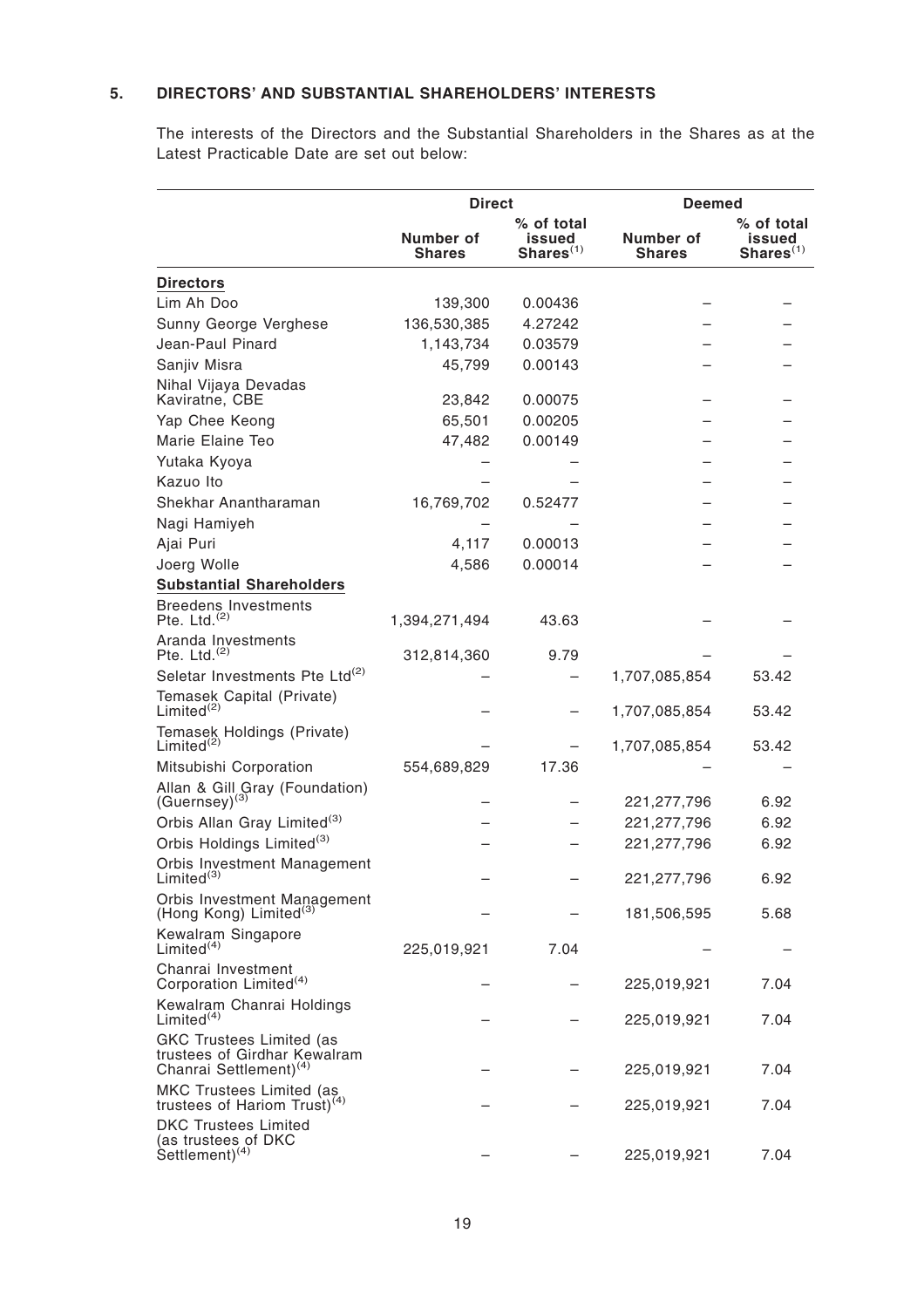#### **Notes:**

- (1) Percentages of interests are calculated based on the total number of issued ordinary Shares (excluding treasury shares and subsidiary holdings) being 3,195,623,619 as at the Latest Practicable Date.
- (2) Temasek Holdings (Private) Limited's ("**Temasek**") interest arises from the direct interest held by Breedens Investments Pte. Ltd. ("**Breedens**") and Aranda Investments Pte. Ltd. ("**Aranda**").
	- (A) Temasek's deemed interest through Breedens 43.63%
		- (i) Breedens has a direct interest in 43.63% of voting Shares of the Company.
		- (ii) Breedens is a wholly-owned subsidiary of Seletar Investments Pte Ltd ("**Seletar**").
		- (iii) Seletar is a wholly-owned subsidiary of Temasek Capital (Private) Limited ("**Temasek Capital**").
		- (iv) Temasek Capital is a wholly-owned subsidiary of Temasek.
	- (B) Temasek's deemed interest through Aranda 9.79%
		- (i) Aranda has a direct interest in 9.79% of voting shares of the Company.
		- (ii) Aranda is a wholly-owned subsidiary of Seletar.
		- (iii) Seletar is a wholly-owned subsidiary of Temasek Capital.
		- (iv) Temasek Capital is a wholly owned subsidiary of Temasek.

Total interest of Temasek 53.42% and the state of Temasek 53.42% 53.42%

(3) Orbis Holdings, Orbis Allan Gray Limited and Allan & Gill Gray Foundation (Guernsey) are substantial shareholders of the Company by virtue of their deemed interest in the Shares managed by their indirect subsidiary, Orbis Investment Management Limited ("**OIML**"), which is the fund manager for the Orbis funds. OIML has the ability to vote and acquire/dispose of the Company's Shares for and on behalf of the Orbis funds.

OIML has also sub-delegated some of its portfolio management duties, including the authority to dispose of securities, to Orbis Investment Management (Hong Kong) Limited ("**OIMHK**"). By virtue of the sub-delegation, OIMHK has deemed interest in the voting Shares of the Company. However OIML still retains overall investment management oversight, including voting Shares in the Company, held by the portfolios.

OIML is a substantial shareholder of the Company as it has deemed interests in the Shares of the Company held by the following Orbis funds,

- 1. Orbis Emerging Markets Equity Fund (Australia Registered)
- 2. Orbis Institutional Emerging Markets Equity LP
- 3. Orbis Global Equity LE Fund (Australia Registered)
- 4. Orbis Global Equity Fund (Australia Registered)
- 5. Orbis Global Balanced Fund Wholesale Class (Australia Registered)
- 6. Orbis SIVAC Orbis Global Balanced Fund
- 7. Orbis Institutional Equity LP
- 8. Orbis Institutional Global Equity Fund
- 9. Orbis Global Equity Fund
- 10. Orbis Institutional Global Equity (OFO) Fund
- 11. Orbis Institutional Global Equity LP
- 12. Orbis Institutional International Equity LP
- 13. Orbis Optimal LP
- 14. Orbis Optimal SA
- 15. Orbis SICAV Orbis Global Equity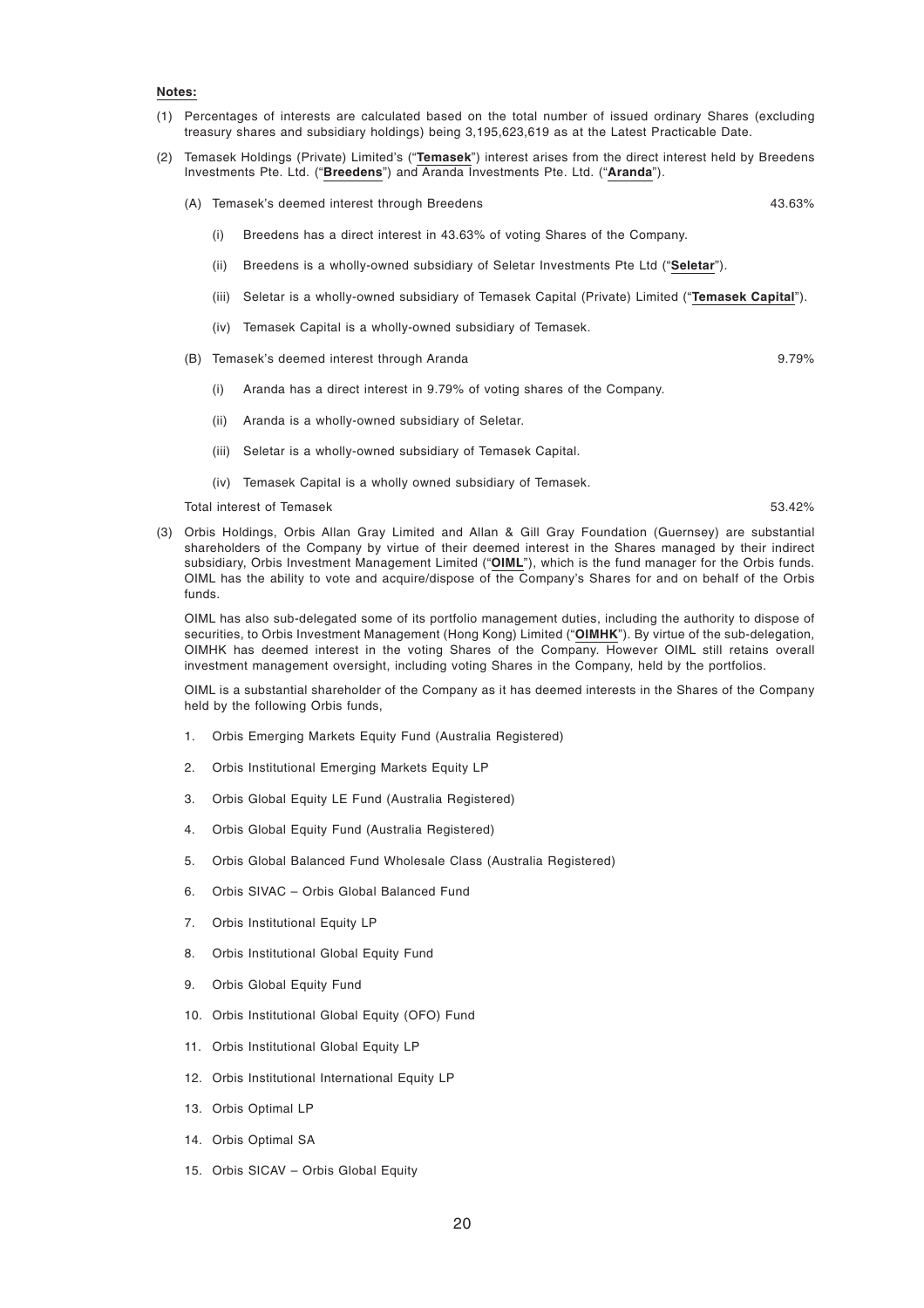- 16. Allan Gray Australia Balanced Fund
- 17. Orbis SICAV Orbis Institutional Equity
- 18. Orbis OEIC Global Balanced Fund
- 19. Orbis OEIC Global Equity Fund
- 20. Orbis SICAV Orbis Emerging Markets Fund

None of the above Orbis funds individually holds 5% or more of the Company's Shares.

Total deemed interest of Orbis Group 6.92%

(4) Kewalram Singapore Limited ("**KSL**") is a wholly-owned subsidiary of Chanrai Investment Corporation Limited ("**CICL**"), which in turn is a wholly-owned subsidiary of Kewalram Chanrai Holdings Limited ("**KCHL**"). By virtue of Section 4(7)(d) of the Securities and Futures Act, each of CICL and KCHL is deemed to be interested in the 225,019,921 Shares held by KSL.

GKC Trustees Limited (as trustees of Girdhar Kewalram Chanrai Settlement) ("**GKC Settlement**"), MKC Trustees Limited (as trustees of Hariom Trust) ("**Hariom Trust**") and DKC Trustees Limited (as trustees of DKC Settlement) ("**DKC Settlement**") are shareholders of KCHL. By virtue of Section 4(5) of the Securities and Futures Act, each of the GKC Settlement, Hariom Trust and DKC Settlement is deemed to be interested in the 225,019,921 Shares in which KCHL has an interest.

CICL, KCHL, GKC Settlement, Hariom Trust and DKC Settlement are deemed interested in the 225,019,921 Shares held by KSL.

Total interest of the Kewalram Group 7.04%

#### **6. 2020 AGM**

The 2020 AGM will be conducted wholly by electronic means in accordance with the COVID-19 (Temporary Measures) (Alternative Arrangements for Meetings for Companies, Variable Capital Companies, Business Trusts, Unit Trusts and Debenture Holders) Order 2020 (the "**Order**") and the Joint Statement of the Accounting and Corporate Regulatory Authority, Monetary Authority of Singapore and Singapore Exchange Regulation issued on 13 April 2020 titled "Additional Guidance on the Conduct of General Meetings During Elevated Safe Distancing Period" (the "**Joint Guidance**") on 20 May 2020 at 2.00 p.m. for the purposes of, inter alia, considering and, if thought fit, passing with or without modifications Ordinary Resolutions 12, 13 and 15 as set out in the Notice of 2020 AGM in relation to (a) the proposed renewal of the Share Buyback Mandate; (b) the proposed amendments to the Share Grant Plan; and (c) the proposed adoption of the IPT Mandate.

#### **7. DIRECTORS' RECOMMENDATIONS AND ABSTENTIONS FROM VOTING**

#### **7.1 The Proposed Renewal of the Share Buyback Mandate**

The Directors are of the opinion that the proposed renewal of the Share Buyback Mandate is in the best interests of the Company, and accordingly, recommend that Shareholders **vote in favour** of Ordinary Resolution 12 as set out in the Notice of 2020 AGM in respect of the renewal of the Share Buyback Mandate to be proposed at the 2020 AGM.

#### **7.2 The Proposed Amendments to the Share Grant Plan**

All the Directors will be eligible to participate in the Share Grant Plan (as proposed to be amended). Accordingly, they have refrained from making any voting recommendation to Shareholders in respect of Ordinary Resolution 13.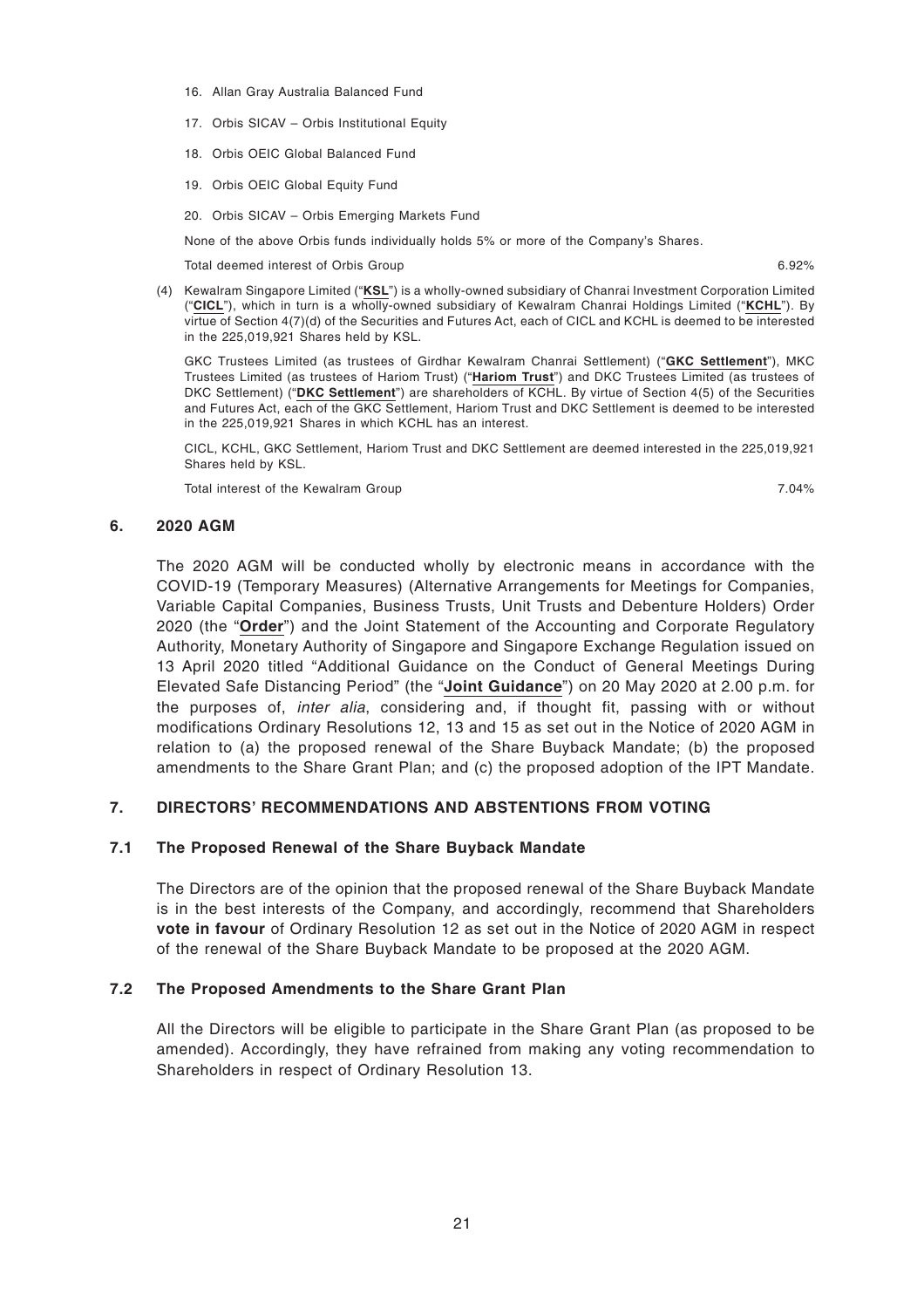The Directors will abstain from voting their Shares (if any) on Ordinary Resolution 13 and other than the Chairman of the 2020 AGM who will be voting for proxies pursuant to the Order and the Joint Guidance, the Directors will not be able to accept appointment as proxies. The Company will disregard any votes cast by the Directors in respect of their Shares (if any) in contravention of this requirement.

All persons who are eligible to participate in the Share Grant Plan are required to abstain from voting their Shares on Ordinary Resolution 13. Pursuant to the Order and the Joint Guidance, Shareholders will only be able to vote at the 2020 AGM by appointing the Chairman of the 2020 AGM as proxy to vote on their behalf. In the Proxy Form, a Shareholder should specifically direct the proxy on how he/she is to vote for or vote against (or abstain from voting on) the resolutions to be tabled at the 2020 AGM, in particular, on Ordinary Resolution 13. If no specific direction as to voting for Ordinary Resolution 13 is given in a Proxy Form, the Chairman of the 2020 AGM (being a Director) will abstain from voting on this resolution in respect of the Shares to which that Proxy Form relates. Any votes cast by such persons in contravention of this requirement will be disregarded.

# **7.3 The Proposed Adoption of the IPT Mandate**

The Non-Interested Directors, having considered, among other things, the terms of, rationale for and benefits of the IPT Mandate, the guidelines and review procedures for the interested person transactions covered under the IPT Mandate, the statement of the Audit Committee and the opinion of the Independent Financial Adviser, are of the view that the adoption of the IPT Mandate is in the best interests of the Company and accordingly, recommend that Shareholders **vote in favour** of Ordinary Resolution 15 as set out in the Notice of 2020 AGM in respect of the adoption of the IPT Mandate to be proposed at the 2020 AGM.

In accordance with Rule 920(1)(b)(viii) of the Listing Manual, Mitsubishi Corporation and its Associates shall abstain from voting in respect of each of their shareholdings on Ordinary Resolution 15 as set out in the Notice of 2020 AGM. Further, pursuant to the Order and the Joint Guidance, Mitsubishi Corporation and its Associates will not be able to accept appointment as proxies for any Shareholder to vote in respect of this resolution. Any votes cast by such persons in contravention of this requirement shall be disregarded.

# **8. ACTION TO BE TAKEN BY SHAREHOLDERS**

Shareholders will only be able to vote at the 2020 AGM by appointing the Chairman of the 2020 AGM as proxy to vote on their behalf. Duly completed Proxy Forms must be deposited with the Company (a) via post to the Share Registrar's office at 50 Raffles Place, #32-01 Singapore Land Tower, Singapore 048623; or (b) via electronic mail to **olamagm@olamnet.com** (e.g. enclosing a clear scanned completed and signed Proxy Form), and must be received by the Company by **Sunday, 17 May 2020, 2.00 p.m. Singapore time** (being 72 hours before the time appointed for the holding of the 2020 AGM). Proxy Forms can be downloaded from SGXNET or the Company's website.

A depositor shall not be regarded as a member entitled to attend, speak and vote at the 2020 AGM unless his name appears in the Depository Register as at 72 hours before the time appointed for holding the 2020 AGM.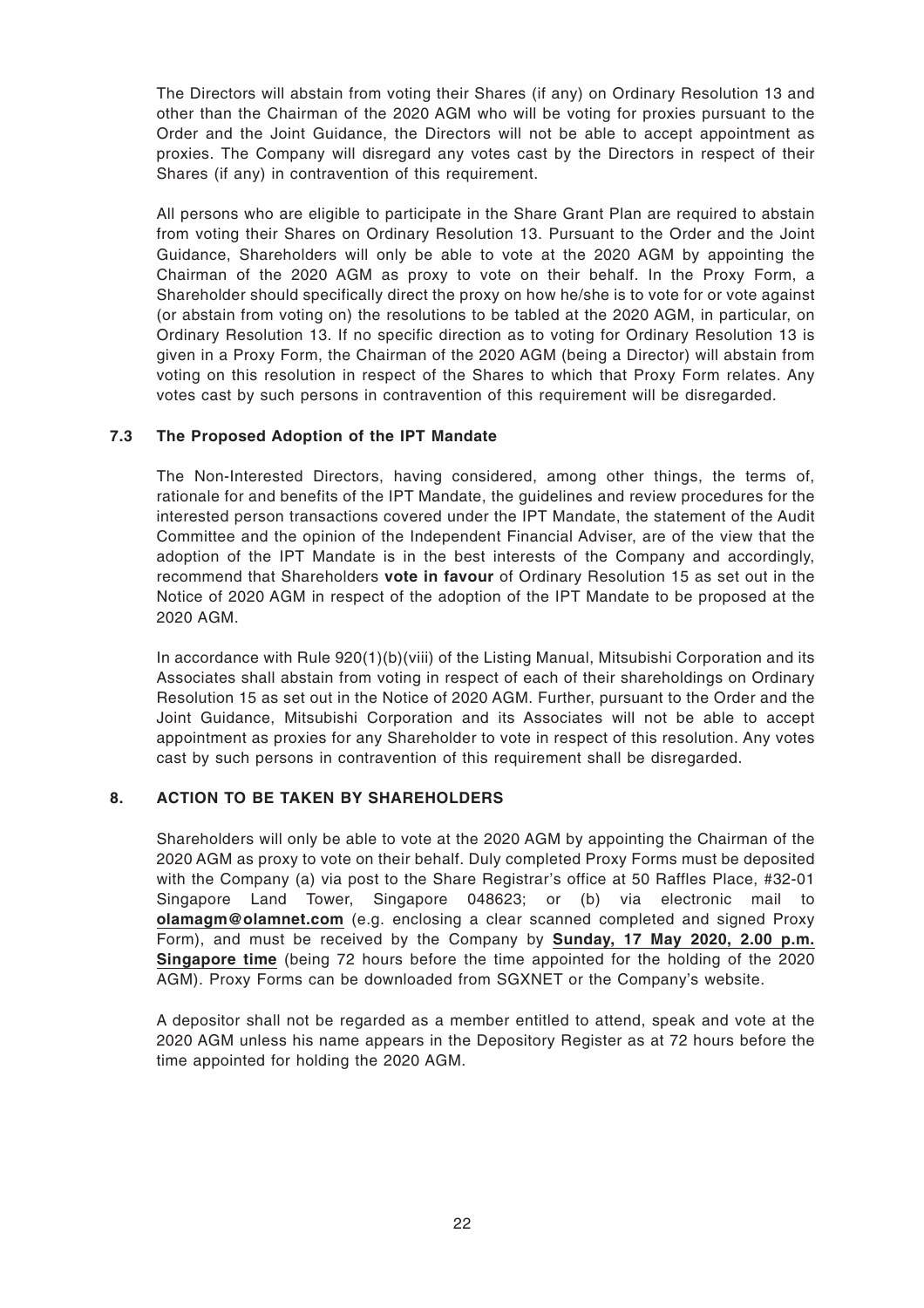#### **9. DIRECTORS' RESPONSIBILITY STATEMENT**

The Directors collectively and individually accept full responsibility for the accuracy of the information given in this Letter and confirm after making all reasonable enquiries that, to the best of their knowledge and belief, this Letter constitutes full and true disclosure of all material facts about the proposed renewal and adoption (where applicable) of the Proposals, the Company and its subsidiaries, and the Directors are not aware of any facts the omission of which would make any statement in this Letter misleading. Where information in this Letter has been extracted from published or otherwise publicly available sources or obtained from a named source, the sole responsibility of the Directors has been to ensure that such information has been accurately and correctly extracted from those sources and/or reproduced in this Letter in its proper form and context.

# **10. CONSENT**

The Independent Financial Adviser has given and has not withdrawn its written consent to the issue of this Letter with the inclusion of its name, the IFA Letter reproduced in Appendix 3 and all references thereto, in the form and context in which they appear in this Letter, and to act in such capacity in relation to this Letter.

# **11. DOCUMENTS AVAILABLE FOR INSPECTION**

Copies of the following documents are available for inspection at the registered office of the Company at 7 Straits View, Marina One East Tower, #20-01, Singapore 018936, during normal business hours from the date of this Letter up to and including the date of the 2020  $AGM$ : $2$ 

- (a) the Constitution;
- (b) the Annual Report;
- (c) IFA Letter;
- (d) the letter of consent from the Independent Financial Adviser referred to in paragraph 10 of this Letter; and
- (e) Rules of the Share Grant Plan.

Yours faithfully For and on behalf of the Board of Directors of **OLAM INTERNATIONAL LIMITED**

Lim Ah Doo Chairman and Independent Non-Executive Director

<sup>2</sup> Inspection shall not be available during the period for which the COVID-19 (Temporary Measures) (Control Order) Regulations 2020 is in force, and shall be further subject to any other applicable control order or regulatory restriction relating to safe distancing which may be issued by the relevant authorities.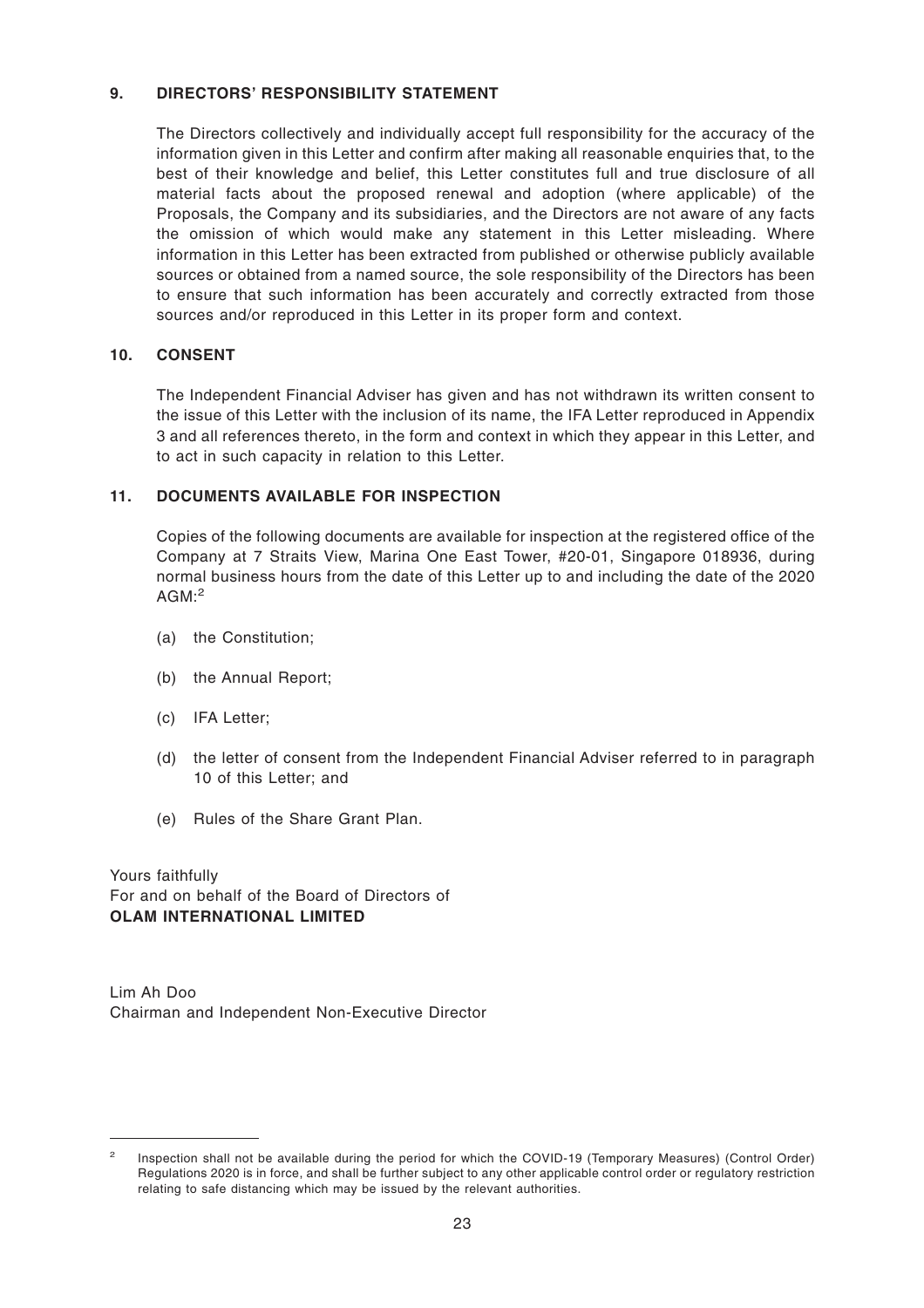# **SCHEDULE**

# **DEFINITIONS**

In this Letter, the following definitions apply throughout unless otherwise stated:

| "2019 AGM"                    | ÷. | The annual general meeting of the Company held on<br>24 April 2019                                                                                                                                     |
|-------------------------------|----|--------------------------------------------------------------------------------------------------------------------------------------------------------------------------------------------------------|
| "2020 AGM"                    |    | The annual general meeting of the Company to be held on<br>20 May 2020                                                                                                                                 |
| "AGM"                         |    | Annual general meeting of the Company                                                                                                                                                                  |
| "Annual Report"               | ÷. | The annual report of the Company for the financial year<br>ended 31 December 2019                                                                                                                      |
| "Associated Company:          | ÷  | A company in which at least 20% but not more than 50% of<br>its shares are held by the Company or the Group and over<br>whose management the Company has control (as defined<br>in the Listing Manual) |
| "Associates"                  | ÷. | Has the meaning ascribed to it in the Listing Manual                                                                                                                                                   |
| "Average Closing Price"       | ÷  | Has the meaning ascribed to it in paragraph 2.3.4 of this<br>Letter                                                                                                                                    |
| "Award Date"                  | ÷. | In relation to an Award, the date on which the Award is<br>granted pursuant to the Share Grant Plan                                                                                                    |
| "Awards"                      | ÷  | Contingent awards of Shares granted under the Share<br><b>Grant Plan</b>                                                                                                                               |
| "Board of Directors"          | ÷. | The board of Directors of the Company for the time being                                                                                                                                               |
| "CDP"                         |    | The Central Depository (Pte) Limited                                                                                                                                                                   |
| "Chairman of the 2020<br>AGM" |    | The chairman of the 2020 AGM                                                                                                                                                                           |
| "Committee"                   | ÷. | Has the meaning ascribed to it in paragraph 3.2 of this<br>Letter                                                                                                                                      |
| "Companies Act"               | ÷. | The Companies Act (Chapter 50 of Singapore), as<br>amended or modified from time to time                                                                                                               |
| "Company"                     |    | Olam International Limited                                                                                                                                                                             |
| "concert parties"             | t. | Has the meaning ascribed to it in paragraph 2.5.2 of this<br>Letter                                                                                                                                    |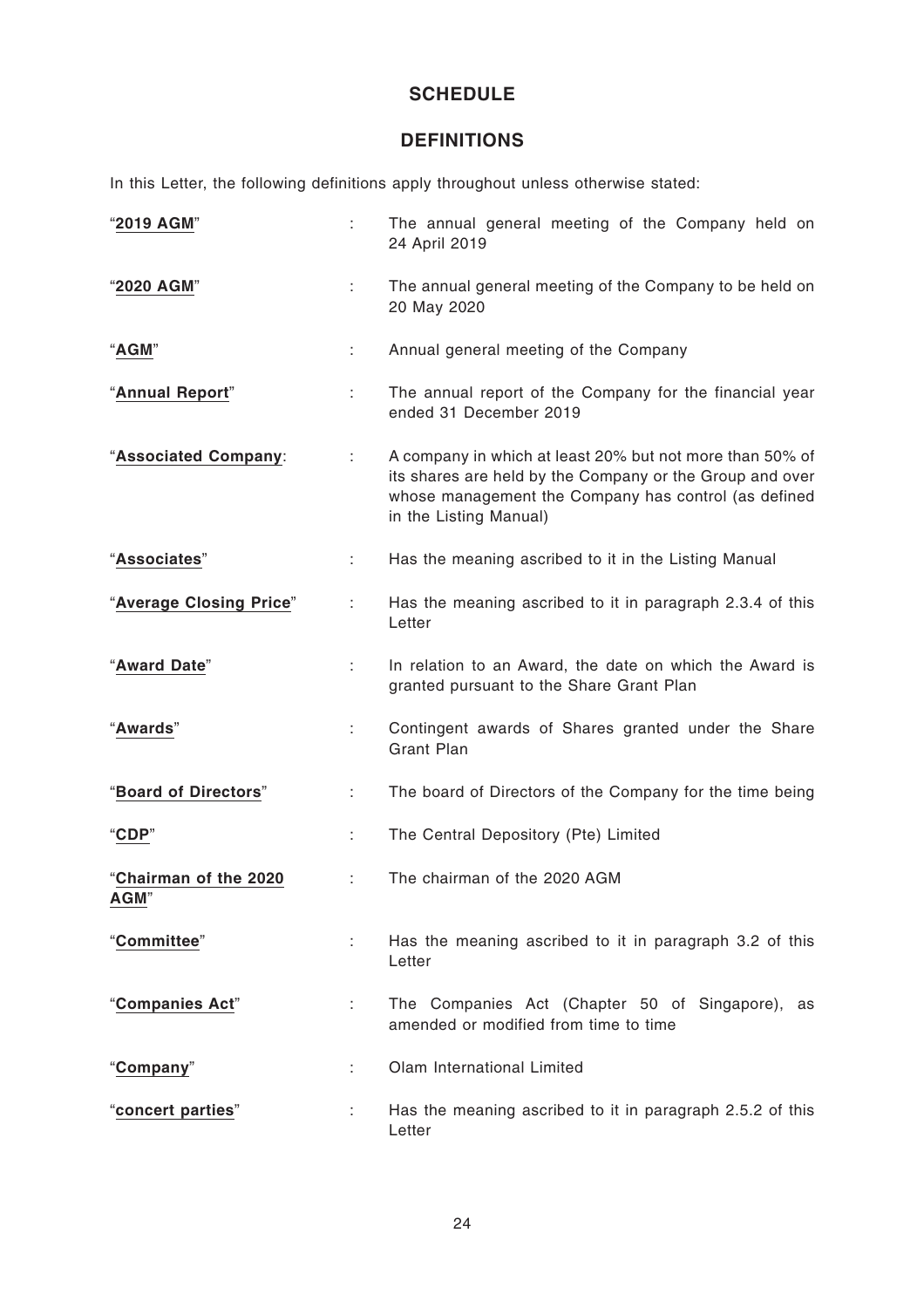| "Constitution"                      | ÷. | The constitution of the Company for the time being in force,<br>as amended or modified from time to time                                                                                                              |
|-------------------------------------|----|-----------------------------------------------------------------------------------------------------------------------------------------------------------------------------------------------------------------------|
| "day of the making of the<br>offer" | ÷  | Has the meaning ascribed to it in paragraph 2.3.4 of this<br>Letter                                                                                                                                                   |
| "Directors"                         | ÷  | The directors of the Company for the time being                                                                                                                                                                       |
| "EAR Group"                         | ÷  | Has the meaning ascribed to it in paragraph 3.1 of<br>Appendix 2                                                                                                                                                      |
| "EPS"                               | t. | Earnings per Share                                                                                                                                                                                                    |
| "ESOS 2005"                         | ÷  | The employee share option scheme of the Company which<br>was approved by the Shareholders on 4 January 2005, the<br>rules of which were amended on 29 October 2008. The<br>ESOS 2005 was terminated on 3 January 2015 |
| "ESOS 2005 Option"                  | ÷. | Option to subscribe for or purchase Shares granted<br>pursuant to the ESOS 2005                                                                                                                                       |
| "Group"                             | ÷. | The Company and its subsidiaries                                                                                                                                                                                      |
| "Group Non-Executive<br>Directors"  |    | Has the meaning ascribed to it in paragraph 3.2 of this<br>Letter                                                                                                                                                     |
| "IFA Letter"                        | ÷. | The letter dated 28 April 2020 from the Independent<br>Financial Adviser to the Non-Interested Directors in relation<br>to the IPT Mandate, a copy of which is set in Appendix 3                                      |
| "Independent Financial<br>Adviser"  | ÷  | PricewaterhouseCoopers Corporate Finance Pte Ltd, the<br>independent financial adviser to the Non-Interested<br>Directors in relation to the IPT Mandate                                                              |
| "Independent<br>Shareholders"       | ÷  | Shareholders who are deemed to be independent for the<br>purposes of voting on the IPT Mandate                                                                                                                        |
| "Joint Guidance"                    | ÷  | Has the meaning ascribed to it in paragraph 6 of this Letter                                                                                                                                                          |
| "IPT Mandate"                       | ÷  | Has the meaning ascribed to it in paragraph 4.1 of this<br>Letter                                                                                                                                                     |
| "Latest Practicable Date"           | ÷  | 21 April 2020, being the latest practicable date prior to the<br>printing of this Letter                                                                                                                              |
| "Letter"                            | ÷  | This letter to Shareholders                                                                                                                                                                                           |
| "Listing Manual"                    | ÷  | The listing manual of the SGX-ST, as amended and<br>modified from time to time                                                                                                                                        |
| "Mandated Interested<br>Persons"    |    | Has the meaning ascribed to it in paragraph 3.1 of<br>Appendix 2                                                                                                                                                      |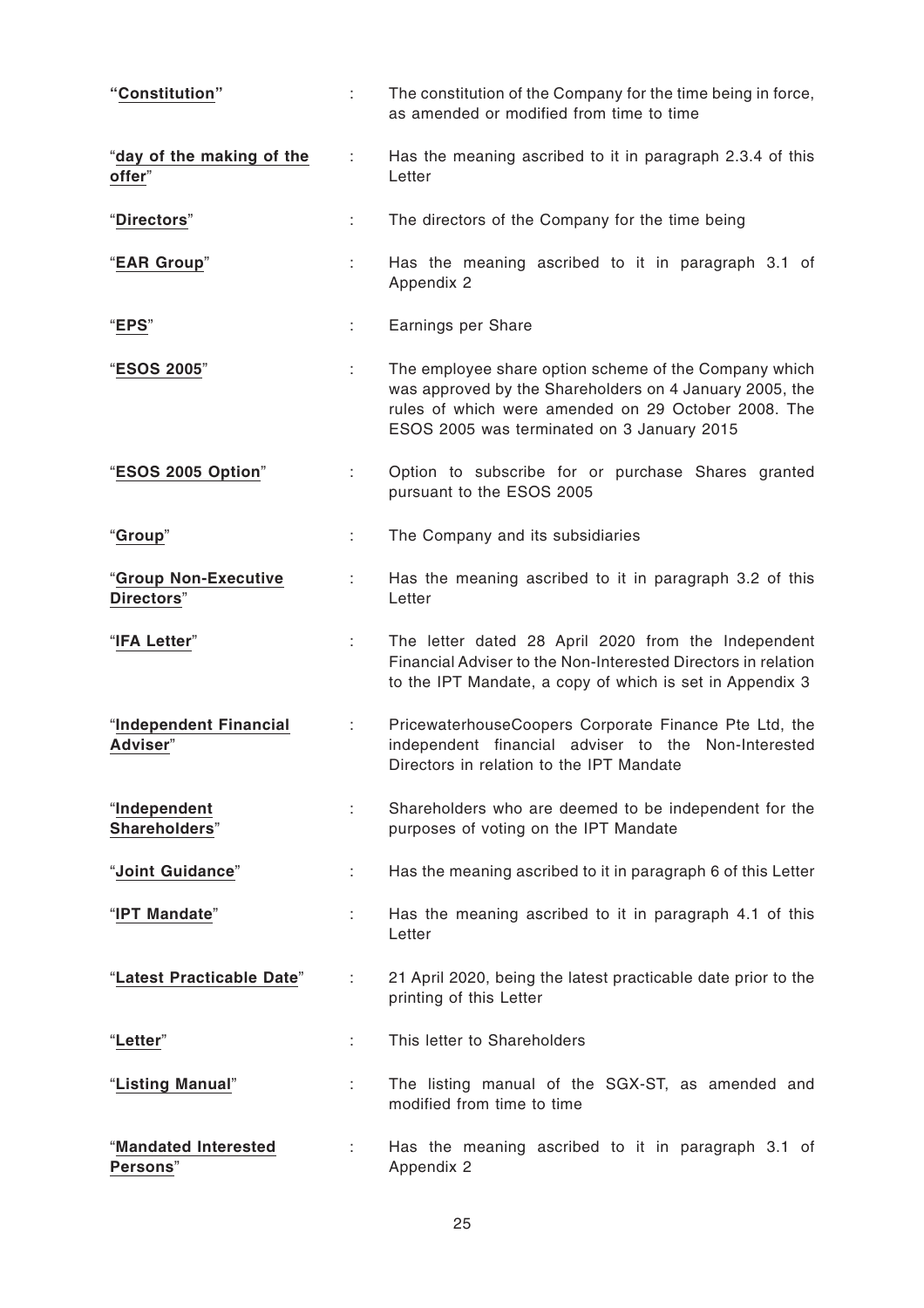| "Mandated IPTs"                 | t. | Has the meaning ascribed to it in paragraph 3.2 of<br>Appendix 2                                                                                                                                                                                                                                                                                                                            |
|---------------------------------|----|---------------------------------------------------------------------------------------------------------------------------------------------------------------------------------------------------------------------------------------------------------------------------------------------------------------------------------------------------------------------------------------------|
| "Market Day"                    | ÷  | A day on which the SGX-ST is open for trading in securities                                                                                                                                                                                                                                                                                                                                 |
| "Market Purchases"              | ÷  | Has the meaning ascribed to it in paragraph 2.3.3(a) of this<br>Letter                                                                                                                                                                                                                                                                                                                      |
| "Maximum Price"                 | ÷  | Has the meaning ascribed to it in paragraph 2.3.4 of this<br>Letter                                                                                                                                                                                                                                                                                                                         |
| "Non-Interested Directors"      | ÷  | The Directors who are deemed to be independent for the<br>purposes of making a recommendation on the IPT<br>Mandate, namely Mr. Lim Ah Doo, Mr. Sunny George<br>Verghese, Mr. Jean-Paul Pinard, Mr. Sanjiv Misra,<br>Mr. Nihal Vijaya Devadas Kaviratne, CBE, Mr. Yap Chee<br>Keong, Ms. Marie Elaine Teo, Mr. Shekhar Anantharaman,<br>Mr. Nagi Hamiyeh, Dr. Ajai Puri and Dr. Joerg Wolle |
| "Notice of 2020 AGM"            | ÷  | The notice of 2020 AGM dated 28 April 2020                                                                                                                                                                                                                                                                                                                                                  |
| "NTA"                           |    | Net tangible assets                                                                                                                                                                                                                                                                                                                                                                         |
| "Off-Market Purchases"          |    | Has the meaning ascribed to it in paragraph 2.3.3(b) of this<br>Letter                                                                                                                                                                                                                                                                                                                      |
| "Order"                         | ÷. | Has the meaning ascribed to it in paragraph 6 of this Letter                                                                                                                                                                                                                                                                                                                                |
| "Proposals"                     | ÷  | Has the meaning ascribed to it in paragraph 1.2 of this<br>Letter                                                                                                                                                                                                                                                                                                                           |
| "public"                        | ÷  | Has the meaning ascribed to it in the Listing Manual                                                                                                                                                                                                                                                                                                                                        |
| "public float"                  | ÷  | Has the meaning ascribed to it in paragraph 2.6 of this<br>Letter                                                                                                                                                                                                                                                                                                                           |
| "Registrar"                     | ÷  | The Registrar of Companies                                                                                                                                                                                                                                                                                                                                                                  |
| "related expenses"              | ÷  | Has the meaning ascribed to it in paragraph 2.3.4 of this<br>Letter                                                                                                                                                                                                                                                                                                                         |
| "Relevant Period"               |    | The period commencing from the date of the 2020 AGM,<br>being the date on which the Share Buyback Mandate is<br>passed (if passed), and expiring on the date the next AGM<br>is held or is required by law to be held, whichever is earlier                                                                                                                                                 |
| "Securities Account"            |    | Securities account maintained by a depositor with CDP but<br>does not include a securities sub-account maintained with<br>a depository agent                                                                                                                                                                                                                                                |
| "Securities and Futures<br>Act" |    | Securities and Futures Act (Chapter 289<br>The<br>of<br>Singapore), as amended or modified from time to time                                                                                                                                                                                                                                                                                |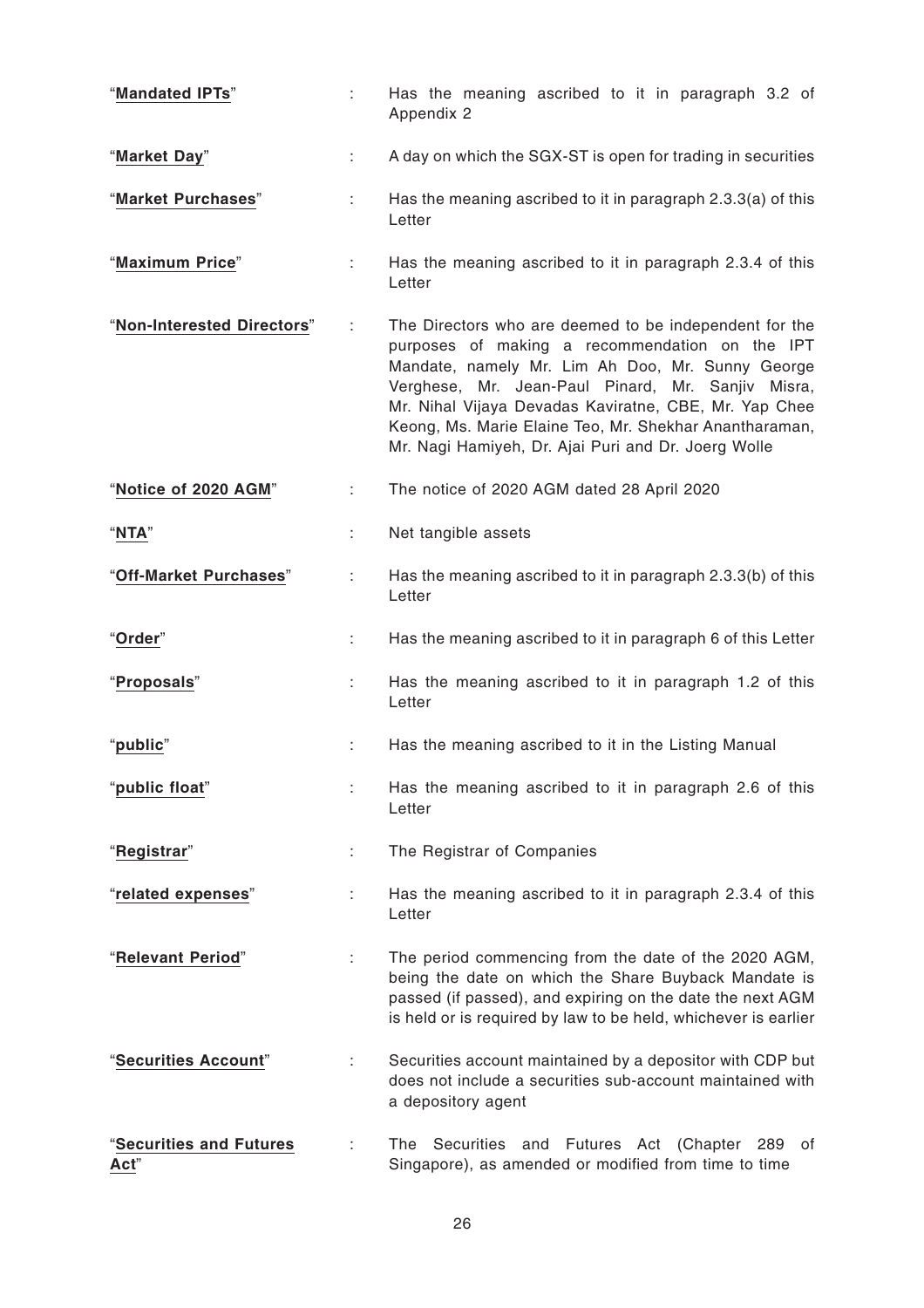| "SGX-ST"                  | ÷  | Singapore Exchange Securities Trading Limited                                                                                                                                                                                                                                                                                                                                     |
|---------------------------|----|-----------------------------------------------------------------------------------------------------------------------------------------------------------------------------------------------------------------------------------------------------------------------------------------------------------------------------------------------------------------------------------|
| "Share Buyback Mandate"   | ÷  | General and unconditional mandate given by Shareholders<br>to authorise the Directors to purchase Shares in<br>accordance with the terms set out in Ordinary Resolution<br>12 as set out in the Notice of 2020 AGM, as more<br>particularly described in this Letter and in accordance with<br>the rules and regulations set forth in the Companies Act<br>and the Listing Manual |
| "Share Grant Plan"        | ÷. | The Olam Share Grant Plan adopted by the Company at<br>the AGM held on 30 October 2014, as modified or altered<br>from time to time                                                                                                                                                                                                                                               |
| "Shareholders"            | ÷  | Registered holders of Shares, except that where the<br>registered holder is CDP, the term "Shareholders" shall, in<br>relation to such Shares, mean the persons named as<br>depositors in the Depository Register and whose Securities<br>Accounts maintained with CDP are credited with Shares                                                                                   |
| "Shares"                  | ÷  | Ordinary shares in the capital of the Company                                                                                                                                                                                                                                                                                                                                     |
| "Substantial Shareholder" | ÷  | A Shareholder who has an interest or interests in one or<br>more voting Shares (excluding treasury shares) in the<br>Company, and the total votes attached to that Share, or<br>those Shares, is not less than 5% of the total votes<br>attached to all the voting Shares (excluding treasury<br>shares) in the Company                                                           |
| "Take-over Code"          | ÷. | The Singapore Code on Take-overs and Mergers, as<br>amended or modified from time to time                                                                                                                                                                                                                                                                                         |
| "S\$" and "cents"         |    | Singapore dollars and cents respectively                                                                                                                                                                                                                                                                                                                                          |
| $``\%"$                   |    | Per centum or percentage                                                                                                                                                                                                                                                                                                                                                          |

The terms "**depositor**", "**depository agent**" and "**Depository Register**" shall have the meanings ascribed to them respectively in Part IIIAA of the Securities and Futures Act. The term "**subsidiary**" shall have the meaning ascribed to it in Section 5 of the Companies Act.

Words importing the singular shall, where applicable, include the plural and vice versa and words importing the masculine gender shall, where applicable, include the feminine and neuter genders and vice versa. References to persons shall, where applicable, include individuals, firms and corporations.

Any reference in this Letter to any statute or enactment is a reference to that statute or enactment for the time being amended or re-enacted. Any term defined under the Companies Act, the Listing Manual, the Take-over Code or any modification thereof and used in this Letter shall have the meaning assigned to it under the Companies Act, the Listing Manual, the Take-over Code or any modification thereof, as the case may be, unless otherwise provided.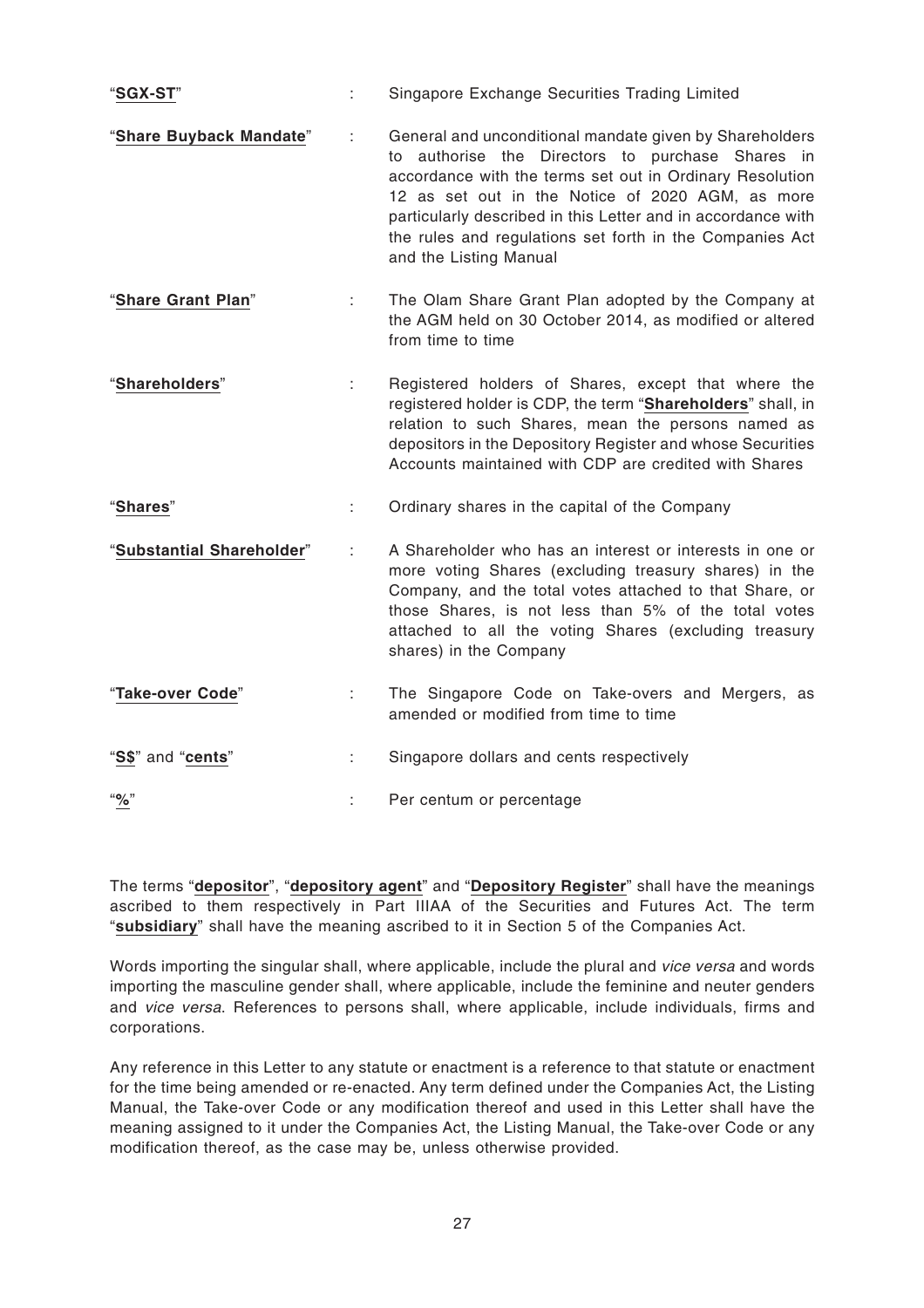Summaries of the provisions of any laws and regulations (including the Take-over Code and the Listing Manual) contained in this Letter are of such laws and regulations (including the Take-over Code and the Listing Manual) as at the Latest Practicable Date.

Any reference to a time of day and date in this Letter is a reference to Singapore time and date, respectively, unless otherwise stated. Any reference to currency set out in this Letter is a reference to S\$, unless otherwise stated.

Any discrepancies in tables included in this Letter between the amounts in the columns of the tables and the totals thereof are due to rounding. Accordingly, figures shown as totals in certain tables in this Letter may not be an arithmetic aggregation of the figures that precede them.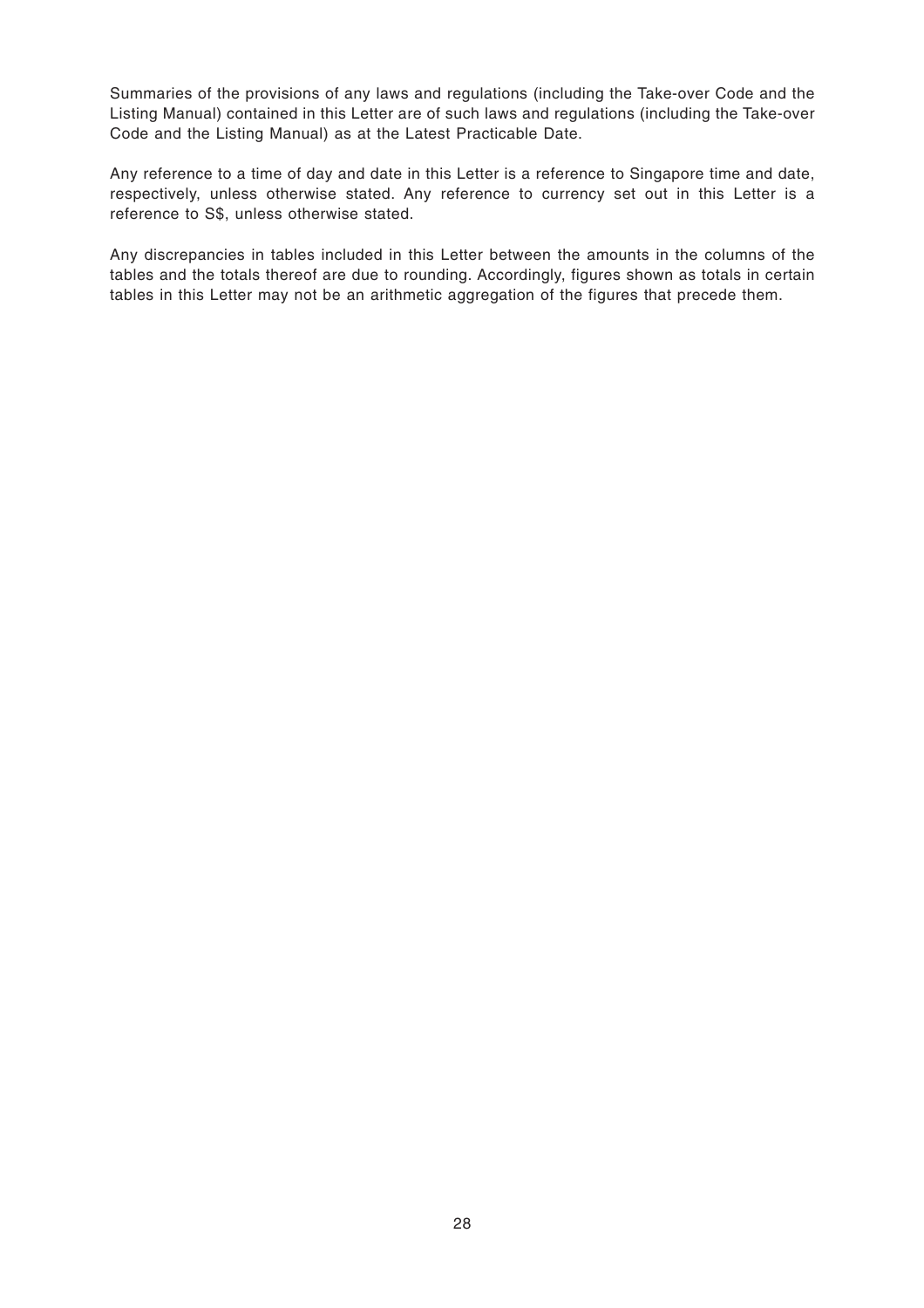# **THE PROPOSED AMENDMENTS TO THE SHARE GRANT PLAN**

Set out below are Rules 2 to 7, 12 and 18 of the Share Grant Plan, with the proposed additions underlined and proposed deletions struck-through.

### **1. RULE 2**

# **2. DEFINITIONS**

2.1 Except where the context otherwise requires, the following words and expressions shall have the following meanings:

| "Acceptance Period"   |    | Shall have the meaning ascribed to it in Rule 5.8                                                                                                                                                      |
|-----------------------|----|--------------------------------------------------------------------------------------------------------------------------------------------------------------------------------------------------------|
| "Act"                 |    | The Companies Act (Chapter 50 of Singapore), as<br>amended and modified from time to time                                                                                                              |
| "Adoption Date"       |    | The date on which the Plan is adopted by the<br>Company in general meeting                                                                                                                             |
| <del>"Articles"</del> | ÷  | The articles of association of the Company for the<br>time being in force, as amended or modified from<br>time to time                                                                                 |
| "Associated Company"  | t. | A company in which at least 20% but not more than<br>50% of its shares are held by the Company or the<br>Group and over whose management the Company<br>has control (as defined in the Listing Manual) |
| "Associates"          | t. | Shall have the meaning ascribed to it in the Listing<br>Manual                                                                                                                                         |
| "Auditors"            | t. | The auditors of the Company for the time being                                                                                                                                                         |
| "Award"               | ÷  | A contingent An award of Shares granted under the<br>Plan                                                                                                                                              |
| "Award Date"          | ÷. | In relation to an Award, the date on which the Award<br>is granted pursuant to Plan                                                                                                                    |
| "Award Letter"        | ÷. | A letter in such form as the Committee shall approve<br>confirming an Award granted to a Participant by the<br>Committee                                                                               |
| "Board"               |    | The board of Directors                                                                                                                                                                                 |
| <b>'CDP"</b>          | t. | The Central Depository (Pte) Limited.                                                                                                                                                                  |
| 'Committee"           |    | A committee comprising directors duly authorised<br>and appointed by the Board to administer the Plan                                                                                                  |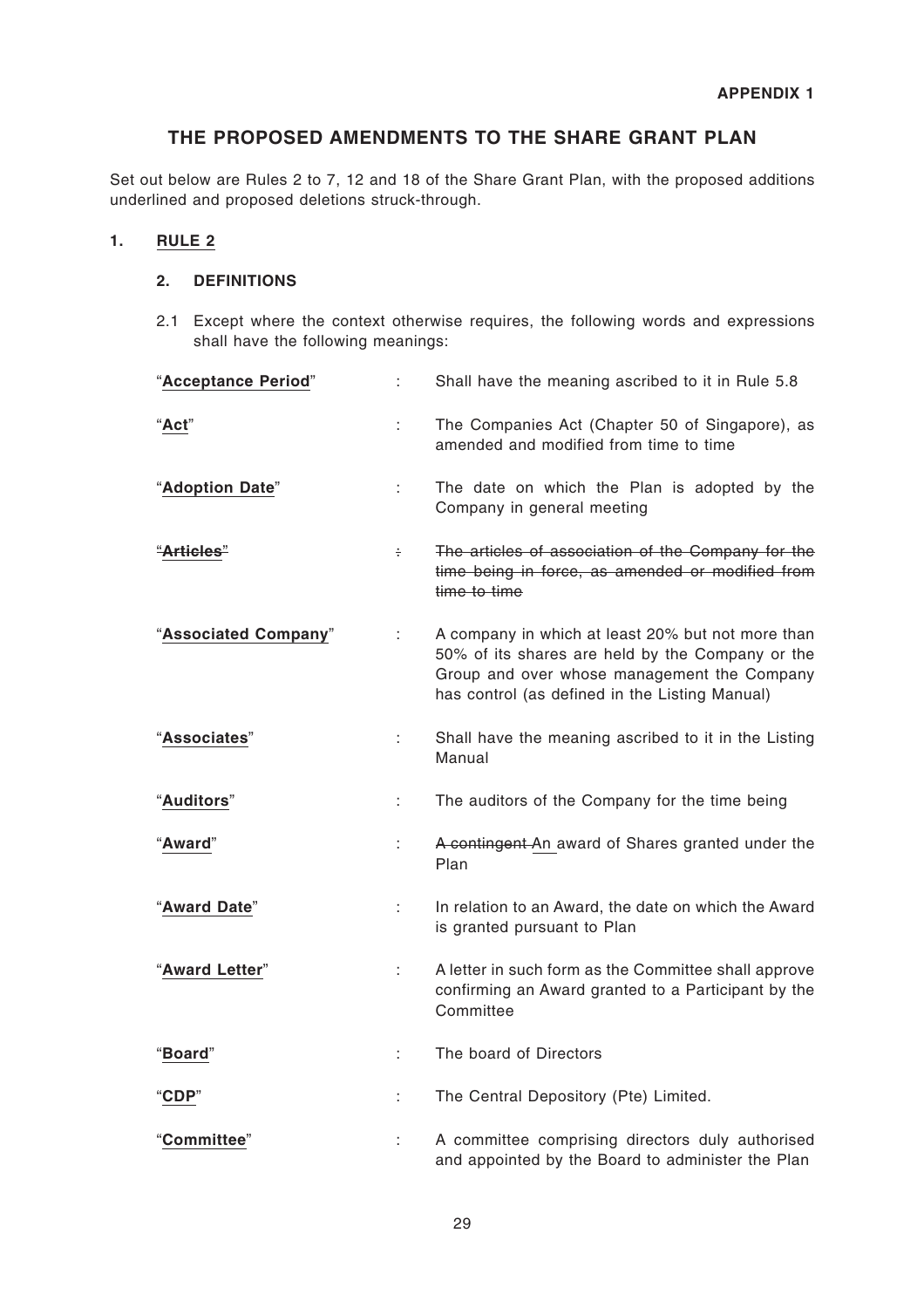| "Company" or "Olam"               | ÷  | Olam International Limited                                                                                                                                                                                                                                                                                                                                                                          |
|-----------------------------------|----|-----------------------------------------------------------------------------------------------------------------------------------------------------------------------------------------------------------------------------------------------------------------------------------------------------------------------------------------------------------------------------------------------------|
| "Constitution"                    | İ. | The Constitution of the Company, as amended from<br>time to time                                                                                                                                                                                                                                                                                                                                    |
| "Controlling Shareholder"         | ÷  | Shall have the meaning ascribed to it in the Listing<br>Manual                                                                                                                                                                                                                                                                                                                                      |
| "Directors"                       | ÷  | The directors of the Company for the time being                                                                                                                                                                                                                                                                                                                                                     |
| "Group"                           | ÷  | The Company and its subsidiaries                                                                                                                                                                                                                                                                                                                                                                    |
| "Group Employee"                  | ÷. | An executive director, non-executive director, or an<br>employee, of any member of the Group or<br><b>Associated Company</b>                                                                                                                                                                                                                                                                        |
| "Group Non-Executive<br>Director" | İ. | A director of the Company or any member of the<br>Group, as the case may be, who performs a non-<br>executive function                                                                                                                                                                                                                                                                              |
| "Independent Director"            | ÷. | An independent Non-Executive Director for time<br>being                                                                                                                                                                                                                                                                                                                                             |
| "Listing Manual"                  | ÷. | The Listing Manual of the SGX-ST, as amended,<br>modified and supplemented from time to time                                                                                                                                                                                                                                                                                                        |
| "Market Day"                      | ÷. | A day on which the SGX-ST is open for trading in<br>securities                                                                                                                                                                                                                                                                                                                                      |
| "Market Value"                    |    | In relation to a Share, on any day:                                                                                                                                                                                                                                                                                                                                                                 |
|                                   |    | the volume-weighted average price of a Share<br>(a)<br>on the SGX-ST over the three (3) immediately<br>preceding Market Days; or                                                                                                                                                                                                                                                                    |
|                                   |    | if the Committee is of the opinion that the<br>(b)<br>Market Value as determined in accordance with<br>(a) above is not representative of the value of a<br>Share, such price as the Committee may<br>determine, such determination to be confirmed<br>in writing by the auditors of the Company<br>(acting only as experts and not as arbitrators)<br>to be, in their opinion, fair and reasonable |
| "Memorandum"                      | ÷  | The memorandum of association of the Company for<br>the time being in force, as amended or modified from<br>time to time                                                                                                                                                                                                                                                                            |
| "Participant"                     | ÷  | The holder of an Award under the Plan                                                                                                                                                                                                                                                                                                                                                               |
| "Performance-related<br>Award"    |    | An Award in relation to which a Performance<br>Condition is specified                                                                                                                                                                                                                                                                                                                               |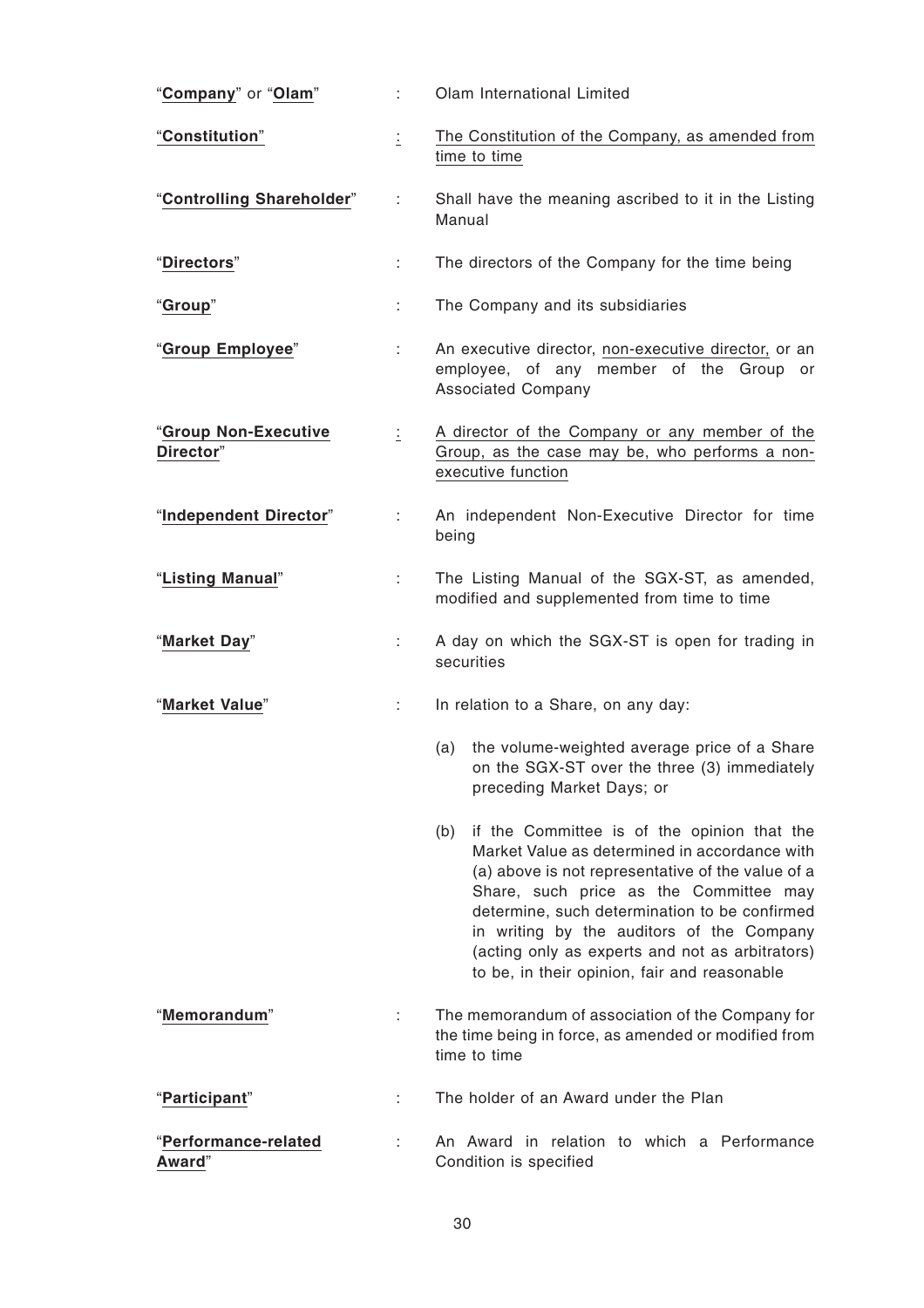- "**Performance Condition**" : In relation to a Performance-related Award, the condition specified on the Award Date in relation to that Award
- "**Performance Period**" : In relation to a Performance-related Award, a period, the duration of which is to be determined by the Committee on the Award Date, during which the Performance Condition is to be satisfied
- "**Plan**" : The Olam Share Grant Plan, as the same may be modified or altered from time to time
- "**Record Date**" : The date as at the close of business (or such other time as may have been prescribed by the Company) on which Shareholders must be registered in order to participate in the relevant dividends, rights, allotments or other distributions (as the case may be)
- "**Release**" : In relation to an Award, the release at the end of the Vesting Period relating to that Award (if applicable) of all or some of the Shares to which that Award relates in accordance with Rule 7 and, to the extent that any Shares which are the subject of the Award are not released pursuant to Rule 7, the Award in relation to those Shares shall lapse accordingly, and "**Released**" shall be construed accordingly
- "**Release Schedule**" : In relation to an Award, a schedule (if any) in such form as the Committee shall approve, in accordance with which Shares which are the subject of that Award shall be Released
- "**Released Award**" : An Award in respect of which the Vesting Period relating to that Award has ended (if applicable) and which has been Released in accordance with Rule 7
- "**Retention Period**" : In relation to an Award, such period commencing on the Vesting Date in relation to that Award as may be determined by the Committee on the Award Date
- "**Rules**" : The rules of the Plan, as may be amended, modified or altered from time to time
- "**Security Device**" : Any smartcard, digital certificate, digital signature, encryption device, electronic key, logon identifier, password, personal identification number, and/or other code or any access procedure incorporating any one or more of the foregoing, designated by the Company for use in conjunction with the Plan
- "**SGX-ST**" : Singapore Exchange Securities Trading Limited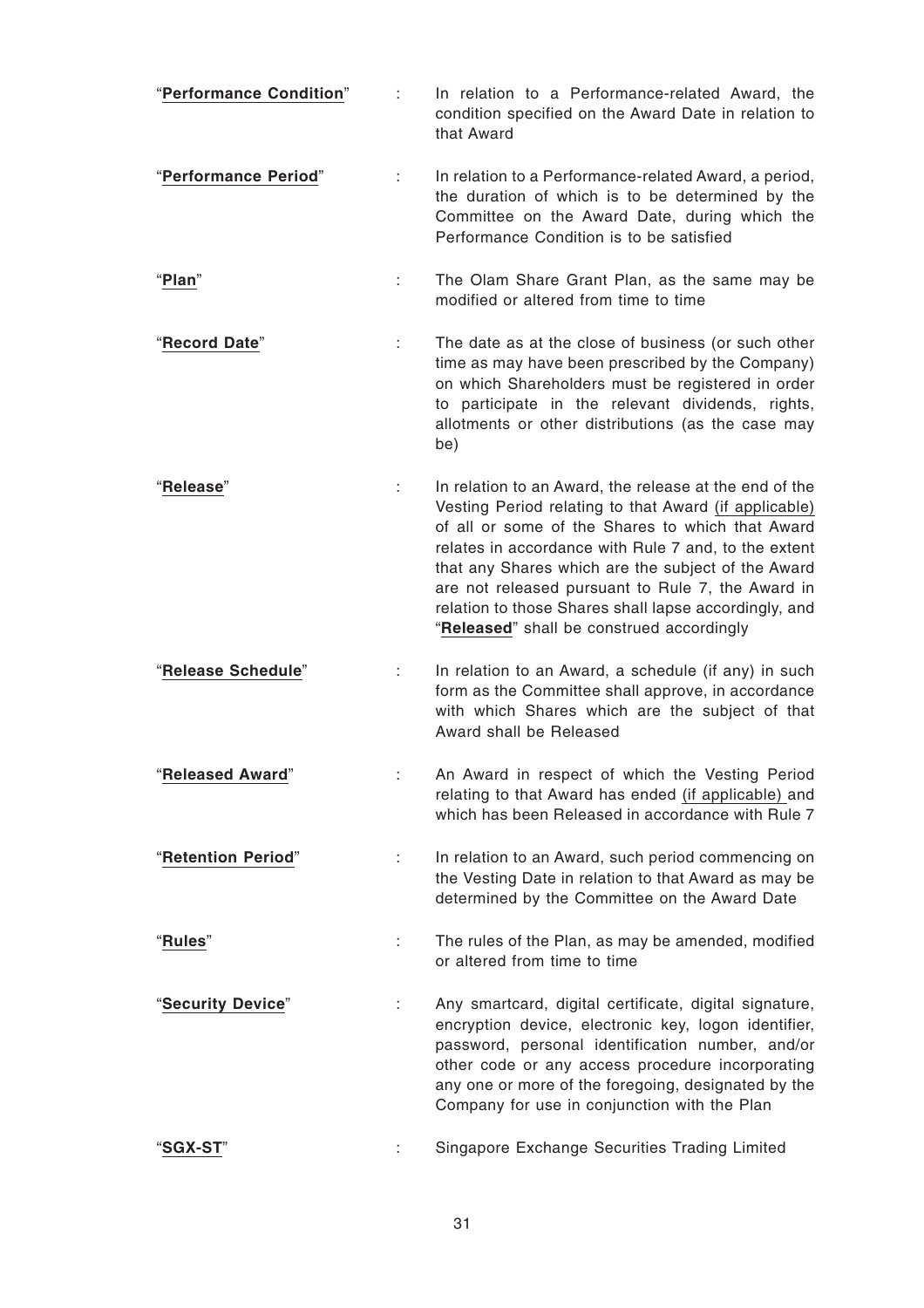- "**Shareholders**" : Registered holders of Shares, except that where the registered holder is CDP, the term "Shareholders" shall, in relation to such Shares, mean the persons named as depositors in the Depository Register and whose Securities Accounts maintained with CDP are credited with Shares
- "**Shares**" : Ordinary shares in the capital of the Company
- "**subsidiaries**" : The subsidiaries (as defined in the Act) of the Company and any subsidiaries whose shares may be listed on the SGX-ST or any other recognised stock exchange after the Adoption Date and their respective subsidiaries
- "**Vesting**" : In relation to Shares which are the subject of a Released Award, the absolute entitlement to all or some of the Shares which are the subject of a Released Award and "**Vest**" and "**Vested**" shall be construed accordingly
- "**Vesting Date**" : In relation to Shares which are the subject of a Released Award, the date (as determined by the Committee and notified to the relevant Participant) on which those Shares shall be Vested pursuant to Rule 7
- "**Vesting Period(s)**" : In relation to an Award, a period or periods (if any), the duration of which is to be determined by the Committee at the Award Date, after the expiry of which Shares which are subject to the applicable period shall be Vested to the relevant Participant on the relevant Vesting Date, subject to Rule 7
- "**\$**" : Singapore dollar
- "**%**" : Per centum or percentage
- 2.2 The terms "**depositor**", "**depository agent**" and "**Depository Register**" shall have the meanings ascribed to them respectively in Section 130A of the Act.
- 2.3 Words importing the singular number shall, where applicable, include the plural and vice versa and words importing the masculine gender shall, where applicable, include the feminine and neuter genders and vice versa. References to persons shall, where applicable, include individuals, firms and corporations.
- 2.4 Any reference in the Plan to any statute or enactment is a reference to that statute or enactment for the time being amended or re-enacted. Any term defined under the Act, the Listing Manual or any modification thereof and used in the Plan shall have the meaning assigned to it under the Act, the Listing Manual or any modification thereof, as the case may be, unless otherwise provided.
- 2.5 Any reference to a time of day and date in the Plan is a reference to Singapore time and date, respectively, unless otherwise stated. Any reference to currency set out in the Plan is a reference to S\$ unless otherwise stated.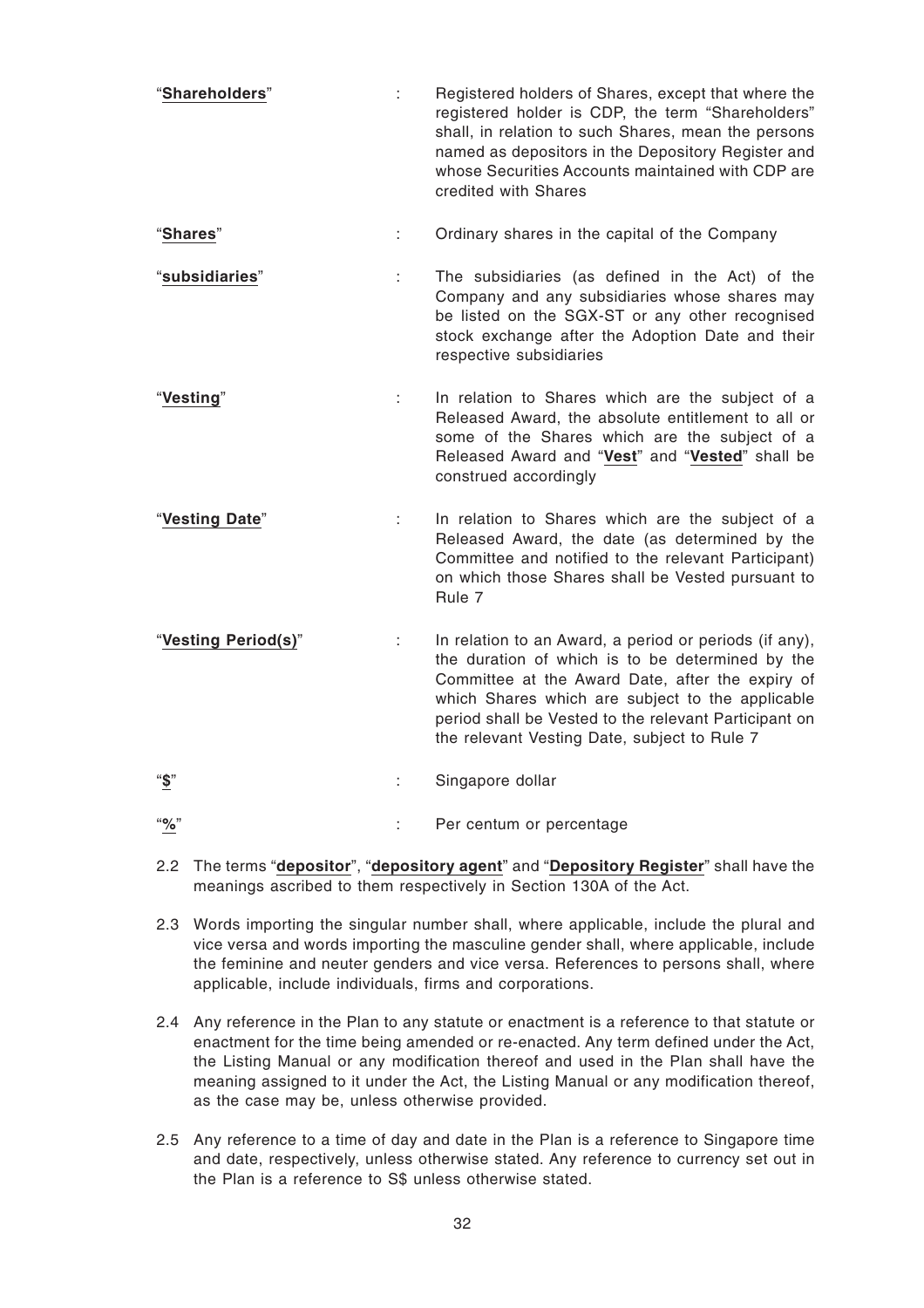# **2. RULE 3**

#### **3. OBJECTIVES OF THE PLAN**

The Plan is proposed on the basis that it is important to retain staff whose contributions are essential to the well-being and prosperity of the Group and to give recognition to outstanding employees, and executive directors of the Group who have contributed to the growth of the Group. The Plan will also enable grants of fully paid Shares to be made to the Group Non-Executive Directors, including as part of their remuneration in respect of their office as such in lieu of cash or otherwise. The Plan will give Participants an opportunity to have a personal equity interest in the Company and will help to achieve the following positive objectives:

- (a) motivate Participants to optimise their performance standards and efficiency, maintain a high level of contribution to the Group and strive to deliver long-term shareholder value;
- (b) align the interests of employees, non-executive and executive directors with the interests of the Shareholders of the Company;
- (c) retain key employees and executive directors of the Group whose contributions are key to the long-term growth and profitability of the Group;
- (d) instill loyalty to, and a stronger identification by employees with the long-term prosperity of, the Company; and
- (e) attract potential employees with relevant skills to contribute to the Group and to create value for the Shareholders of the Company.

# **3. RULE 4**

#### **4. ELIGIBILITY**

- 4.1 Individuals who are:
	- (a) full time Group Employees (including executive Directors) and Group Non-Executive Directors who have attained the age of 21 years on or before the Award Date; and
	- (b) employees who qualify under Rule 4.1(a) above and are seconded to any other company outside the Group in which the Company and/or the Group has an equity interest,

shall be eligible to participate in the Plan at the absolute discretion of the Committee.

- 4.2 For the purposes of Rule 4.1(a) above, the secondment of an employee to another company shall not be regarded as a break in his employment or his having ceased by reason only of such secondment to be a full-time employee of the Group.
- 4.3 Controlling Shareholders and/or their Associates shall not be eligible to participate in the Plan.
- 4.4 There shall be no restriction on the eligibility of any Participant to participate in any other share option or share schemes implemented by any other companies within the Group or by any Associated Company or otherwise.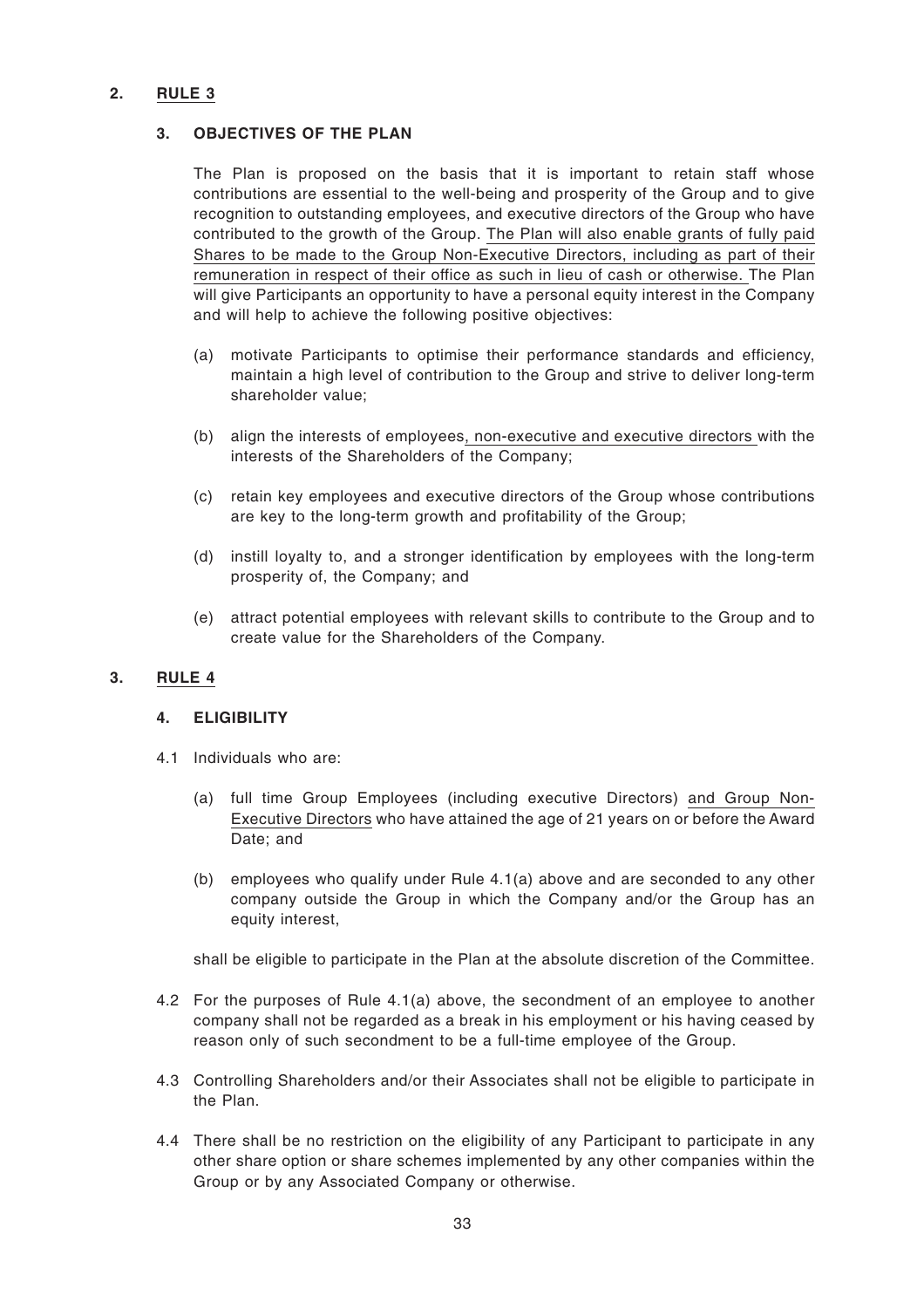- 4.5 Subject to the Act and any requirement of the SGX-ST, the terms of eligibility for participation in the Plan may be amended from time to time at the absolute discretion of the Committee, which would be exercised judiciously.
- 4.6 All Shareholders (including Directors who are Shareholders) who are eligible to participate in the Plan shall abstain from voting on any resolution relating to the Plan. Such Shareholders should not accept appointment as proxy or otherwise for voting on any resolution relating to the Plan unless specific instructions have been given in the Proxy Form on how the Shareholders wish their votes to be cast for each of such resolutions.

# **4. RULE 5**

# **5. GRANT OF AWARDS**

- 5.1 The Committee may, subject as provided in Rule 4 and Rule 8, grant Awards to a Participant, as the Committee may select, in its absolute discretion, at any time during the period when the Plan is in force.
- 5.2 The selection of a Participant and the number of Shares which are the subject of each Award to be granted to a Participant in accordance with the Plan shall be determined at the absolute discretion of the Committee, which shall take into account such relevant criteria as it considers fit, including (but not limited to) in the case of a Group Employee, his rank, past performance, job performance, creativity, innovativeness, entrepreneurship, years of service and potential for future development, his Board and board committee of the Company (if any) appointment and attendance, his contribution to the success and development of the Group and (in the case of a Performance-related Award) the extent of effort and resourcefulness required to achieved the Performance Condition within the Performance Period and, in the case of a Group Non-Executive Director, his board and board committee appointments, attendance and responsibilities, and his contribution to the Group. No Performance Condition may be specified in relation to Awards granted to Group Non-Executive Directors under the Plan.
- 5.3 The Committee shall decide, in relation to an Award:
	- (a) the Participant;
	- (b) the Award Date;
	- (c) the number of Shares which are the subject of the Award;
	- (d) in the case of a Performance-related Award:
		- (i) the Performance Condition;
		- (ii) the Performance Period; and
		- (iii) the extent to which Shares which are the subject of that Award shall be Released on the Performance Condition being satisfied (whether fully or partially) or exceeded or not being satisfied, as the case may be, at the end of the Performance Period;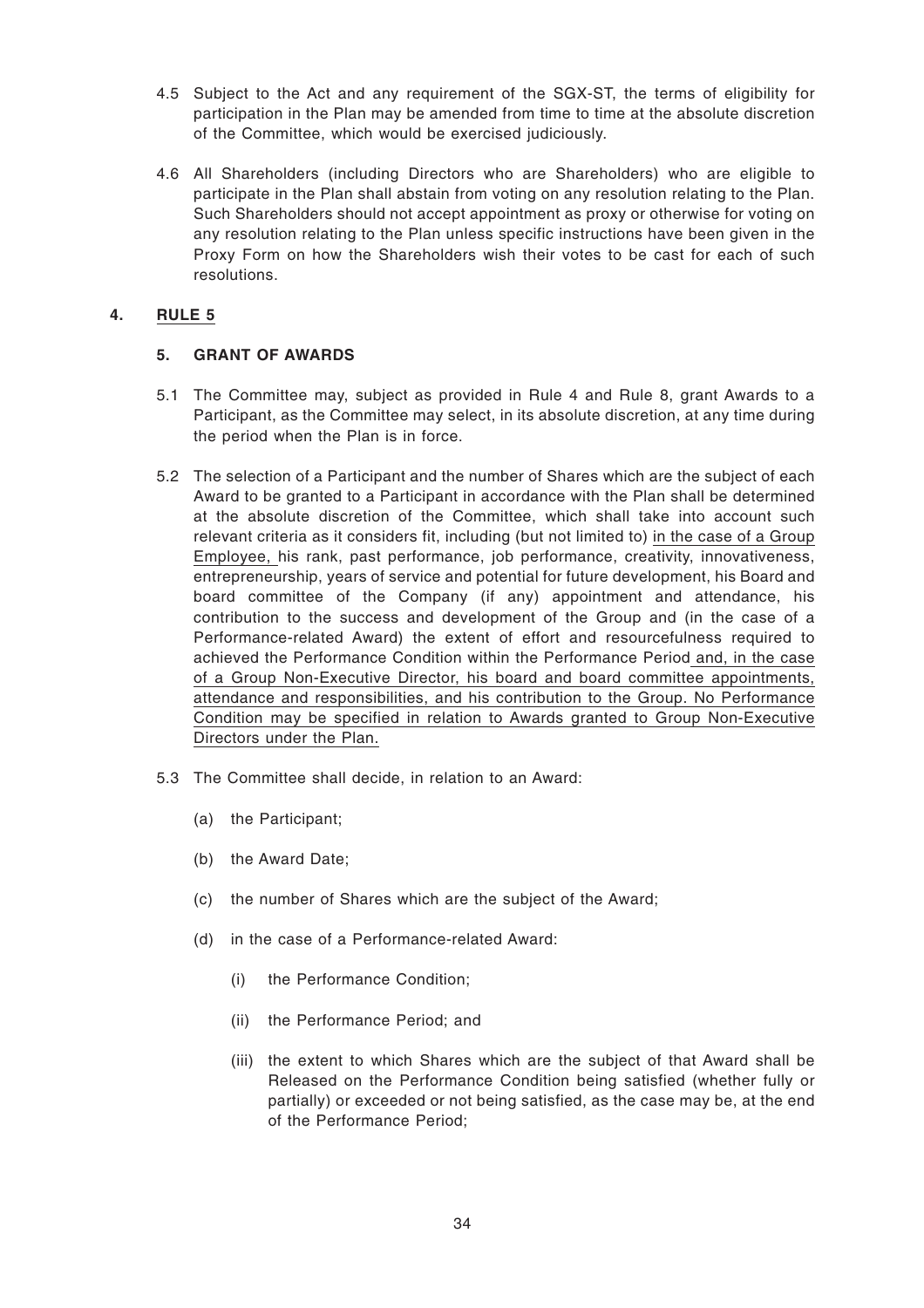- (e) the Vesting Period(s), if any;
- (f) the Vesting Date(s), if any;
- (g) where applicable, whether the Release of an Award will be, wholly or partly, in the form of cash rather than Shares;
- (h) the Release Schedule;
- (i) the Retention Period, if any; and
- (j) any other condition which the Committee may determine in relation to that Award.
- 5.4 The Committee may amend or waive the Vesting Period(s), the Release Schedule and any condition applicable to an Award and, in the case of a Performance-related Award, the Performance Period and/or the Performance Condition in respect of an Award:
	- (a) in the event of a take-over offer being made for the Shares or a compromise or arrangement proposed for the purposes of, or in connection with, a scheme for the reconstruction of the Company or its amalgamation with another company or companies being approved by Shareholders of the Company and/or sanctioned by the court under the Act or in the event of an order being made or a resolution passed for the winding-up of the Company (other than as provided in Rule 6.1(a) or for reconstruction or amalgamation) or a proposal to sell all or substantially all of the assets of the Company; or
	- (b) in the case of a Performance-related Award, if anything happens which causes the Committee to conclude that:
		- (i) a changed Performance Condition would be a fairer measure of performance, and would be no less difficult to satisfy; or
		- (ii) the Performance Condition should be waived,

and shall notify the Participants of such change or waiver.

- 5.5 As soon as reasonably practicable after making an Award the Committee shall send to each Participant an Award Letter confirming the Award and specifying in relation to the Award:
	- (a) the Award Date;
	- (b) the number of Shares which are the subject of the Award;
	- (c) in the case of a Performance-related Award:
		- (i) the Performance Condition;
		- (ii) the Performance Period; and
		- (iii) the extent to which Shares which are the subject of that Award shall be Released on the Performance Condition being satisfied (whether fully or partially) or exceeded or not being satisfied, as the case may be, at the end of the Performance Period;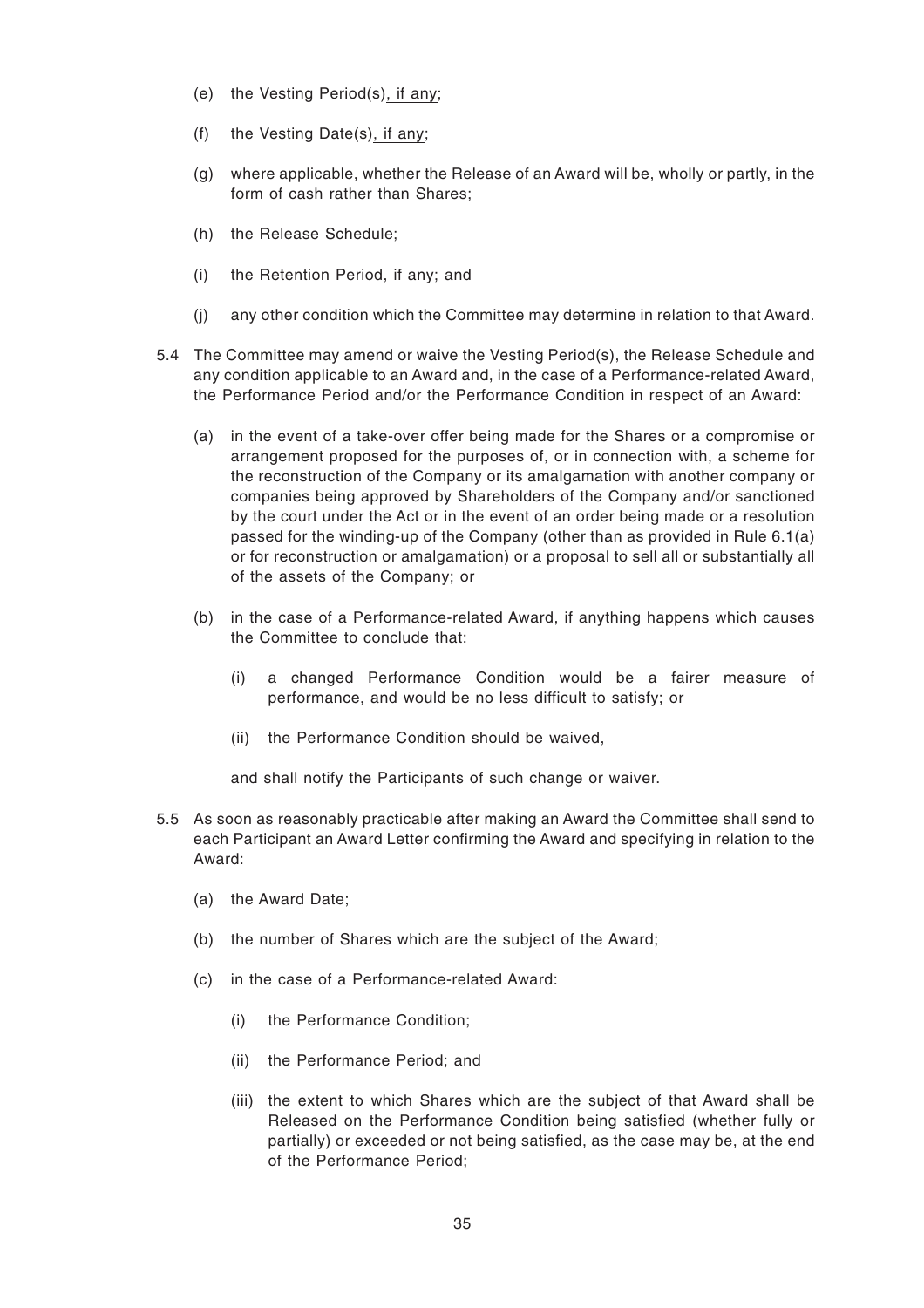- (d) the Vesting Period(s), if any;
- (e) where applicable, whether the Release of an Award will be, wholly or partly, in the form of cash rather than Shares;
- (f) the Release Schedule; and
- (g) any other condition which the Committee may determine in relation to that Award.
- 5.6 Participants are not required to pay for the grant of Awards.
- 5.7 An Award or Released Award shall be personal to the Participant to whom it is granted and, prior to the allotment and/or transfer to the Participant of the Shares to which the Released Award relates, shall not be transferred (other than to a Participant's personal representative on the death of that Participant), charged, assigned, pledged or otherwise disposed of, in whole or in part, except with the prior approval of the Committee and if a Participant shall do, suffer or permit any such act or thing as a result of which he would or might be deprived of any rights under an Award or Released Award in breach of the foregoing restriction, that Award or Released Award shall immediately lapse.
- 5.8 The closing date for the acceptance of the Award shall be not less than 15 days and not more than 30 days from the date of the Award Letter (the "**Acceptance Period**").
- 5.9 If an Award is not accepted by the Acceptance Period, the Award shall automatically lapse and become null, void and of no effect, unless otherwise determined by the Committee in its absolute discretion.
- 5.10 No Performance-related Awards shall be granted to Group Non-Executive Directors under the Plan.
- 5.11 The formula for determining the actual number of Shares comprising an Award to be granted to a Non-Executive Director of the Company as part of his directors' remuneration in lieu of cash will be disclosed in the relevant notice of general meeting of the Company in connection with the resolution proposing such directors' remuneration for that particular year or financial period.

# **5. RULE 6**

# **6. EVENTS PRIOR TO THE VESTING DATE**

- 6.1 Unless otherwise decided in the absolute discretion of the Committee, an Award shall, to the extent not yet Released, immediately lapse without any claim whatsoever against the Company in any of the following events, namely:
	- (a) an order is made or a resolution is passed for the winding-up of the Company on the basis, or by reason, of its insolvency;
	- (b) the Participant who is a Group Employee (including an executive Director) ceases at any time to be in the employment of the Group or the relevant Associated Company, as the case may be, for any reason whatsoever;
	- (c) the bankruptcy of a Participant or the happening of any other event which results in his being deprived of the legal or beneficial ownership of the Award;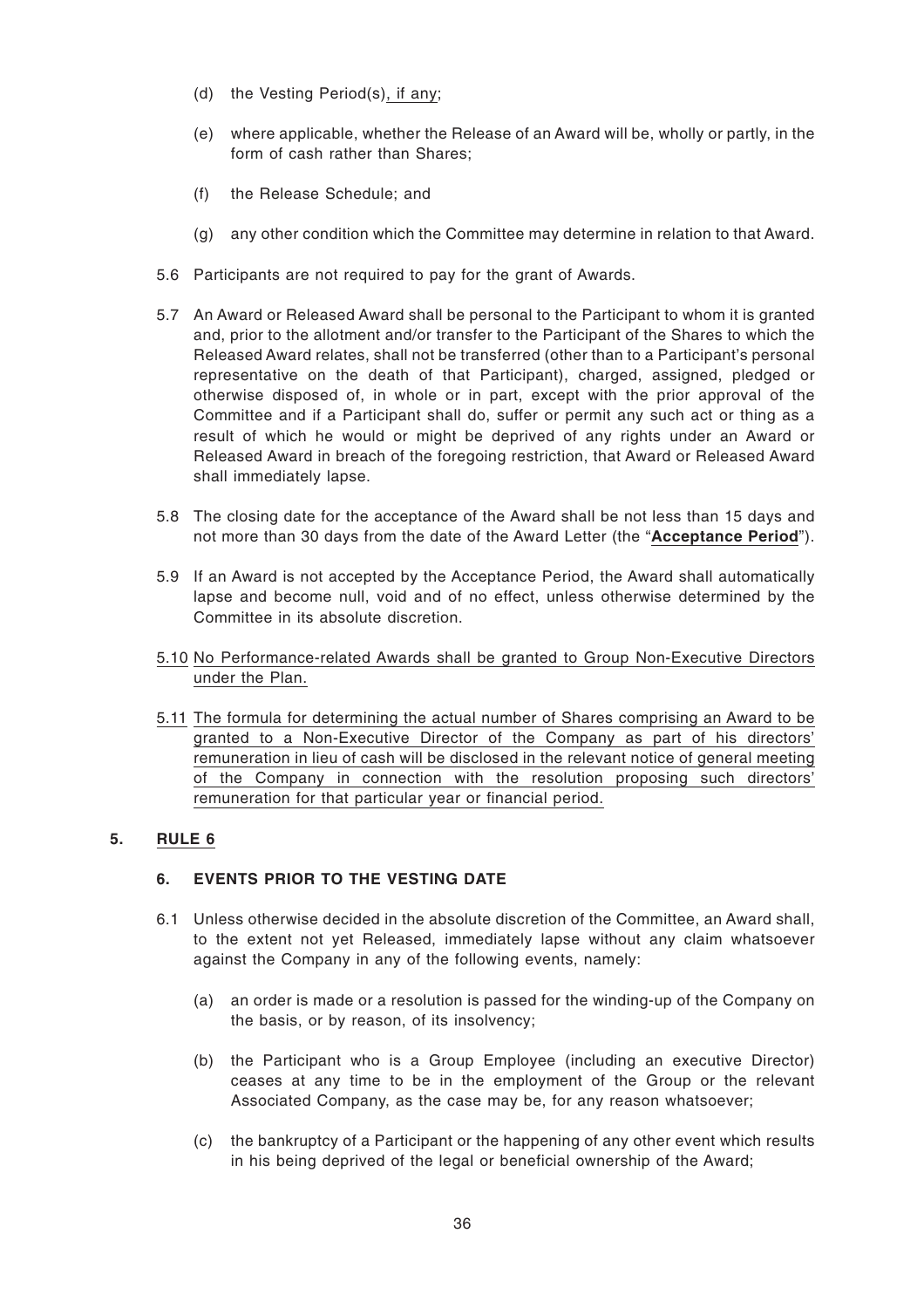- (d) in the event of misconduct on the part of a Participant as determined by the Committee in its absolute discretion; or
- (e) in the event that the Committee shall, at its absolute discretion, deem it appropriate that such Award granted to the Participant shall so lapse on the grounds that any of the objectives of the Plan (as set out in Rule 3) has not been met.
- 6.2 In any of the following events, namely:
	- (a) the Participant (being a Group Employee) ceasing to be employed by the Group and/or the relevant Associated Company, as the case may be, by reason of:
		- (i) ill health, injury or disability (in each case, evidenced to the satisfaction of the Committee) or death;
		- (ii) redundancy;
		- (iii) retirement at or after the legal retirement age;
		- (iv) retirement before the legal retirement age with the consent of the Committee; or
		- (v) any other reason approved in writing by the Committee;
	- (b) the completion of a fixed term contract for a Participant (being a Group Employee) on a fixed term contract;
	- (c) the Participant (being a Group Employee) ceasing to be employed by the Group and/or the relevant Associated Company, as the case may be, by reason of:
		- (i) a transfer of employment to an/another Associated Company; or
		- (ii) the (whole or partial) disposal of the Company's interest in the employer of the Participant; or
	- (d) where the Participant is a Group Non-Executive Director, such Participant ceasing to be a director of the Company or any member of the Group as the case may be for any reason whatsoever; or
	- $(d)(e)$  any other event approved by the Committee,

the Committee may, in its absolute discretion, preserve all or any part of any Award and decide as soon as reasonably practicable following such event either to Vest some or all of the Shares which are the subject of the Award or to preserve all or part of any Award until the end of each Vesting Period and subject to the provisions of the Plan. In exercising its discretion, the Committee will have regard to all circumstances on a case-by-case basis, including (but not limited to) the contributions made by that Participant and, in the case of Performancerelated Awards, the extent to which the Performance Condition has been satisfied.

6.3 If a Participant dies and at the date of his death holds any Award, such Award may, at the absolute discretion of the Committee, be Released to the duly appointed personal representatives of the Participant.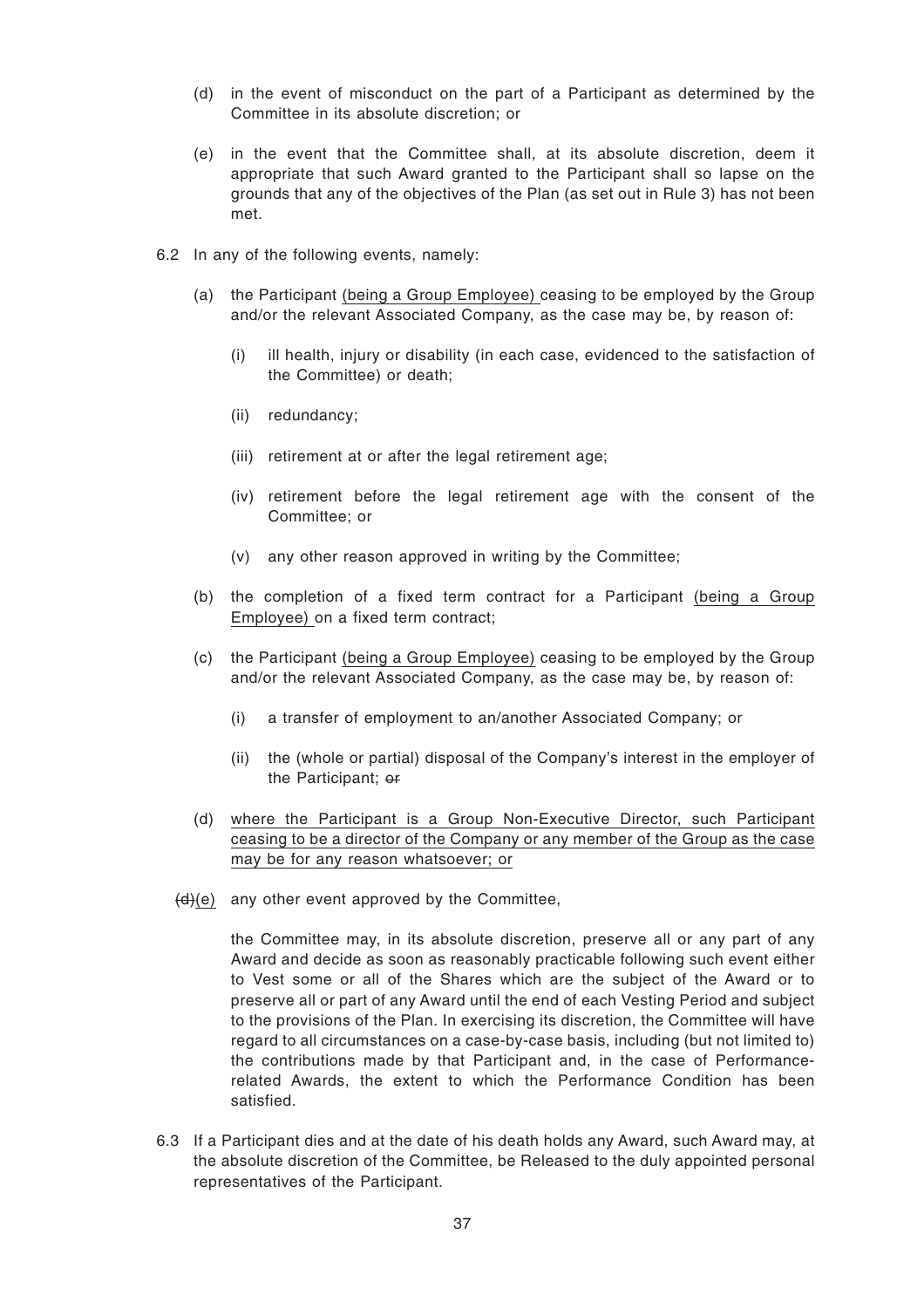- 6.4 For the purpose of Rule 6, a Participant shall be deemed to have ceased to be employed by the Company or any of its subsidiaries or Associated Companies (as the case may be) as of the last day of his employment with such company.
- 6.5 For the avoidance of doubt, if, for any reason whatsoever, a Participant who is an executive director within the Group or of an Associated Company on the Offering Date, ceases to be an executive director within the Group or of an Associated Company, as the case may be, but remains a Group Employee, all Awards granted to such Participant will, notwithstanding such cessation, continue to be Released within the relevant Release Schedule.
- 6.6 Without prejudice to the provisions of Rule 5.4, if before the Vesting Date, any of the following occurs:
	- (a) a take-over offer for the Shares becomes or is declared unconditional;
	- (b) a compromise or arrangement proposed for the purposes of, or in connection with, a scheme for the reconstruction of the Company or its amalgamation with another company or companies being approved by Shareholders of the Company and/or sanctioned by the court under the Act; or
	- (c) an order being made or a resolution passed for the winding-up of the Company (other than as provided in Rule 6.1(a) or for amalgamation or reconstruction),

the Committee will consider, at its absolute discretion, whether or not to Release any Award, and will take into account all circumstances on a case-by-case basis, including (but not limited to) the contributions made by that Participant. If the Committee decides to Release any Award, then in determining the number of Shares to be Vested in respect of such Award, the Committee will (if applicable) have regard to the proportion of the Vesting Period(s) which has elapsed and, in the case of Performance-related Awards, the extent to which the Performance Condition has been satisfied. Where Awards are Released, the Committee will, as soon as practicable after the Awards have been Released, procure the allotment or transfer to each Participant of the number of Shares so determined, such allotment or transfer to be made in accordance with Rule 7. If the Committee so determines, the Release of Awards may be satisfied in cash as provided in Rule 7.5.

#### **6. RULE 7**

# **7. RELEASE OF AWARDS**

#### 7.1 **Review of Performance Condition in relation to Performance-related Awards:**

(a) in relation to each Performance-related Award, the Committee shall, as soon as reasonably practicable after the end of the relevant Performance Period, review the Performance Condition specified in respect of each Award and determine at its absolute discretion whether it has been satisfied and, if so, the extent to which it has been satisfied, and (subject to Rule 6) provided that the relevant Participant has continued to be a Group Employee from the Award Date up to the end of the Performance Period, shall Release to that Participant all or part (as determined by the Committee at its absolute discretion in the case where the Committee has determined that there has been partial satisfaction of the Performance Condition) of the Shares to which his Award relates in accordance with the Performance Condition specified in respect of his Award on the Vesting Date (if any). If not, the Awards shall lapse and be of no value. If the Committee determines in its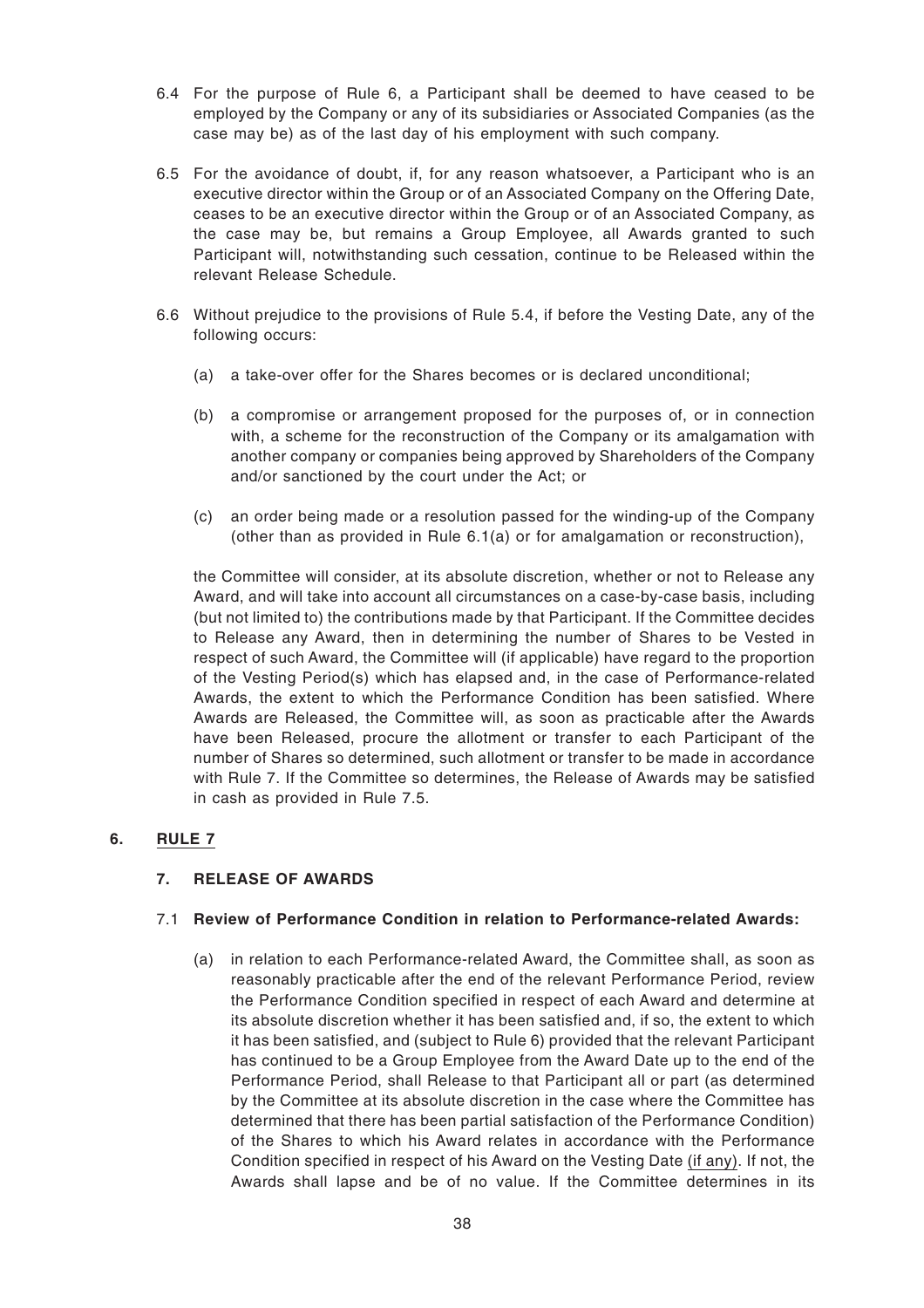absolute discretion that the Performance Condition has not been satisfied or (subject to Rule 6) if the relevant Participant has not continued to be a Group Employee from the Award Date up to the end of the relevant Performance Period, that Award shall lapse and be of no value and the provisions of Rules 7.2 to 7.4 shall be of no effect; and

(b) the Committee shall have the absolute discretion to determine whether the Performance Condition has been satisfied (whether fully or partially) or exceeded and in making any such determination, the Committee shall have the right to make reference to the audited results of the Company or the Group to take into account such factors as the Committee may determine to be relevant, such as changes in accounting methods, taxes and extraordinary events, and further, the right to amend the Performance Condition if the Committee decides that a changed performance target would be a fairer measure of performance.

# 7.2 **Vesting Period(s):**

- (a) subject to the Committee having determined that, in relation to a Performancerelated Award, the Performance Condition and, in relation to all Awards, any condition applicable thereto have been satisfied and (subject to Rule 6) provided, in relation to all Awards, that the relevant Participant has continued to be a Group Employee from the Award Date up to the end of the relevant Vesting Period (if any) and provided further that, in the opinion of the Committee, the job performance of the relevant Participant has been satisfactory, upon the expiry of each Vesting Period (if any) in relation to an Award, the Company shall Release to the relevant Participant the Shares to which his Award relates in accordance with the Release Schedule specified in respect of his Award on the Vesting Date;
- (b) subject to the Committee having determined that, in relation to an Award granted to a Group Non-Executive Director, any condition applicable thereto have been satisfied and (subject to Rule 6) provided that the relevant Participant has continued to be a Group Non-Executive Director from the Award Date up to the Vesting Date (if any), the Company shall Release to the relevant Participant the Shares to which his Award relates in accordance with the Release Schedule specified in respect of his Award on the Vesting Date (if any);
- $(b)(c)$  Shares which are the subject of a Released Award shall be Vested to a Participant on the Vesting Date, which shall be a Market Day falling as soon as practicable after the last day of the relevant Vesting Period and, on the Vesting Date, the Committee will procure the allotment or transfer to each Participant of the number of Shares (which may, in the case of a transfer of Shares, include Shares held by the Company as treasury shares) so determined;
	- (d) in the case of a Performance-related Award which is not subject to any Vesting Period, such Shares shall be Vested to a Participant on the Vesting Date, which shall be a Market Day falling as soon as practicable after the relevant Performance Period;
	- (e) in the case of an Award (other than a Performance-related Award) which is not subject to any Vesting Period, such Shares shall be Vested to a Participant on the Vesting Date, which shall be a Market Day falling as soon as practicable after the relevant Award Date; and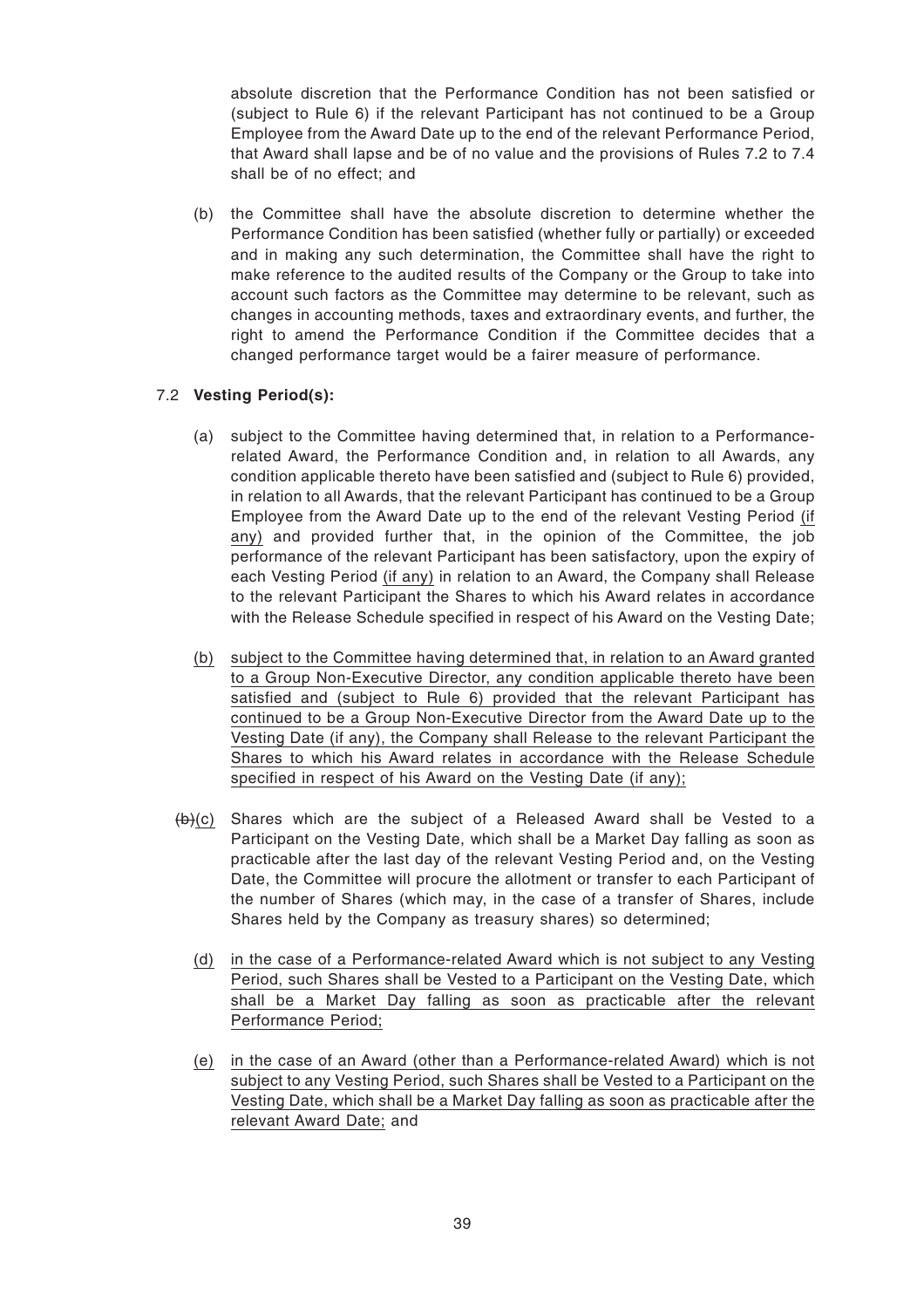(c)(f) where new Shares are allotted upon the Vesting of any Award, the Company shall, as soon as practicable after such allotment, apply to the SGX-ST for permission to deal in and for quotation of such Shares.

#### 7.3 **Release of Award**

Shares which are allotted and issued or transferred on the Release of an Award to a Participant shall be allotted and issued in the name of, or transferred to, CDP to the credit of the securities account of that Participant maintained with CDP or the securities sub-account of that Participant maintained with a depository agent, in each case, as designated by that Participant.

# 7.4 **Ranking of Shares**

New Shares allotted and issued, and existing Shares procured by the Company for transfer, on the Release of an Award shall:

- (a) be subject to all the provisions of the Memorandum and ArticlesConstitution; and
- (b) rank in full for all entitlements, including dividends or other distributions declared or recommended in respect of the then existing Shares, the Record Date for which is on or after the later of (a) the relevant Vesting Date; and (b) the date of issue of the Shares, and shall in all other respects rank pari passu with other existing Shares then in issue.

# 7.5 **Cash Awards**

The Committee may determine to make a Release of an Award (other than an Award granted to a Non-Executive Director as part of his directors' remuneration in lieu of cash), wholly or partly, in the form of cash rather than Shares, in which event the Participant shall receive, as soon as practicable after the Vesting Date, in lieu of all or part of the Shares which would otherwise have been allotted or transferred to him on Release of his Award, the aggregate Market Value of such Shares on the Vesting Date.

# **7. RULE 12**

#### **12. MODIFICATIONS TO THE PLAN**

- 12.1 Any or all the provisions of the Plan may be modified and/or altered at any time and from time to time by resolution of the Committee, except that:
	- (a) no modification or alteration shall alter adversely the rights attached to any Award granted prior to such modification or alteration except with the prior written consent of such number of Participants under the Plan who, if their Awards were Released to them upon the expiry of all the Vesting Periods applicable to their Awards, would thereby be entitled to not less than three-quarters in number of all the Shares which would fall to be Vested upon Release of all outstanding Awards upon the expiry of all the Vesting Periods applicable to all such outstanding Awards;
	- (b) the definitions of "Associated Company", "Committee", "Controlling Shareholder", "Group", "Group Employee", "Group Non-Executive Director", "Participant", "Performance Period" and "Vesting Period" and the provisions of Rules 4, 5, 6, 7,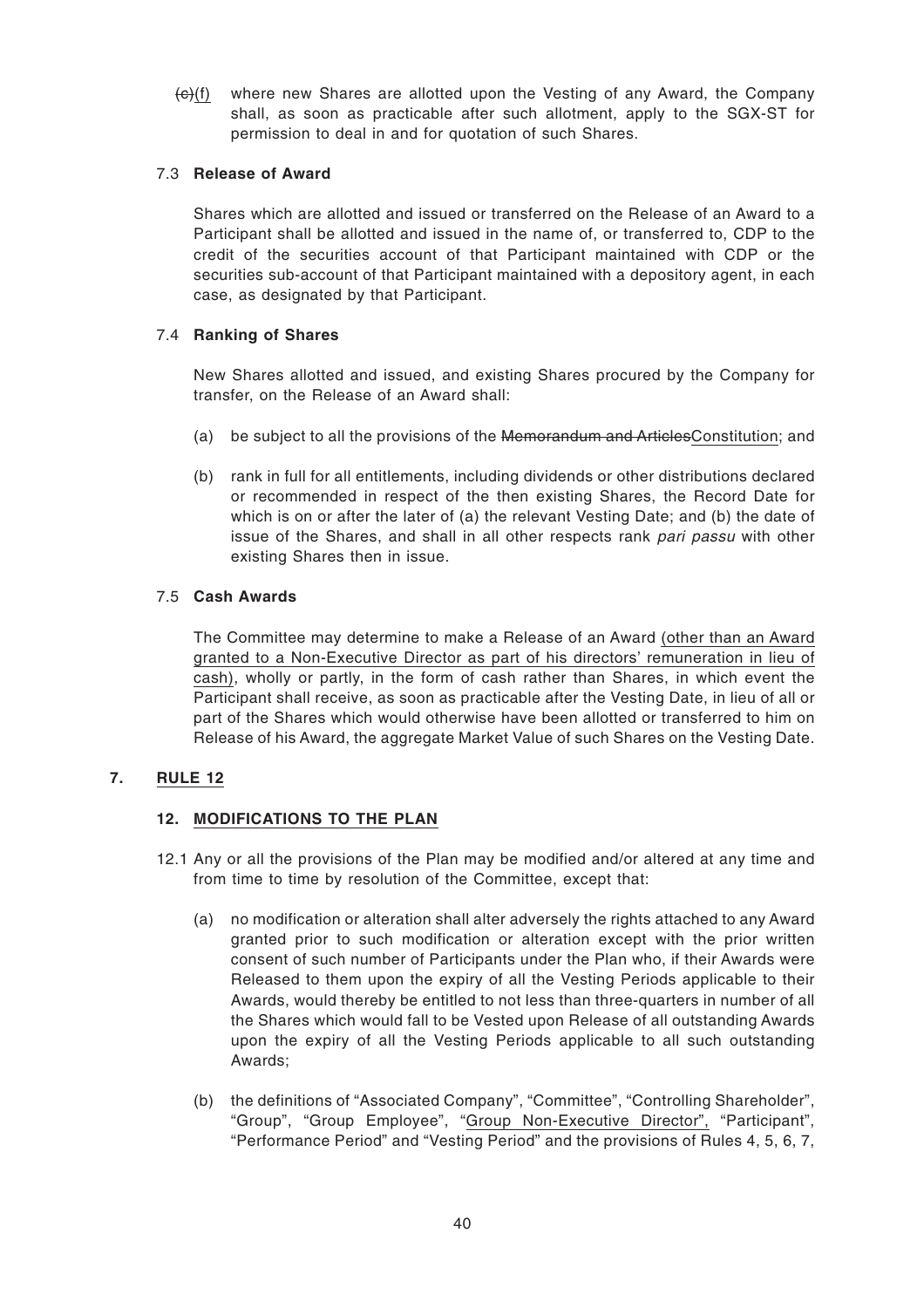8, 9, 10 and this Rule 12 shall not be altered to the advantage of Participants except with the prior approval of the Company's Shareholders in general meeting; and

(c) no modification or alteration shall be made without due compliance with the Listing Manual and the prior approval of the SGX-ST or any other stock exchange on which the Shares are quoted or listed, and such other regulatory authorities as may be necessary.

For the purposes of Rule 12.1(a), the opinion of the Committee as to whether any modification or alteration would adversely alter the rights attached to any Award shall be final, binding and conclusive. For the avoidance of doubt, nothing in this Rule 12.1 shall affect the right of the Committee under any other provision of the Plan to amend or adjust any Award.

- 12.2 Notwithstanding anything to the contrary contained in Rule 12.1, the Committee may at any time by resolution (and without any other formality, save for the prior approval of the SGX-ST) amend or alter the Plan in any way to the extent necessary to cause the Plan to comply with, or take into account, any statutory provision (or any amendment or modification thereto, including amendment of or modification to the Companies Act) or the provision or the regulations of any regulatory or other relevant authority or body (including the SGX-ST).
- 12.3 Written notice of any modification or alteration made in accordance with this Rule 12 shall be given to all Participants.

# **8. RULE 18**

#### **18. DISCLAIMER OF LIABILITY**

Notwithstanding any provisions herein contained, the Board, the Committee and the Company shall not under any circumstances be held liable for any costs, losses, expenses and damages whatsoever and howsoever arising in any event, including but not limited to the Company's delay in issuing, or procuring the transfer of, the Shares or applying for or procuring the listing of new Shares on the SGX-ST in accordance with Rule 7.2(c)(f) (and any other stock exchange on which the Shares are quoted or listed).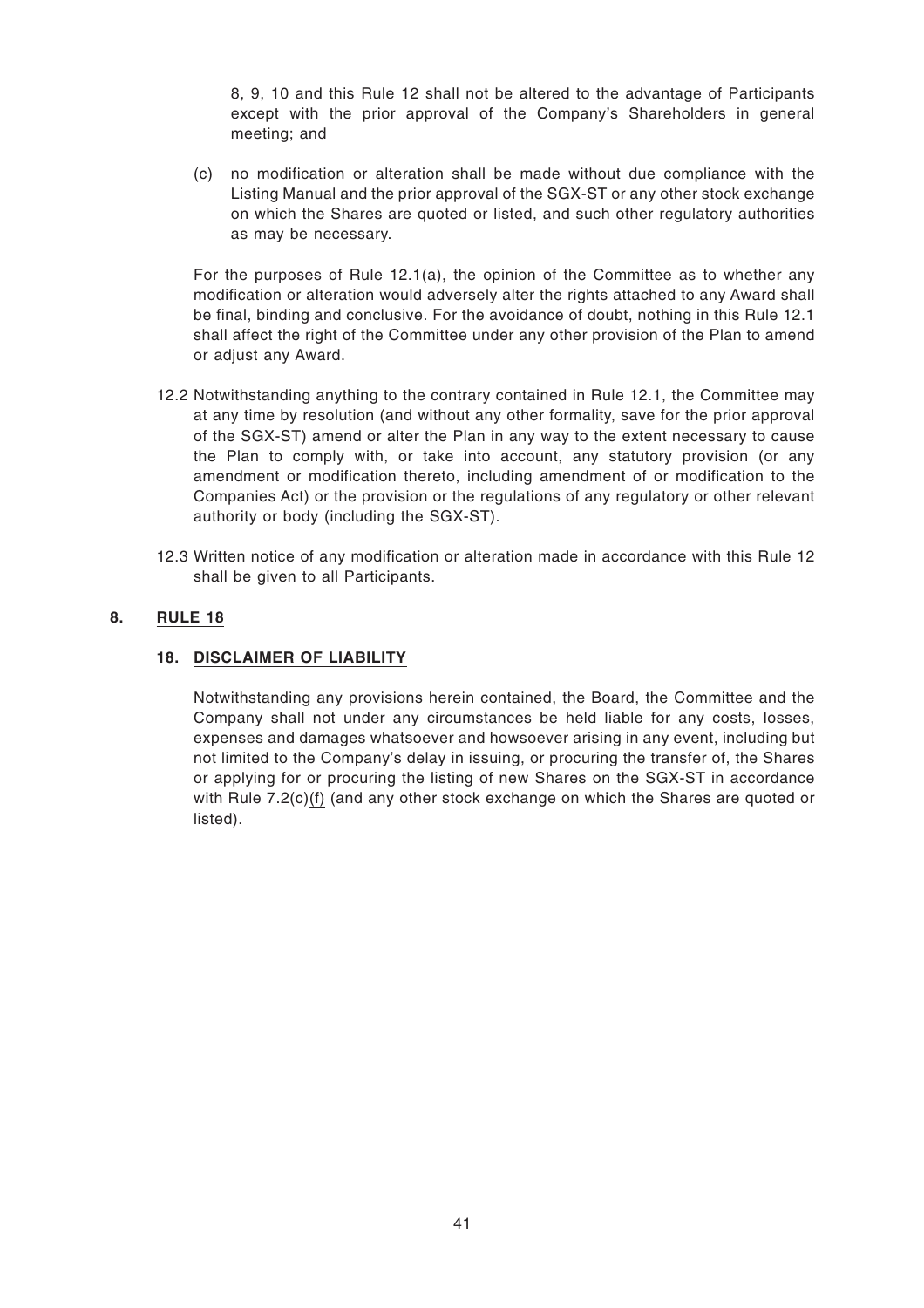# **THE IPT MANDATE**

#### **1. BACKGROUND**

The rationale for the IPT Mandate and its benefit to the Group, the classes of interested persons and the category of interested person transactions covered under the IPT Mandate, and the guidelines and review procedures for such transactions under the IPT Mandate, are set out below.

#### **2. CHAPTER 9 OF THE LISTING MANUAL**

Chapter 9 of the Listing Manual applies to transactions which an "entity at risk" proposes to enter into with a counterparty who is an "interested person" of the listed company. Such transactions are known as "**interested person transactions**".

#### **2.1 Definitions**

A "**transaction**" includes (a) the provision or receipt of financial assistance, (b) the acquisition, disposal or leasing of assets, (c) the provision or receipt of goods or services, (d) the issuance or subscription of securities, (e) the granting of or being granted options, and (f) the establishment of joint ventures or joint investments; in each case, whether or not in the ordinary course of business, and whether or not entered into directly or indirectly (for example, through one (1) or more interposed entities).

An "**entity at risk**" means the listed company, any of its subsidiaries (other than subsidiaries that are listed on the SGX-ST or an approved exchange) or any of its associated companies (other than associated companies that are listed on the SGX-ST or an approved exchange or over which the listed group and/or its interested person(s) have no control).

An "**approved exchange**" means a stock exchange that has rules which safeguard the interests of shareholders against interested person transactions according to similar principles to Chapter 9 of the Listing Manual.

An "**associated company**" means a company in which at least twenty per cent. (20%) but not more than fifty per cent. (50%) of its shares are held by the listed company and/or the listed company's subsidiaries.

The term "**control**" refers to the capacity to dominate decision-making, directly or indirectly, in relation to the financial and operating policies of a company.

An "**interested person**" in the case of a company means (a) a director, chief executive officer or controlling shareholder of the listed company; or (b) an associate of such director, chief executive officer or controlling shareholder.

A "**controlling shareholder**" means a person who (a) holds (directly or indirectly) fifteen per cent. (15%) or more of the total voting rights in the company (provided that the SGX-ST may determine that a person who satisfies the foregoing is not a controlling shareholder); or (b) in fact exercises control over a company.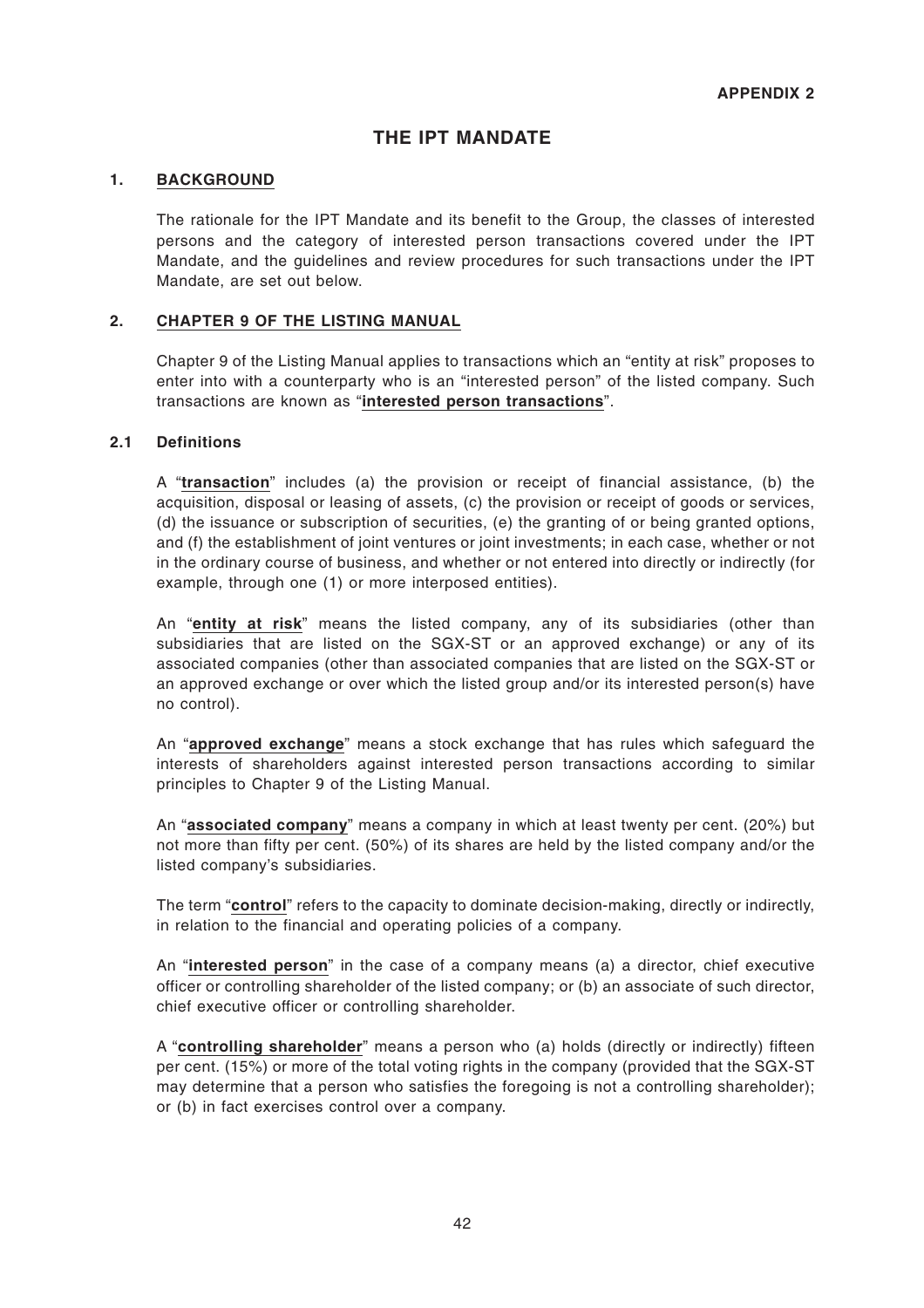An "**associate**" of a director, chief executive officer, substantial shareholder or controlling shareholder of a listed company (being an individual) includes his immediate family (that is, the spouse, child, adopted child, stepchild, sibling or parent) of such director, chief executive officer, substantial shareholder or controlling shareholder, the trustees of any trust of which such director, chief executive officer, substantial shareholder or controlling shareholder or his immediate family is a beneficiary or, in the case of a discretionary trust, is a discretionary object, and any company in which such director, chief executive officer, substantial shareholder or controlling shareholder and his immediate family has an aggregate interest (directly or indirectly) of thirty per cent. (30%) or more; and, where a substantial shareholder or controlling shareholder is a company, "**associate**" means any other company which is its subsidiary or holding company or is a subsidiary of such holding company or one in the equity of which it and/or such other company or companies taken together (directly or indirectly) have an interest of thirty per cent. (30%) or more.

# **2.2 Announcement and Shareholders' Approval Requirements under Chapter 9**

A listed company will generally be required to make an immediate announcement of, or make an immediate announcement of and seek shareholders' approval for, interested person transactions if certain financial thresholds (which are based on the value of the transaction as compared with the listed company's latest audited consolidated net tangible assets, where positive), are reached or exceeded. In particular, shareholders' approval is required where:

- (a) the value of such transaction is equal to or exceeds five per cent. (5%) of the latest audited consolidated net tangible assets of the listed company; or
- (b) the value of such transaction when aggregated with the values of all other transactions previously entered into with the same interested person (as defined in Rule 908 of the Listing Manual) in the same financial year of the listed company is equal to or exceeds five per cent. (5%) of the latest audited consolidated net tangible assets of the listed company. However, a transaction which has been approved by shareholders, or is the subject of aggregation with another transaction that has been approved by shareholders, need not be included in any subsequent aggregation.

For the purposes of Chapter 9 of the Listing Manual, the "**value**" of an interested person transaction is the amount at risk to the listed company, as determined in accordance with Rule 909 of the Listing Manual.

#### **2.3 General Mandate for Interested Person Transactions**

Chapter 9 of the Listing Manual permits a listed company to seek a general mandate from its shareholders for recurrent transactions with interested persons of a revenue or trading nature or those necessary for its day-to-day operations such as the purchase and sale of supplies and materials, but not in respect of the purchase or sale of assets, undertakings or businesses. A general mandate is subject to annual renewal.

#### **3. THE IPT MANDATE**

The IPT Mandate, if approved, will authorise the Company, its subsidiaries and associated companies that are considered to be "entities at risk" within the meaning of Chapter 9 of the Listing Manual, to enter into any of the Mandated IPTs (as defined in paragraph 3.2 below), with the Mandated Interested Persons as set out in paragraph 3.1 below, provided that such transactions are entered into in accordance with the relevant review procedures for such Mandated IPTs. The said review procedures seek to ensure that Mandated IPTs are carried out on normal commercial terms and are not prejudicial to the Company and its minority Shareholders.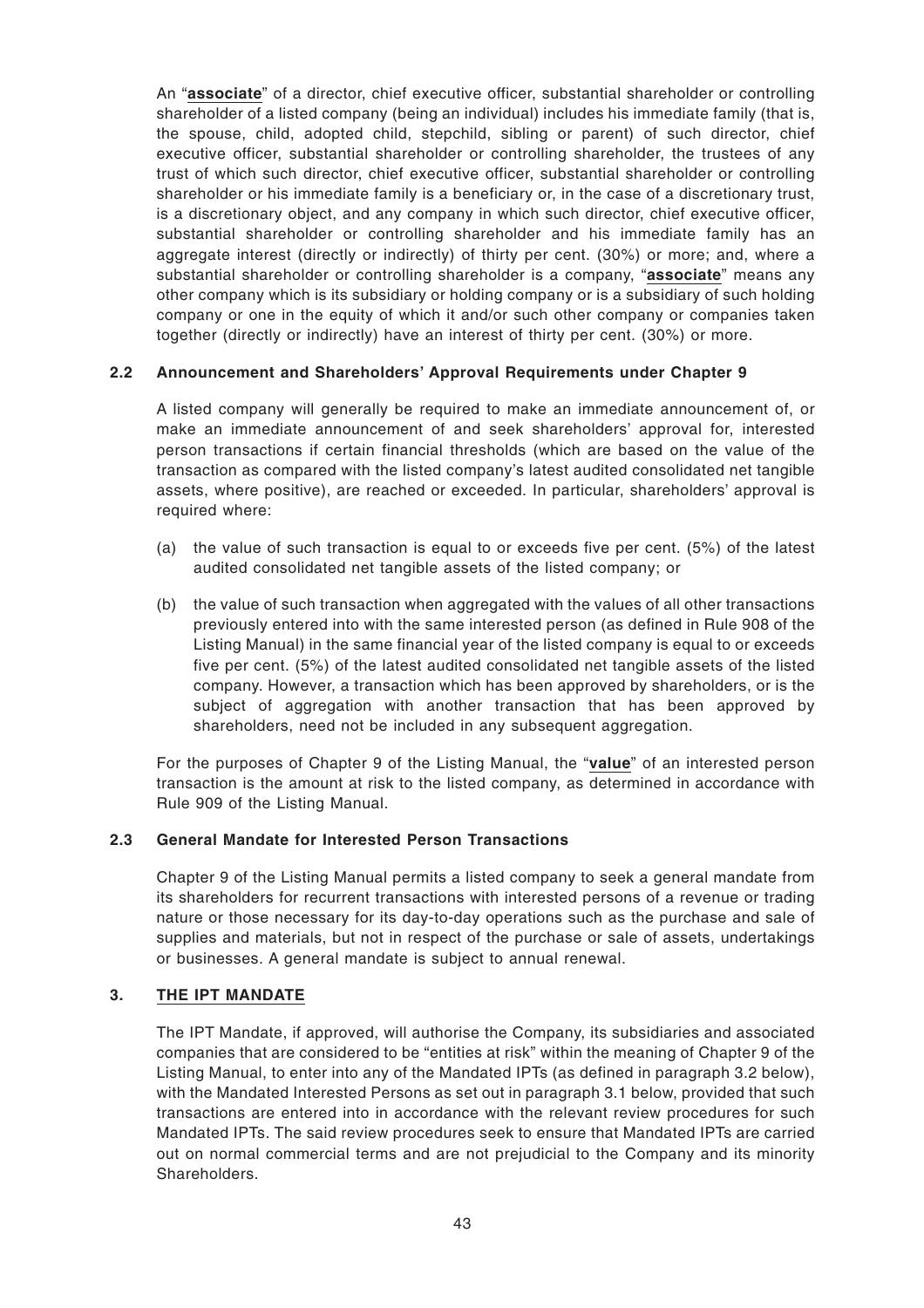#### **3.1 Names of Mandated Interested Persons**

The IPT Mandate, if approved, applies to the Mandated IPTs (as described in paragraph 3.2 below) between the Company, its subsidiaries and associated companies that are considered to be "entities at risk" within the meaning of Chapter 9 of the Listing Manual (collectively, the "**EAR Group**"), and the list of interested persons as set out in the Annex to this Appendix 2 (the "**Mandated Interested Persons**").

#### **3.2 Category of Mandated IPTs**

The category of interested person transactions which are covered by the IPT Mandate (the "**Mandated IPTs**"), if approved, is the sale of goods including (but not limited to) commodities such as coffee, cocoa, edible nuts, spices, sesame, grains and other food products to the Mandated Interested Persons.

#### **3.3 Rationale for the IPT Mandate and Benefit to the Group**

The Mandated IPTs are a category of transactions which are entered into or likely to be entered into by the EAR Group in the ordinary course of business, and are likely to be recurrent transactions which will occur with some degree of frequency, and for this reason, may be transacted at any time and from time to time. The Company expects that the Mandated IPTs, if carried out on normal commercial (or, in the absence of other similar comparable transactions, commercially reasonable) terms in accordance with the review procedures set out in paragraph 3.4 below, will be of benefit to the Group, for the reasons set out below.

Mitsubishi Corporation is a global integrated business enterprise incorporated in Japan that develops and operates businesses across a variety of sectors with operations and business interests all around the world, including natural gas, industrial materials, petroleum and chemicals, mineral resources, industrial infrastructure, automotive and mobility, food, consumer, power solution and urban development. As stated in the Company's announcement dated 28 August 2015, the Company is of the view that Mitsubishi Corporation's significant investment in the Company since 2015 has set a strong platform for a long-term strategic partnership between the Company and Mitsubishi Corporation, with mutually beneficial potential collaboration opportunities.

Mitsubishi Corporation and its group of companies are customers that the Company would supply to as part of its business, which adds to the earnings of the Company with an increased customer base. Since its collaboration with Mitsubishi Corporation, the Company has expanded its products, geography and value chain footprint.

The IPT Mandate is intended to enhance the Group's ability to pursue business opportunities which are time-sensitive in nature as well as to facilitate the Mandated IPTs, provided that they are carried out on normal commercial terms and are not prejudicial to the Company and the minority Shareholders, given that the IPT Mandate, if approved, will eliminate, among others, the need for the Company to convene separate general meetings on each occasion to seek Shareholders' approval as and when potential Mandated IPTs arise. This will reduce substantially the administrative time, inconvenience and expenses associated with the convening of such meetings, without compromising the corporate objectives of the Group or adversely affecting the business opportunities of the Group.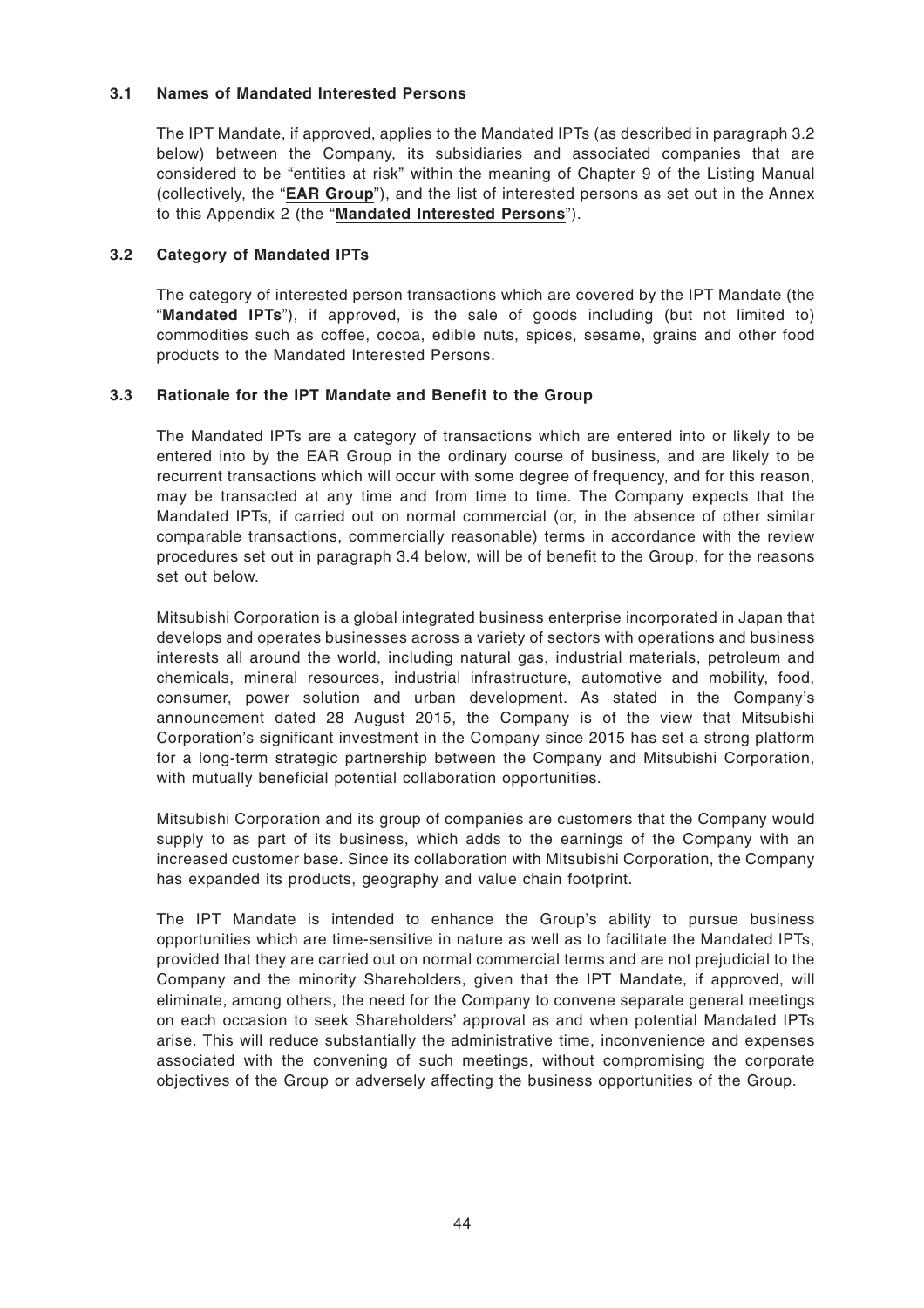#### **3.4 Guidelines and Review Procedures for Mandated IPTs**

#### 3.4.1 **General Review Procedures**

The methods and procedures outlined in this paragraph 3.4.1 for determining transaction prices have been established and shall be implemented by the Company for the review and approval of Mandated IPTs under the IPT Mandate to ensure that such Mandated IPTs are undertaken on an arm's length basis and on normal commercial terms and will not be prejudicial to the interests of the Company and its minority Shareholders.

The EAR Group shall ensure that all contracts or transactions entered into with the Mandated Interested Persons for the sale of goods by the EAR Group shall be (i) at the prevailing market rates or prices of the relevant goods, and (ii) on terms which are no more favourable to the relevant Mandated Interested Person than the usual commercial terms extended by the EAR Group to unrelated third parties. In determining the price payable and terms offered to the relevant Mandated Interested Persons for such goods, factors including quality, grade, quantity, volume, rebates or discount accorded for bulk purchases, customer requirements and specifications, and delivery timelines are also considered.

Where the prevailing market rates or prices for the goods are not available or cannot be practicably ascertained for whatever reason (for example, due to the nature or specifications of the goods to be sold, or if meaningful comparisons cannot be practicably obtained for any commercial reasons), any member of the senior management staff of the relevant entity within the EAR Group (or deputy or assistant head) (who shall not have an interest in the Mandated IPT under review or any business or personal connection with the Mandated Interested Persons) shall evaluate and weigh the benefits of, and rationale for, transacting with the relevant Mandated Interested Person. The evaluation will include considerations of the efficiencies and flexibilities derived by the EAR Group in transacting with the relevant Mandated Interested Person, compared with transacting with unrelated third parties, the prevailing industry norms (including the reasonableness of the terms), as well as the prevailing market price of the same or reasonably comparable type of goods which is publicly available on an established commodities exchange, if any, to determine whether the relevant Mandated IPT is undertaken at an arm's length and on the EAR Group's usual business practices, commercial terms and/or pricing policies, and where applicable, consistent with the usual margin to be obtained by the EAR Group for the same or reasonably comparable type of contract or transaction with unrelated third parties.

# 3.4.2 **Threshold Limits**

All Mandated IPTs shall be subject to strict adherence to the EAR Group's policies governing credit and counterparty risk limits (including in respect of sales) and the authority limits for transaction approval set by the respective companies in the Group, as amended from time to time.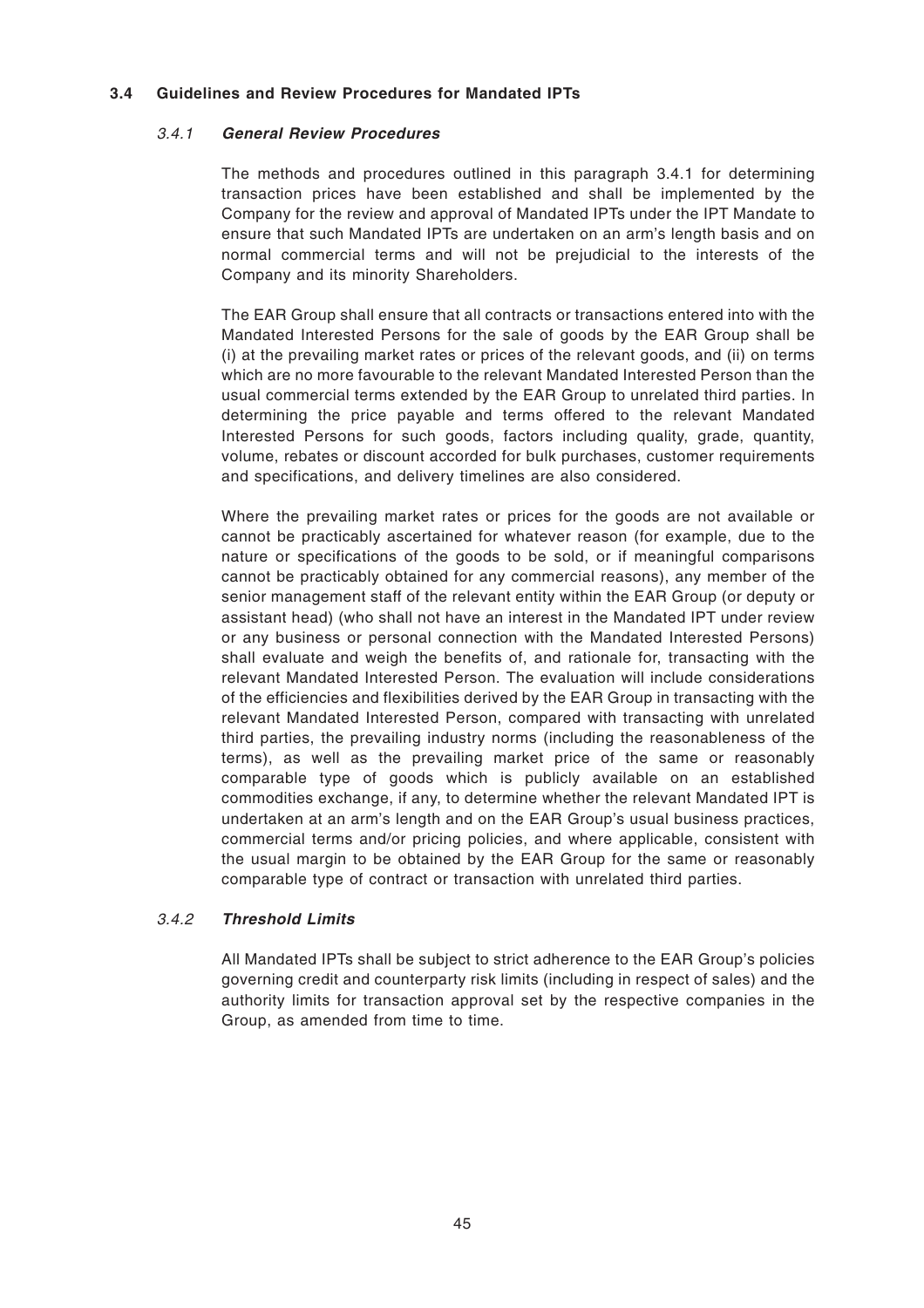Mandated IPTs shall additionally be subject to review and approval based on the transaction threshold limits set out in the table below.

| <b>Value of Mandated IPT</b>                | Reviewed and approved by                                                            |
|---------------------------------------------|-------------------------------------------------------------------------------------|
| (based on per transaction limit)            | (Approving Authority)                                                               |
| Below S\$30 million                         | Chief Financial Officer of any<br>Business Unit of the Group                        |
| Equivalent to or exceeding                  | Head of any Business Unit of the                                                    |
| S\$30 million but below S\$50 million       | Group                                                                               |
| Equivalent to or exceeding<br>S\$50 million | Group Chief Executive Officer or<br>Group Chief Financial Officer of the<br>Company |

(Note: The transaction threshold limits set out in the table above took into consideration a basket of commodities that were typically sold to the Mandated Interested Persons and therefore also had regard to the historical transaction prices across the basket of commodities to ensure that the transaction threshold limits were efficient to the time-sensitive nature of the Mandated IPTs, yet not excessive.)

In the event that any member of the relevant approving authority (as referred to in the above table) has an interest in a Mandated IPT under review or any business or personal connection with the relevant Mandated Interested Person, then the relevant person shall not participate in any decision-making procedure in respect of that Mandated IPT, and the review and approval of that Mandated IPT will be undertaken only by a non-interested member of that approving authority where applicable. If there is only one member of that approving authority or where all the members of the relevant approving authority of the IPT Mandate are conflicted, then the approval from the next higher approving authority shall be sought. For the avoidance of doubt, any persons who are employees or nominees of Mitsubishi Corporation shall be deemed to be conflicted for the foregoing purposes and shall not participate in the decision of any approval authority. Further, any person who is a director of a Mandated Interested Person (regardless of whether he is a nominee or employee of the Group) shall not participate in the decision of any approving authority.

The EAR Group shall not enter into or agree to enter into any Mandated IPT unless all necessary internal approvals have been obtained, and in particular, the additional approval based on the above threshold limits. The review procedures set out in paragraph 3.4 shall be strictly adhered to ensure that Mandated IPTs will be undertaken on an arm's length basis and on normal commercial terms and will not be prejudicial to the interests of the Company and its minority Shareholders.

#### 3.4.3 **Register of Interested Person Transactions to include Mandated IPTs**

All Mandated IPTs and their respective values, the basis for determining the transaction prices and supporting evidence and quotations obtained to support such basis shall be reported to the Group Chief Financial Officer of the Company at the end of each month.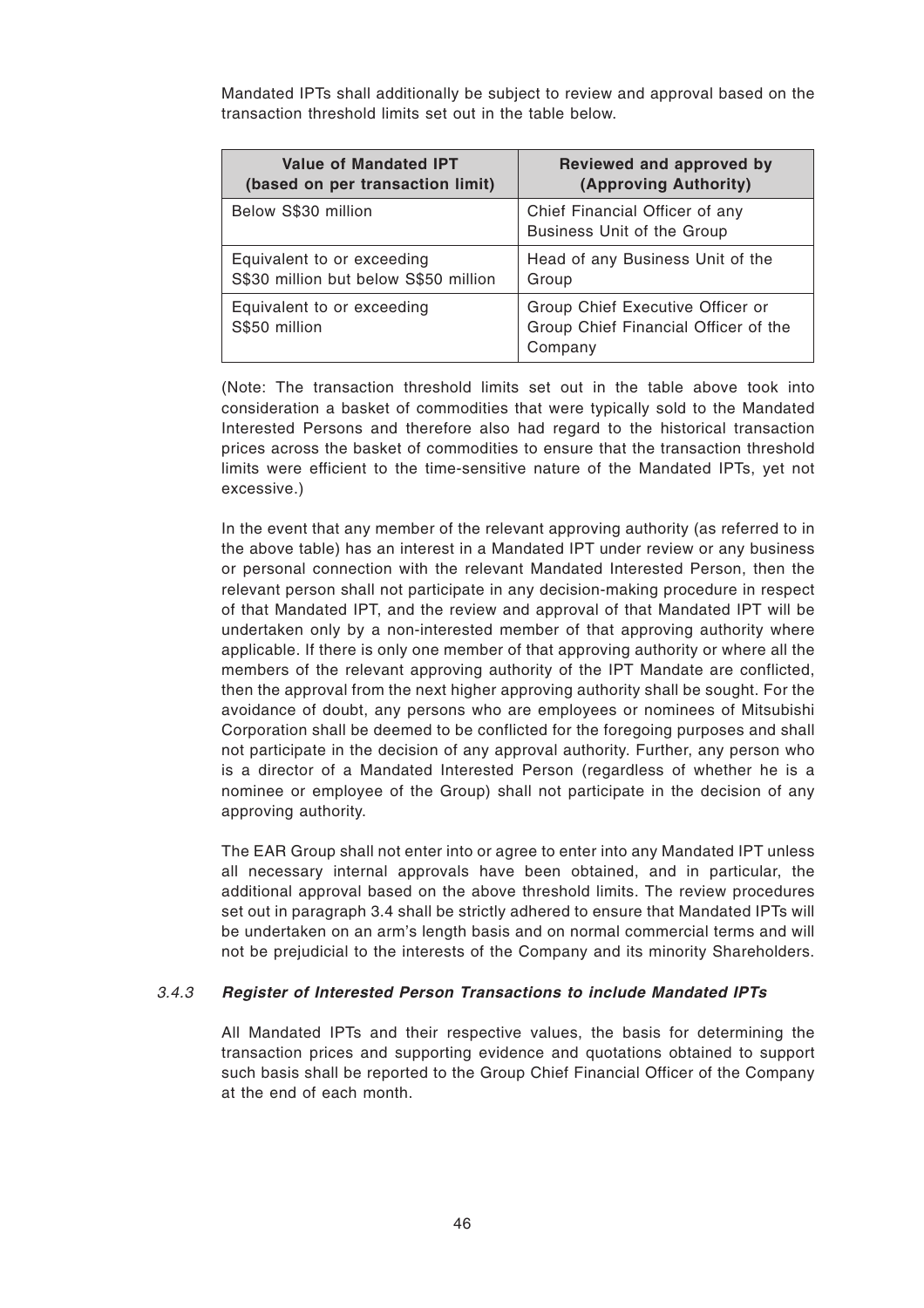The Group Chief Financial Officer of the Company or such other personnel of the Company (who shall not be interested in any of the Mandated IPTs or have any business or personal connection with the relevant Mandated Interested Person) duly delegated to do so by the Audit Committee shall prepare, maintain and monitor two registers, one for recording Mandated IPTs and one for recording interested person transactions other than Mandated IPTs. The Group Chief Financial Officer of the Company shall compile in these registers, details of all interested person transactions (distinguished between Mandated IPTs and other interested person transactions), the basis for determining the transaction prices and supporting evidence and quotations obtained to support such basis, for submission to the Audit Committee on a quarterly basis.

The Head of Internal Audit of the Group shall review and verify the list of Mandated IPTs and the bases and reasons for entering into such Mandated IPTs prior to its submission to the Audit Committee for its review and ratification. In the event that a member of the Audit Committee has a conflict of interests in any Mandated IPT, he shall fully declare the same and abstain from reviewing that particular Mandated IPT. The Audit Committee shall escalate the review of any Mandated IPT to the Board if deemed appropriate.

#### 3.4.4 **Review by Audit Committee**

The Audit Committee shall review quarterly reports on the Mandated IPTs to ascertain that the established review procedures for Mandated IPTs have been complied with. For the avoidance of doubt, any member of the Audit Committee who is an employee or nominee of Mitsubishi Corporation shall not participate in such review. If during these quarterly reviews by the Audit Committee, the Audit Committee is of the view that the review procedures as stated above have become inappropriate or insufficient in view of changes to the nature of, or the manner in which, the business activities of the EAR Group are conducted, the Audit Committee will, in consultation with the Board, take such actions as it deems proper in respect of such procedures and/or modify or implement such procedures as may be necessary and direct the Company to seek a fresh general mandate from the Shareholders based on the revised guidelines and procedures for Mandated IPTs to ensure that the Mandated IPTs will be conducted on an arm's length basis and on normal commercial terms and hence, will not be prejudicial to the interests of the Company and its minority Shareholders.

#### 3.4.5 **Validity Period of the IPT Mandate**

The IPT Mandate will take effect from the passing of Ordinary Resolution 15 as set out in the Notice of 2020 AGM and will (unless revoked or varied by the Company in general meeting) continue to be in force until the next AGM or the date by which the next AGM is required by law to be held, whichever is earlier. Approval from the Independent Shareholders will be sought for the renewal of the IPT Mandate at the next AGM and at each subsequent AGM or the date by which the next AGM of the Company is required by law to be held, subject to satisfactory review by the Audit Committee of its continued relevance and application and sufficiency of the guidelines and review procedures under the IPT Mandate to ensure that the Mandated IPTs will be carried out on normal commercial terms and will not be prejudicial to the interests of the Company and its minority Shareholders.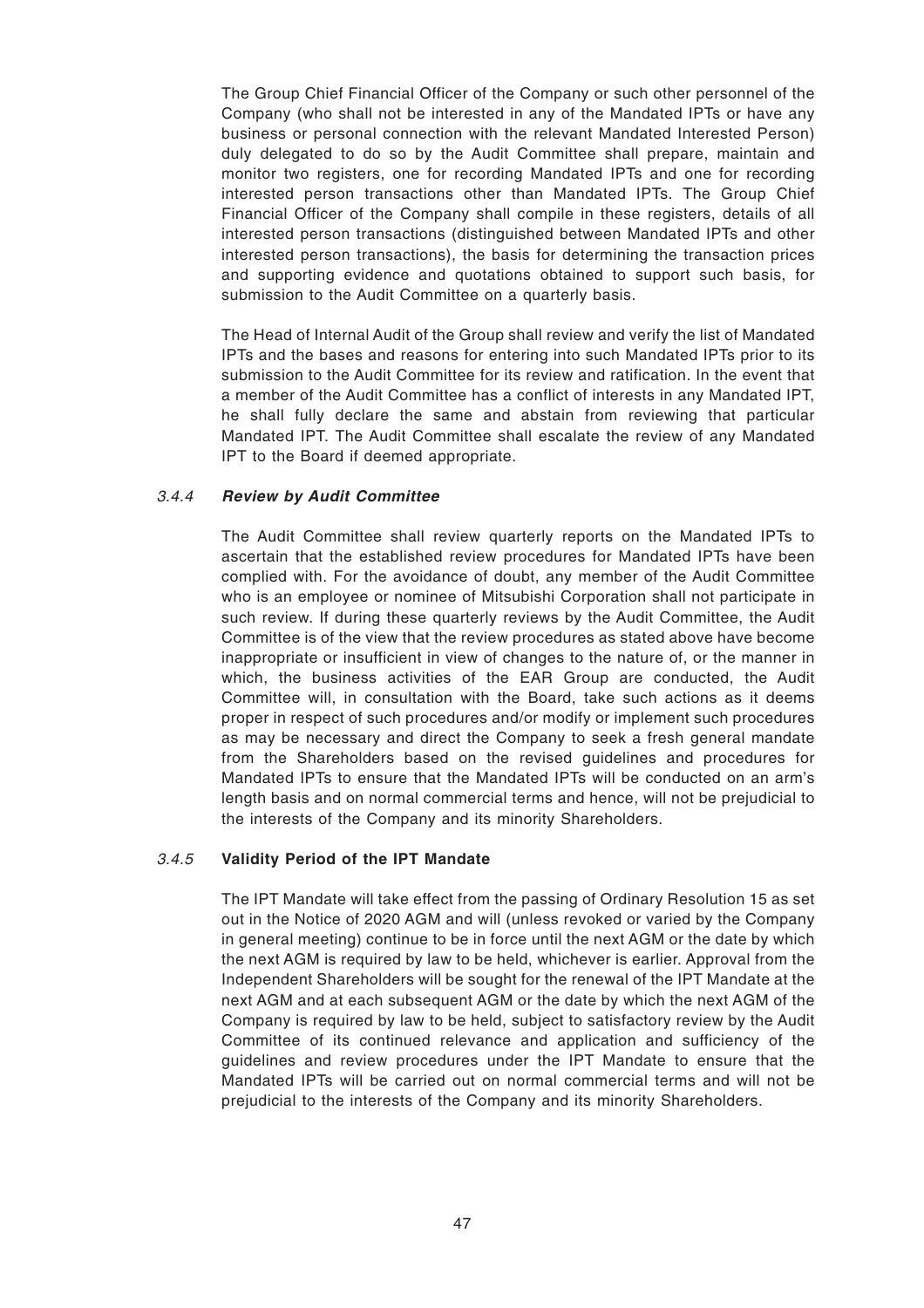# **LIST OF MANDATED INTERESTED PERSONS**

The list of Mandated Interested Persons, with which the EAR Group intends to undertake transactions, pursuant to the IPT Mandate is as follows:

| S/N | <b>Entity Name</b>                                      | <b>Nature of Relationship</b>          | <b>Principal Business</b>                                                                                                                                                                                                                                                                                                                                |
|-----|---------------------------------------------------------|----------------------------------------|----------------------------------------------------------------------------------------------------------------------------------------------------------------------------------------------------------------------------------------------------------------------------------------------------------------------------------------------------------|
| 1.  | Mitsubishi<br>Corporation                               | <b>Controlling Shareholder</b>         | Mitsubishi<br>Corporation is<br>global<br>a<br>business<br>integrated<br>enterprise<br>incorporated in Japan with businesses in<br>natural<br>industrial<br>gas,<br>materials,<br>petroleum<br>&<br>chemicals,<br>mineral<br>resources, industrial<br>infrastructure,<br>automotive & mobility, food, consumer,<br>power solution and urban development. |
| 2.  | Mitsubishi<br>International<br>Corporation <sup>3</sup> | Associate of Mitsubishi<br>Corporation | Mitsubishi International Corporation is a<br>company incorporated in the United<br>States of America with businesses<br>related to global trading of industrial<br>products & commodities, marketing,<br>distribution,<br>materials<br>procurement,<br>technology transfer, product sourcing<br>and supply-chain management.                             |
| 3.  | MC Agri<br>Alliance<br>Limited <sup>4</sup>             | Associate of Mitsubishi<br>Corporation | MC Agri Alliance Limited is a company<br>incorporated in Japan with business<br>activities in the import and distribution of<br>coffee, cocoa, sesame, edible nuts,<br>spices and vegetable ingredients in the<br>Japanese market.                                                                                                                       |

<sup>3</sup> Mitsubishi International Corporation is an indirect wholly-owned subsidiary of Mitsubishi Corporation.

<sup>&</sup>lt;sup>4</sup> MC Agri Alliance Limited is a joint venture between the Company and Mitsubishi Corporation, whereby the Company owns 30% of the joint venture and Mitsubishi Corporation owns the remaining 70%.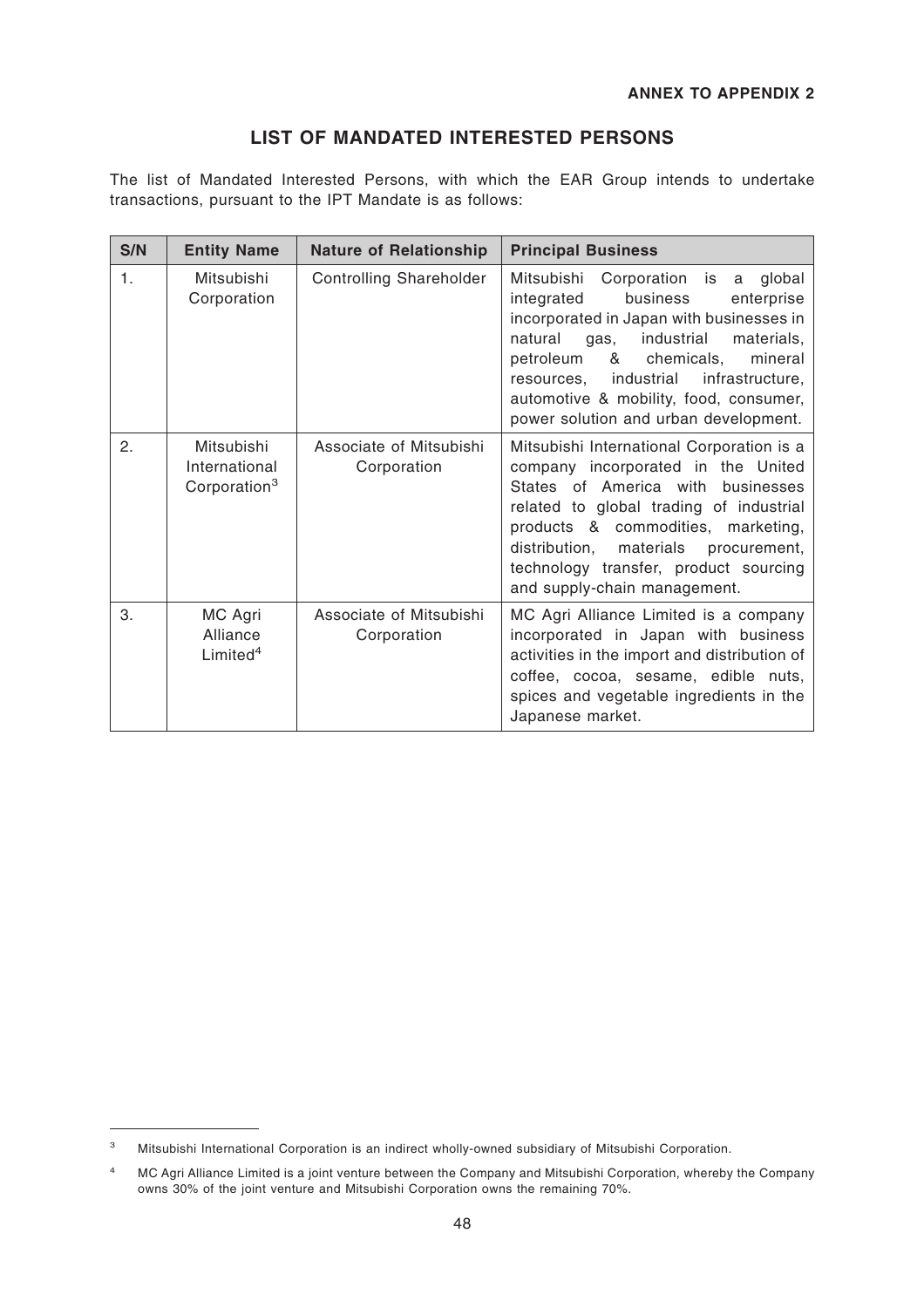# **IFA LETTER**

28 April 2020

The Audit Committee and The Non-Interested Directors Olam International Limited 7 Straits View Marina One East Tower, #20-01 Singapore 018936

Dear Sir / Madam

#### **THE PROPOSED ADOPTION OF THE IPT MANDATE**

*Unless otherwise defined or the context otherwise requires, all terms and expressions used in the IFA Letter shall have the same meanings as those defined in the Letter.* 

#### **1. INTRODUCTION**

This letter ("IFA Letter") has been prepared for inclusion in the Letter to Shareholders dated 28 April 2020 ("Letter") to be issued in relation to the proposed adoption of a general mandate for interested person transactions (the "IPT Mandate").

Chapter 9 of the Listing Manual of the Singapore Exchange Securities Trading Limited (the "SGX-ST Listing Manual") provides that the Company may seek a general mandate from its shareholders for recurrent transactions of a revenue or trading nature or those necessary for its day-to-day operations that may be carried out with interested persons, which is subject to annual renewal.

Transactions between Entities At Risk ("EAR") and interested persons (as such term is defined in the SGX-ST Listing Manual) conducted under such a general mandate are not separately subject to Rules 905 and 906 of the SGX-ST Listing Manual, which require respectively an immediate announcement to be made and/or shareholders' approval for an interested person transaction if the value of the transaction is equal to or exceeds certain thresholds.

For the purposes of the IPT Mandate, the following entities are considered EARs based on Rule 904(2) of the SGX-ST Listing Manual:

- a) the issuer;
- b) a subsidiary of the issuer that is not listed on the Exchange or an approved exchange; or
- c) an associated company of the issuer that is not listed on the Exchange or an approved exchange, provided that the listed group, or the listed group and its interested person(s), has control over the associated company.

(collectively, the "**EAR Group**")

The EAR Group envisages that it will, from time to time in the ordinary course of business, enter into transactions under the scope of the IPT Mandate as set out in paragraph 3.2 of Appendix 2 in the Letter (the "Mandated IPTs") with the interested persons ("Mandated **Interested Persons**") as set out in paragraph 3.1 of Appendix 2 and Annex to Appendix 2 in the Letter. As such, the Directors are seeking for the IPT Mandate to be approved and adopted so that any member of the EAR Group may enter into the Mandated IPTs with Mandated Interested Persons without being subjected to the requirements in Rules 905 and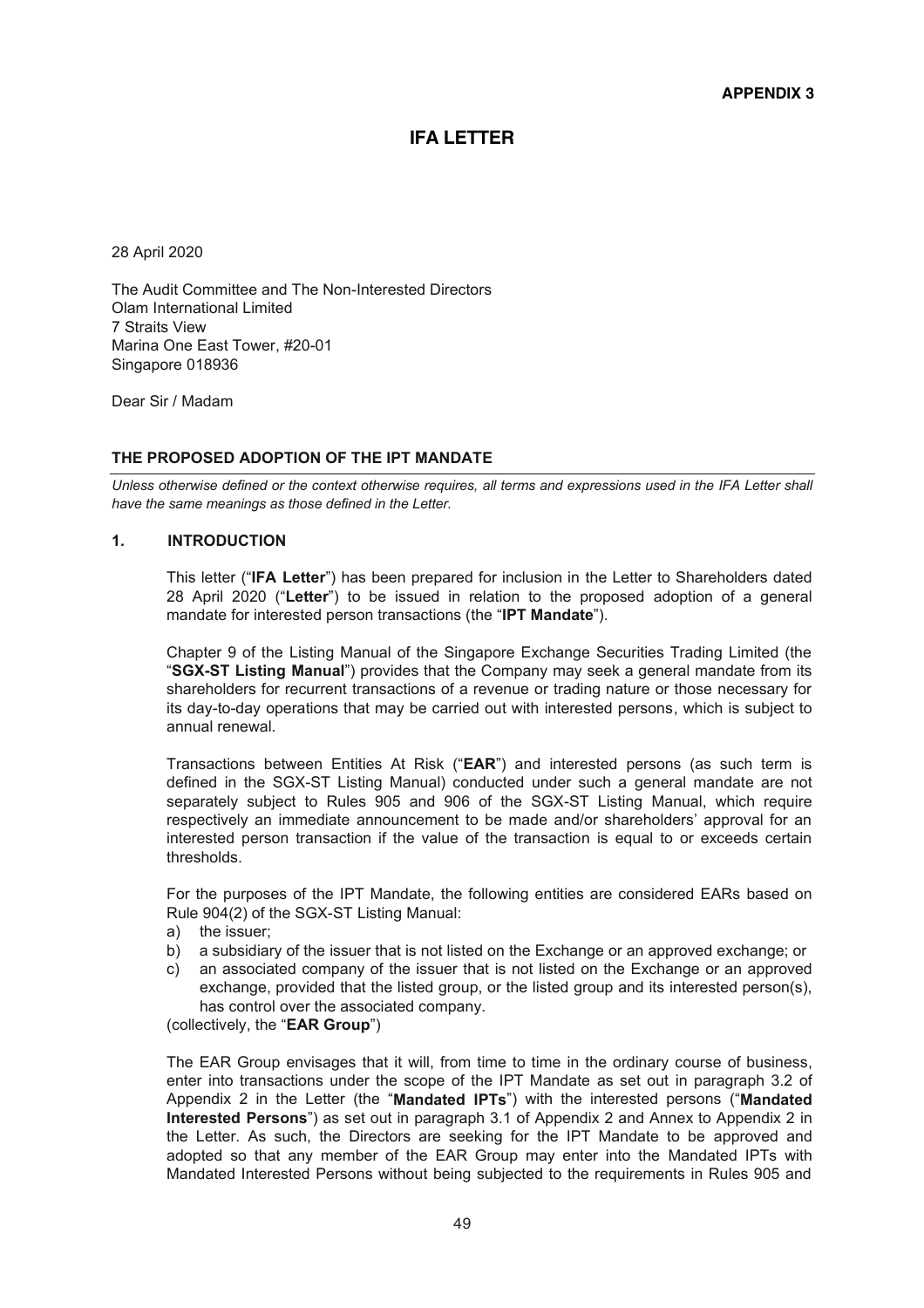906 of the SGX-ST Listing Manual. Based on the foregoing, PricewaterhouseCoopers Corporate Finance Pte Ltd ("PwCCF") has been appointed as the independent financial adviser ("IFA") to provide an opinion on whether the methods or procedures for determining transaction prices of Mandated IPTs, if adhered to, are sufficient to ensure that the Mandated IPTs will be carried out on normal commercial terms and will not be prejudicial to the interests of the Company and its minority Shareholders.

#### **2. TERMS OF REFERENCE**

PwCCF has been appointed as the IFA in relation to the proposed adoption of the IPT Mandate pursuant to Rule 920(1)(b)(v) of the SGX-ST Listing Manual as well as to provide an opinion to the Audit Committee and the Non-Interested Directors on whether the methods or procedures for determining transaction prices of Mandated IPTs, if adhered to, are sufficient to ensure that the Mandated IPTs will be carried out on normal commercial terms and will not be prejudicial to the interests of the Company and its minority Shareholders.

We are not and were not involved in any aspect of the negotiations in connection with the Mandated IPTs contemplated under the IPT Mandate, nor were we involved in the deliberations leading up to the decision of the Directors to propose the IPT Mandate. Accordingly, we do not, by this IFA Letter, make any representation or warranty in relation to the commercial risks or merits of the IPT Mandate.

Our terms of reference do not require us to evaluate the strategic or long-term commercial merits or risks of the Mandated IPTs, or the future performance or prospects of the EAR Group. Such evaluations remain the sole responsibility of the Directors and/or the management of the Company, although, we may draw upon their views to the extent deemed necessary or appropriate by us in arriving at our opinion.

We have held discussions with the management of the Company and have examined information, both written and verbal, provided by the management of the Company. We have not independently verified such information, whether written or verbally, and accordingly cannot and do not make any representation or warranty, express or implied, in respect of, and do not accept any responsibility for, the accuracy, completeness or adequacy of such information. We have nevertheless made reasonable enquiries and exercised our judgment as we deemed necessary or appropriate when reviewing such information and are not aware of any reason to doubt the accuracy or reliability of such information.

We have relied upon the assurance that the Directors have collectively and individually accepted full responsibility for the accuracy of the information in the Letter, and have made all reasonable enquiries that, to the best of their knowledge and belief, the Letter constitutes full and true disclosure of all material facts about the IPT Mandate. The Company and the Directors are not aware of any facts the omission of which would make any statement in the Letter misleading. The foregoing is as set out in Section 9 of the Letter entitled "Directors' Responsibility Statement".

The Company has been separately advised by its own professional advisers in the preparation of the Letter (other than this IFA Letter). We have had no role or involvement and have not and will not provide any advice in the preparation, review and verification of the Letter (other than this IFA Letter). Accordingly, we take no responsibility for and express no views, whether express or implied, concerning the accuracy, completeness or adequacy of all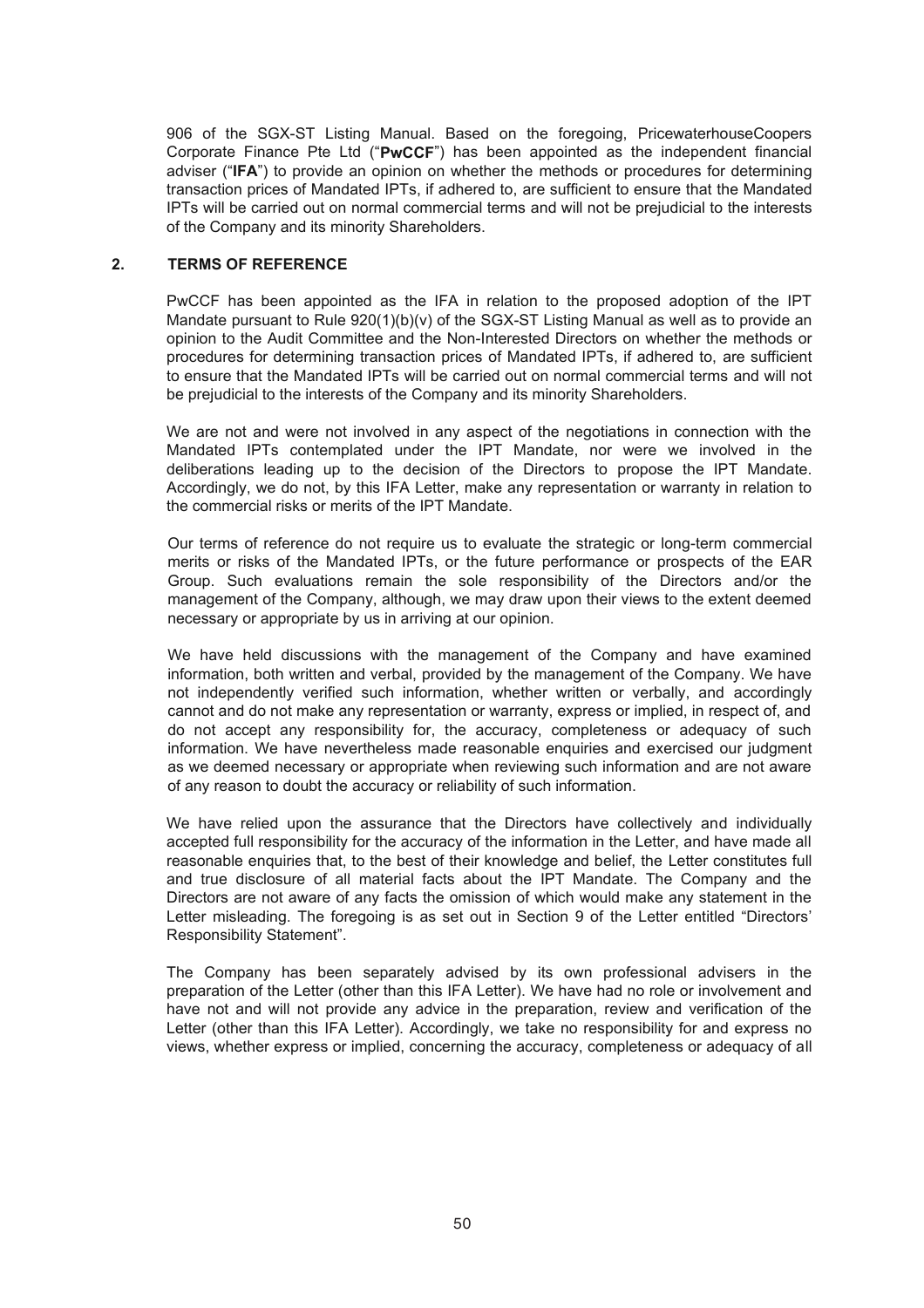such information, provided or otherwise made available to us or relied upon by us as described in the Letter (other than this IFA Letter).

Conditions may change significantly over a short period of time and accordingly we assume no responsibility to update, revise or reaffirm our view in light of any subsequent development after the Latest Practicable Date that may affect our opinion contained herein. Shareholders should take note of any announcements relevant to their consideration of the IPT Mandate, which may be released by the Company and other sources after the Latest Practicable Date.

In preparing this IFA Letter, we have not had regard to the specific investment objectives, financial situations, tax positions and/or unique needs and constraints of any individual shareholder. As each shareholder may have different investment objectives and considerations, we advise the Non-Interested Directors to recommend that any individual shareholder who may require specific advice in relation to his share(s) should consult their own stockbroker, bank manager, solicitor, accountant or other professional advisers.

Our opinion in this IFA Letter is required under Listing Rule 920(1)(b)(v) of the SGX-ST Listing Manual as well as addressed to and for the use and benefit of the Audit Committee and the Non-Interested Directors in their evaluation on whether the methods or procedures for determining transaction prices of Mandated IPTs, if adhered to, are sufficient to ensure that the Mandated IPTs will be carried out on normal commercial terms and will not be prejudicial to the interests of the Company and its minority Shareholders. While a copy of this letter may be reproduced in the Letter, the statements, opinions and / or recommendations made by the Audit Committee and the Non-Interested Directors shall remain the responsibility of the Audit Committee and the Non-Interested Directors.

Our opinion in relation to the above should be considered in the context of the entirety of this IFA Letter and the Letter.

#### **3. THE IPT MANDATE**

#### **3.1 Names of Mandated Interested Persons**

The IPT Mandate, if approved, applies to the Mandated IPTs (as described in paragraph 3.2 of Appendix 2 in the Letter) between the EAR Group and the Mandated Interested Persons. The names of the Mandated Interested Persons are set out in the Annex to Appendix 2 in the Letter, which is reproduced in *italics* below.

| S/N | <b>Entity</b><br><b>Name</b> | <b>Nature of</b><br><b>Relationship</b> | <b>Principal Business</b>                                                                                                                                                                                                                                                                                         |
|-----|------------------------------|-----------------------------------------|-------------------------------------------------------------------------------------------------------------------------------------------------------------------------------------------------------------------------------------------------------------------------------------------------------------------|
| 1.  | Mitsubishi<br>Corporation    | Controlling<br><b>Shareholder</b>       | Mitsubishi Corporation is a global integrated<br>business enterprise incorporated in Japan with<br>businesses in natural gas, industrial materials,<br>petroleum & chemicals, mineral resources,<br>industrial infrastructure, automotive & mobility,<br>food, consumer, power solution and urban<br>development. |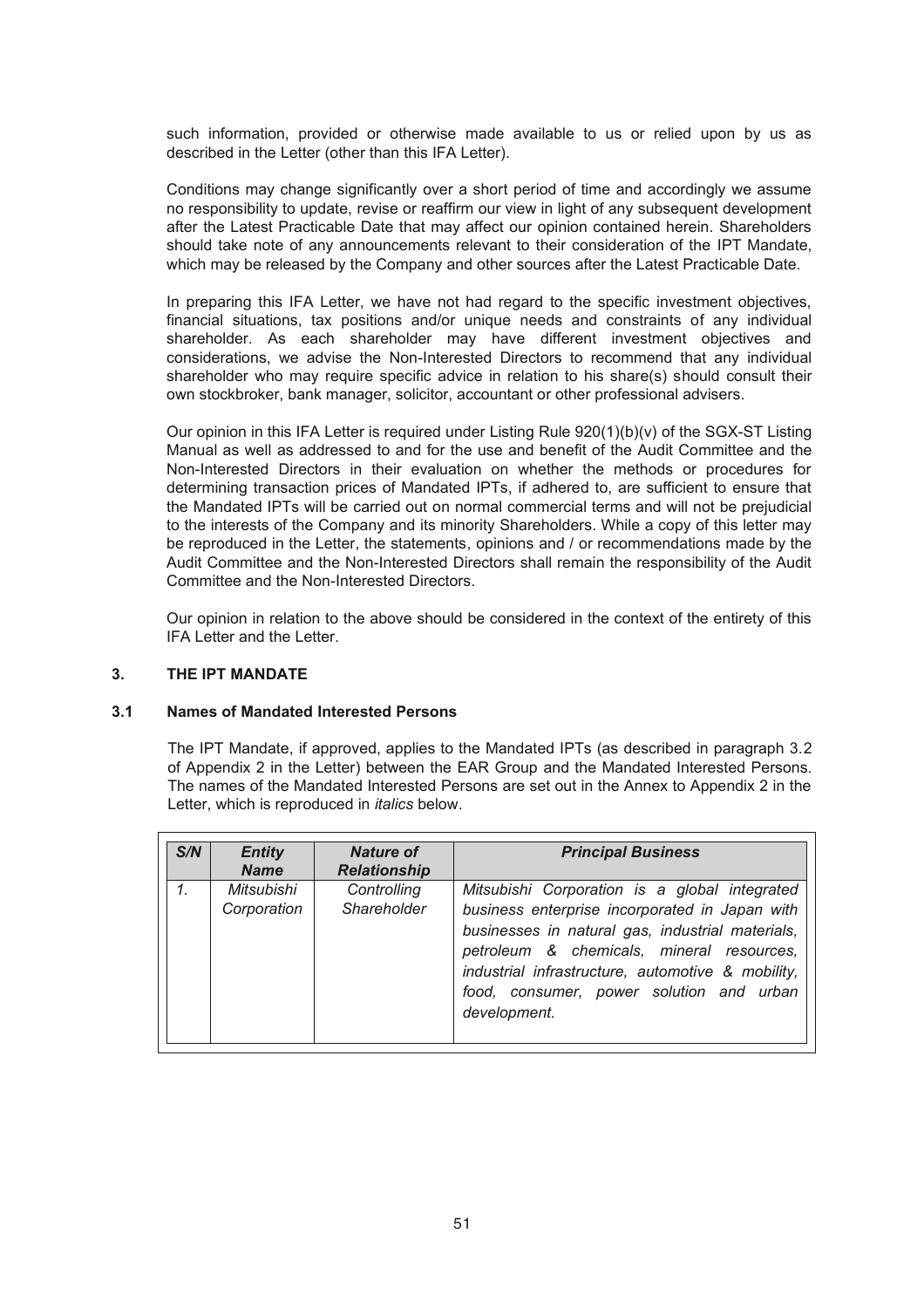| 2 <sub>1</sub> | Mitsubishi<br>International<br>Corporation <sup>3</sup> | Associate of<br>Mitsubishi<br>Corporation | Mitsubishi International Corporation is a<br>company incorporated in the United States of<br>America with businesses related to global<br>trading of industrial products & commodities,<br>marketing, distribution, materials procurement,<br>technology transfer, product sourcing<br>and<br>supply-chain management. |
|----------------|---------------------------------------------------------|-------------------------------------------|------------------------------------------------------------------------------------------------------------------------------------------------------------------------------------------------------------------------------------------------------------------------------------------------------------------------|
| 3 <sub>l</sub> | MC Agri<br>Alliance<br>Limited <sup>4</sup>             | Associate of<br>Mitsubishi<br>Corporation | MC Agri Alliance Limited is a company<br>incorporated in Japan with business activities in<br>the import and distribution of coffee, cocoa,<br>sesame, edible nuts, spices and vegetable<br>ingredients in the Japanese market.                                                                                        |

*3 Mitsubishi International Corporation is an indirect wholly-owned subsidiary of Mitsubishi Corporation.* 

*<sup>4</sup> MC Agri Alliance Limited is a joint venture between the Company and Mitsubishi Corporation, whereby the Company owns 30% of the joint venture and Mitsubishi Corporation owns the remaining 70%.*

#### **3.2 Category of Mandated IPTs**

 The category of the Mandated IPTs is set out in paragraph 3.2 of Appendix 2 in the Letter, which is reproduced in *italics* below:

*The category of interested person transactions which are covered by the IPT Mandate (the "Mandated IPTs"), if approved, is the sale of goods including (but not limited to) commodities such as coffee, cocoa, edible nuts, spices, sesame, grains and other food products to the Mandated Interested Persons.* 

Accordingly, any transaction entered into pursuant to the IPT Mandate will be included for the purposes of aggregation for the thresholds as stated in paragraph 3.4.2 of Appendix 2 in the Letter. For the avoidance of doubt, the IPT Mandate will cover Mandated IPTs below S\$100,000 in value, notwithstanding that the threshold and aggregation requirements of Rule 905 and 906 of the SGX-ST Listing Manual do not apply to such transactions.

#### **3.3 Rationale for the IPT Mandate and Benefit to the Group**

The rationale of the IPT Mandate and benefit to the Group are set out in paragraph 3.3 of Appendix 2 in the Letter, which is reproduced in *italics* below: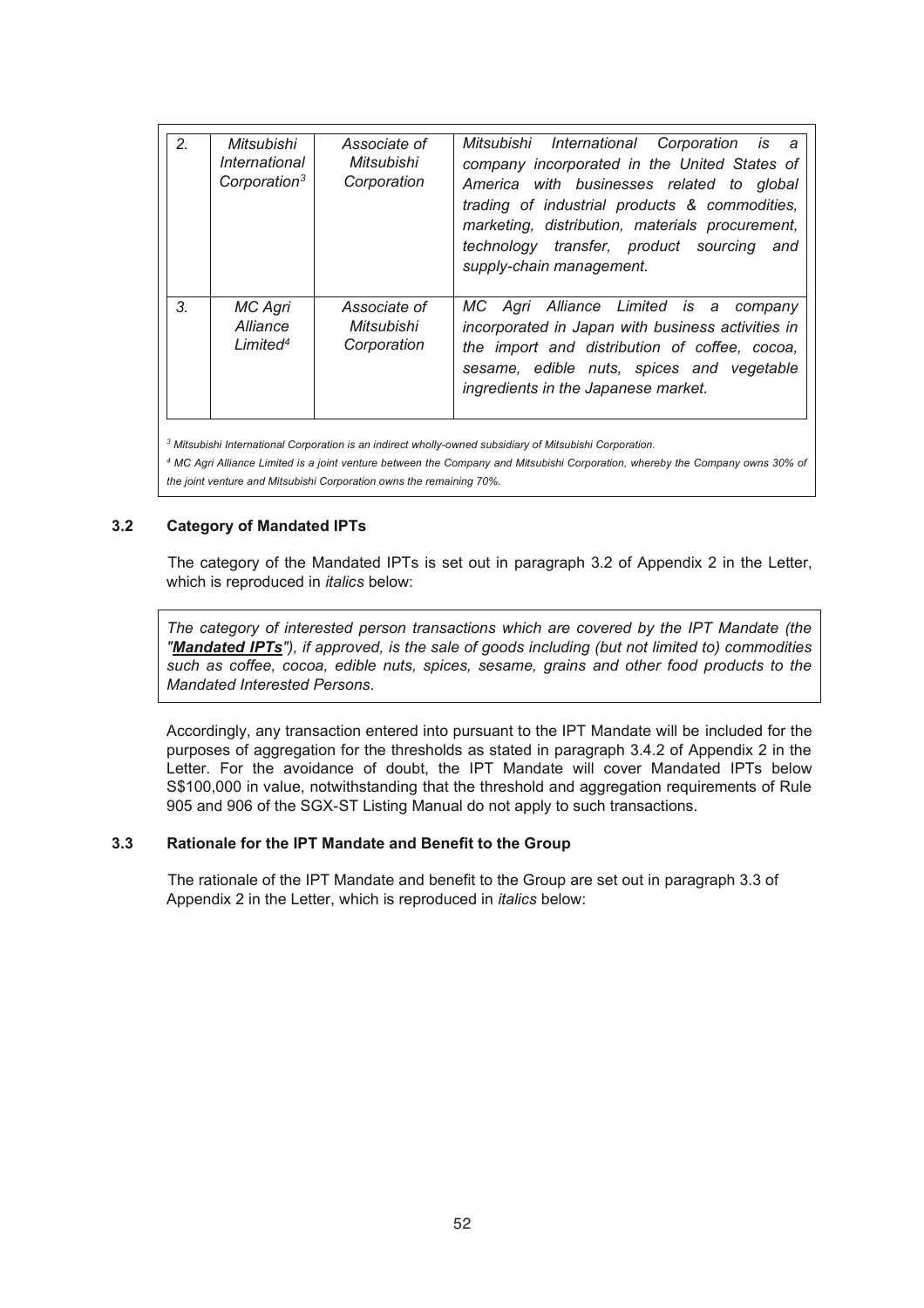*The Mandated IPTs are a category of transactions which are entered into or likely to be entered into by the EAR Group in the ordinary course of business, and are likely to be recurrent transactions which will occur with some degree of frequency, and for this reason, may be transacted at any time and from time to time. The Company expects that the Mandated IPTs, if carried out on normal commercial (or, in the absence of other similar comparable transactions, commercially reasonable) terms in accordance with the review procedures set out in paragraph 3.4 below, will be of benefit to the Group, for the reasons set out below.* 

*Mitsubishi Corporation is a global integrated business enterprise incorporated in Japan that develops and operates businesses across a variety of sectors with operations and business interests all around the world, including natural gas, industrial materials, petroleum and chemicals, mineral resources, industrial infrastructure, automotive and mobility, food, consumer, power solution and urban development. As stated in the Company's announcement dated 28 August 2015, the Company is of the view that Mitsubishi Corporation's significant investment in the Company since 2015 has set a strong platform for a long-term strategic partnership between the Company and Mitsubishi Corporation, with mutually beneficial potential collaboration opportunities.* 

*Mitsubishi Corporation and its group of companies are customers that the Company would supply to as part of its business, which adds to the earnings of the Company with an increased customer base. Since its collaboration with Mitsubishi Corporation, the Company has expanded its products, geography and value chain footprint.*

*The IPT Mandate is intended to enhance the Group's ability to pursue business opportunities which are time-sensitive in nature as well as to facilitate the Mandated IPTs, provided that they are carried out on normal commercial terms and are not prejudicial to the Company and the minority Shareholders, given that the IPT Mandate, if approved, will eliminate, among others, the need for the Company to convene separate general meetings on each occasion to seek Shareholders' approval as and when potential Mandated IPTs arise. This will reduce substantially the administrative time, inconvenience and expenses associated with the convening of such meetings, without compromising the corporate objectives of the Group or adversely affecting the business opportunities of the Group.* 

#### **3.4 Methods or Procedures for Determining Transaction Prices of Mandated IPTs**

To ensure that the Mandated IPTs will be carried out on normal commercial terms and will not be prejudicial to the interests of the Company and its minority Shareholders, the Company has established and shall implement the following methods and procedures to determine transaction prices for Mandated IPTs.

Details of the methods and procedures for determining transaction prices of Mandated IPTs, threshold limits, and additional procedures established and shall be implemented by the Company are set out in paragraph 3.4 of Appendix 2 in the Letter, which is reproduced in *italics* below: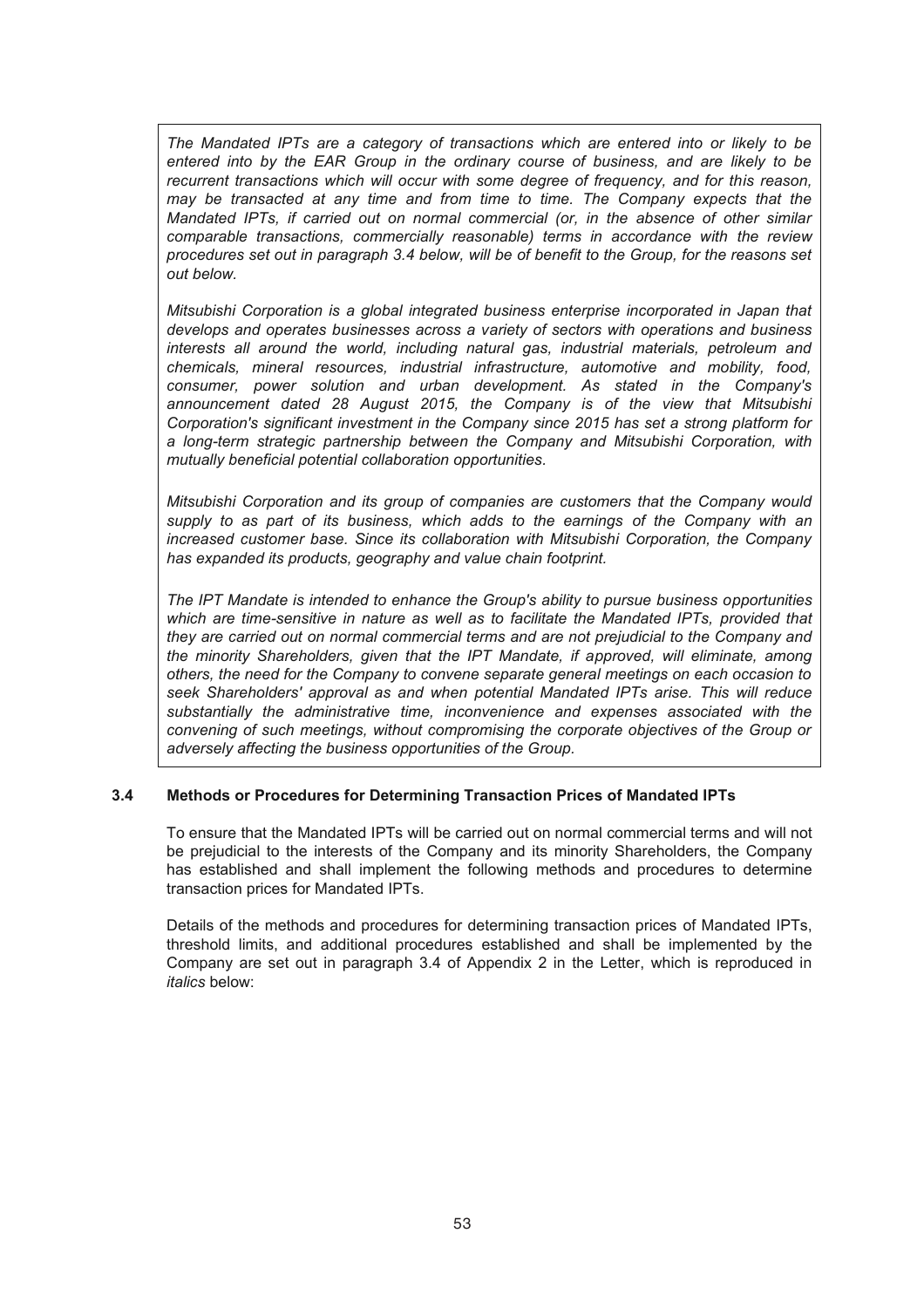#### *3.4.1 General Review Procedures*

*The methods and procedures outlined in this paragraph 3.4.1 for determining transaction prices have been established and shall be implemented by the Company, for the review and approval of Mandated IPTs under the IPT Mandate to ensure that such Mandated IPTs are undertaken on an arm's length basis and on normal commercial terms and will not be prejudicial to the interests of the Company and its minority Shareholders.* 

*The EAR Group shall ensure that all contracts or transactions entered into with the Mandated Interested Persons for the sale of goods by the EAR Group shall be (i) at the prevailing market rates or prices of the relevant goods, and (ii) on terms which are no more favourable to the relevant Mandated Interested Person than the usual commercial terms extended by the EAR Group to unrelated third parties. In determining the price payable and terms offered to the relevant Mandated Interested Persons for such goods, factors including quality, grade, quantity, volume, rebates or discount accorded for bulk purchases, customer requirements and specifications, and delivery timelines are also considered.* 

*Where the prevailing market rates or prices for the goods are not available or cannot be practicably ascertained for whatever reason (for example, due to the nature or specifications of the goods to be sold, or if meaningful comparisons cannot be practicably obtained for any commercial reasons), any member of the senior management staff of the relevant entity within the EAR Group (or deputy or assistant head) (who shall not have an interest in the Mandated IPT under review or any business or personal connection with the Mandated Interested Persons) shall evaluate and weigh the benefits of, and rationale for, transacting with the relevant Mandated Interested Person. The evaluation will include considerations of the efficiencies and flexibilities derived by the EAR Group in transacting with the relevant Mandated Interested Person, compared with transacting with unrelated third parties, the prevailing industry norms (including the reasonableness of the terms), as well as the prevailing market price of the same or reasonably comparable type of goods which is publicly available on an established commodities exchange, if any, to determine whether the relevant Mandated IPT is undertaken at an arm's length and on the EAR Group's usual business practices, commercial terms and/or pricing policies, and where applicable, consistent with the usual margin to be obtained by the EAR Group for the same or reasonably comparable type of contract or transaction with unrelated third parties.* 

#### *3.4.2 Threshold Limits*

*All Mandated IPTs shall be subject to strict adherence to the EAR Group's policies governing credit and counterparty risk limits (including in respect of sales) and the authority limits for transaction approval set by the respective companies in the Group, as amended from time to time.* 

*Mandated IPTs shall additionally be subject to review and approval based on the transaction threshold limits set out in the table below.*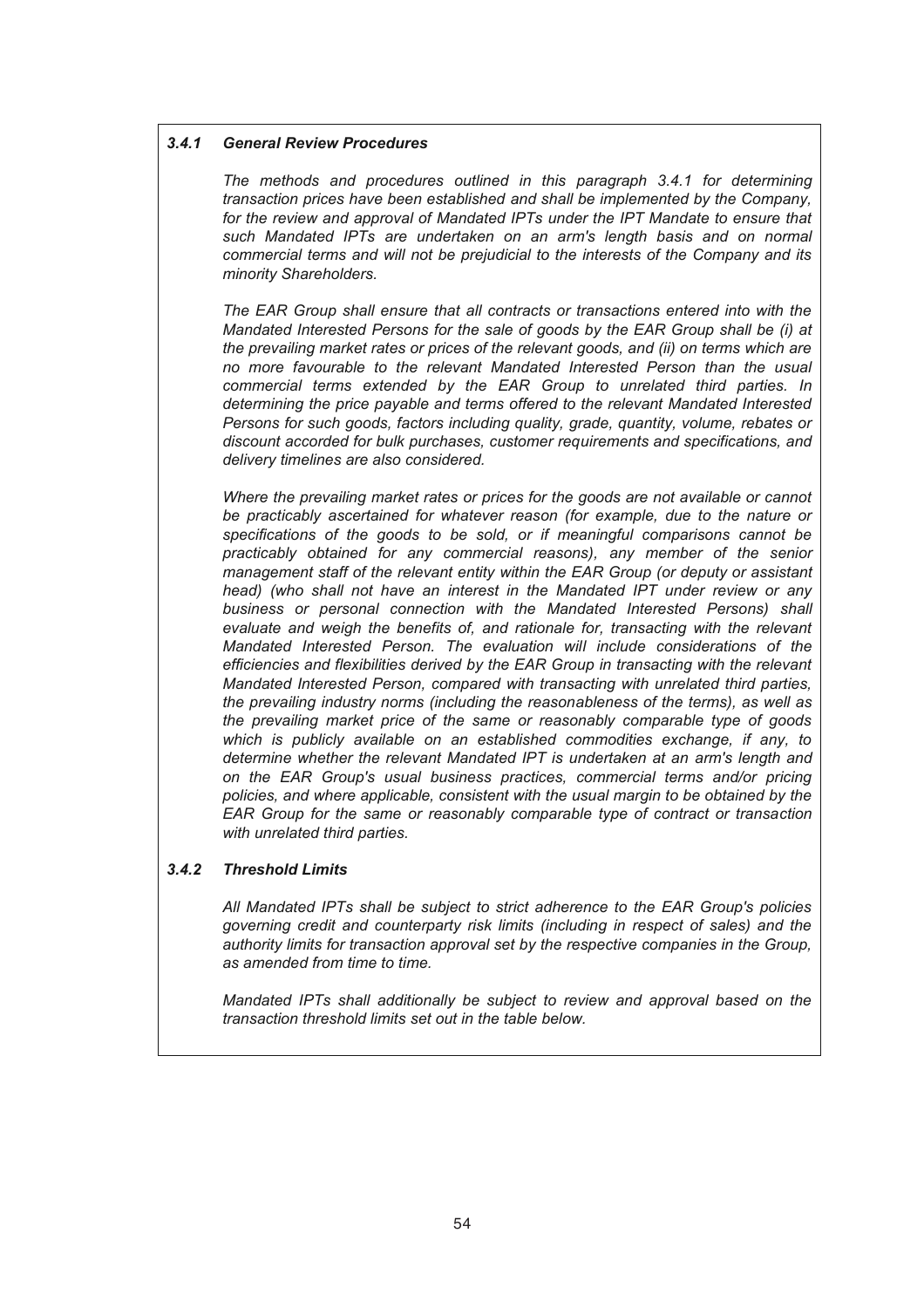| <b>Value of Mandated IPT</b>                       | <b>Reviewed and approved by</b>                                                            |
|----------------------------------------------------|--------------------------------------------------------------------------------------------|
| (based on per transaction limit)                   | (Approving Authority)                                                                      |
| <b>Below S\$30 million</b>                         | Chief Financial Officer of any<br><b>Business Unit of the Group</b>                        |
| Equivalent to or exceeding S\$30 million but below | Head of any Business Unit of                                                               |
| S\$50 million                                      | the Group                                                                                  |
| Equivalent to or exceeding S\$50 million           | <b>Group Chief Executive Officer</b><br>or Group Chief Financial<br>Officer of the Company |

*(Note: The transaction threshold limits set out in the table above took into consideration a basket of commodities that were typically sold to the Mandated Interested Persons and therefore also had regard to the historical transaction prices across the basket of commodities to ensure that the transaction threshold limits were efficient to the time-sensitive nature of the Mandated IPTs yet not excessive.)* 

*In the event that any member of the relevant approving authority (as referred to in the above table) has an interest in a Mandated IPT under review or any business or personal connection with the relevant Mandated Interested Person, then the relevant person shall not participate in any decision-making procedure in respect of that Mandated IPT, and the review and approval of that Mandated IPT will be undertaken only by a non-interested member of that approving authority where applicable. If there is only one member of that approving authority or where all the members of the relevant approving authority of the IPT Mandate are conflicted, then the approval from the next higher approving authority shall be sought. For the avoidance of doubt, any persons who are employees or nominees of Mitsubishi Corporation shall be deemed to be conflicted for the foregoing purposes and shall not participate in the decision of any approval authority. Further, any person who is a director of a Mandated Interested Person (regardless of whether he is a nominee or employee of the Group) shall not participate in the decision of any approving authority.* 

*The EAR Group shall not enter into or agree to enter into any Mandated IPT unless all necessary internal approvals have been obtained, and in particular, the additional approval based on the above threshold limits. The review procedures set out in paragraph 3.4 shall be strictly adhered to ensure that Mandated IPTs will be undertaken on an arm's length basis and on normal commercial terms and will not be prejudicial to the interests of the Company and its minority Shareholders.* 

#### *3.4.3 Register of Interested Person Transactions to include Mandated IPTs*

*All Mandated IPTs and their respective values, the basis for determining the transaction prices and supporting evidence and quotations obtained to support such basis shall be reported to the Group Chief Financial Officer of the Company at the end of each month.* 

*The Group Chief Financial Officer of the Company or such other personnel of the Company (who shall not be interested in any of the Mandated IPTs or have any*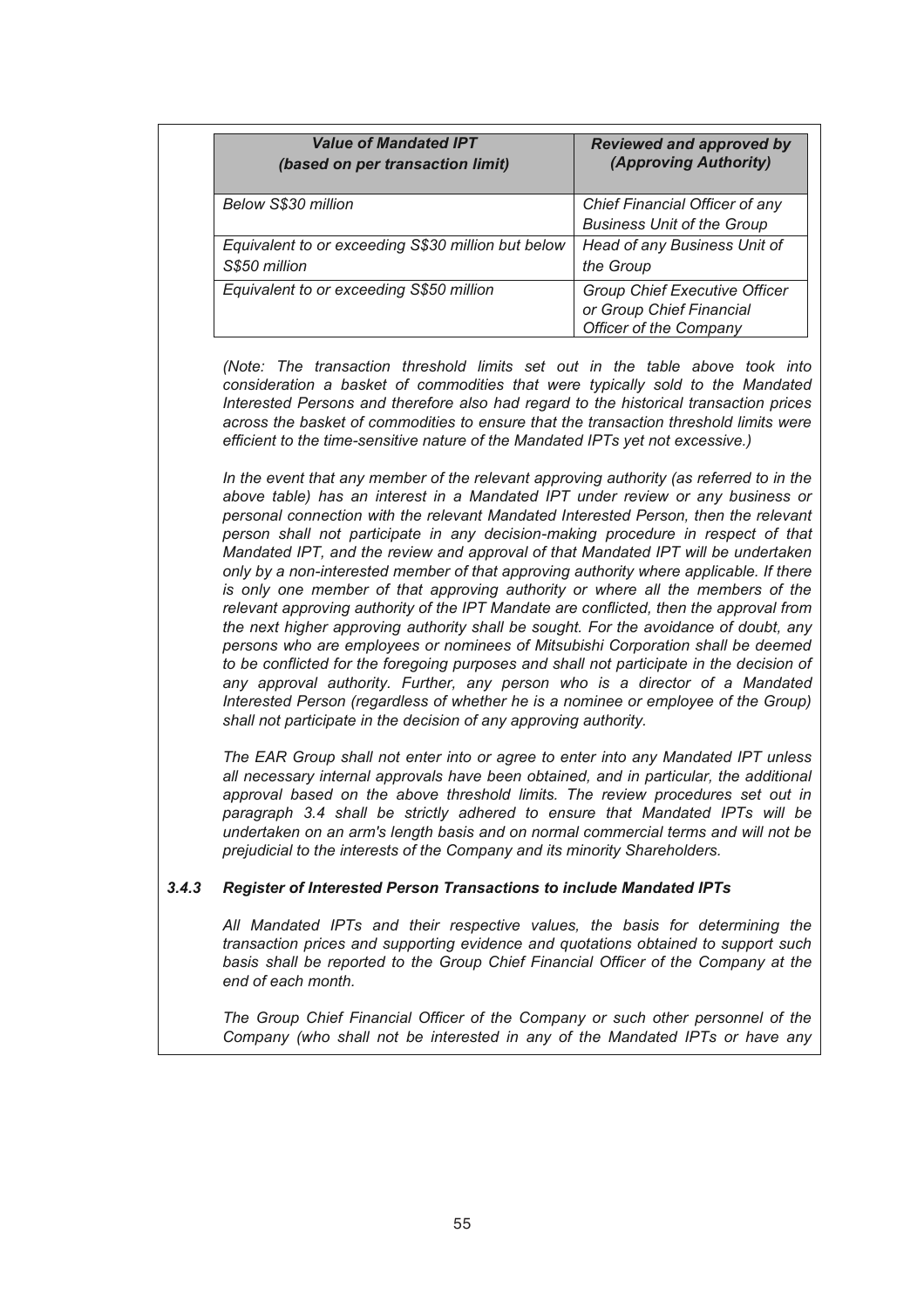*business or personal connection with the relevant Mandated Interested Person) duly delegated to do so by the Audit Committee shall prepare, maintain and monitor two registers, one for recording Mandated IPTs and one for recording interested person transactions other than Mandated IPTs. The Group Chief Financial Officer of the Company shall compile in these registers, details of all interested person transactions (distinguished between Mandated IPTs and other interested person transactions), the basis for determining the transaction prices and supporting evidence and quotations obtained to support such basis, for submission to the Audit Committee on a quarterly basis.* 

*The Head of Internal Audit of the Group shall review and verify the list of Mandated IPTs and the bases and reasons for entering into such Mandated IPTs prior to its submission to the Audit Committee for its review and ratification. In the event that a member of the Audit Committee has a conflict of interests in any Mandated IPT, he shall fully declare the same and abstain from reviewing that particular Mandated IPT. The Audit Committee shall escalate the review of any Mandated IPT to the Board if deemed appropriate.* 

#### *3.4.4 Review by Audit Committee*

*The Audit Committee shall review quarterly reports on the Mandated IPTs to ascertain that the established review procedures for Mandated IPTs have been complied with. For the avoidance of doubt, any member of the Audit Committee who is an employee or nominee of Mitsubishi Corporation shall not participate in such review. If during these quarterly reviews by the Audit Committee, the Audit Committee is of the view that the review procedures as stated above have become inappropriate or insufficient in view of changes to the nature of, or the manner in which, the business activities of the EAR Group are conducted, the Audit Committee will, in consultation with the Board, take such actions as it deems proper in respect of such procedures and/or modify or implement such procedures as may be necessary and direct the Company to seek a fresh general mandate from the Shareholders based on the revised guidelines and procedures for Mandated IPTs to ensure that the Mandated IPTs will be conducted on an arm's length basis and on normal commercial terms and hence, will not be prejudicial to the interests of the Company and its minority Shareholders.* 

#### *3.4.5 Validity Period of the IPT Mandate*

*The IPT Mandate will take effect from the passing of Ordinary Resolution 15 as set out in the Notice of 2020 AGM and will (unless revoked or varied by the Company in general meeting) continue to be in force until the next AGM or the date by which the next AGM is required by law to be held, whichever is earlier. Approval from the Independent Shareholders will be sought for the renewal of the IPT Mandate at the next AGM and at each subsequent AGM or the date by which the next AGM of the Company is required by law to be held, subject to satisfactory review by the Audit Committee of its continued relevance and application and sufficiency of the guidelines and review procedures under the IPT Mandate to ensure that the Mandated IPTs will be carried out on normal commercial terms and will not be prejudicial to the interests of the Company and its minority Shareholders.*